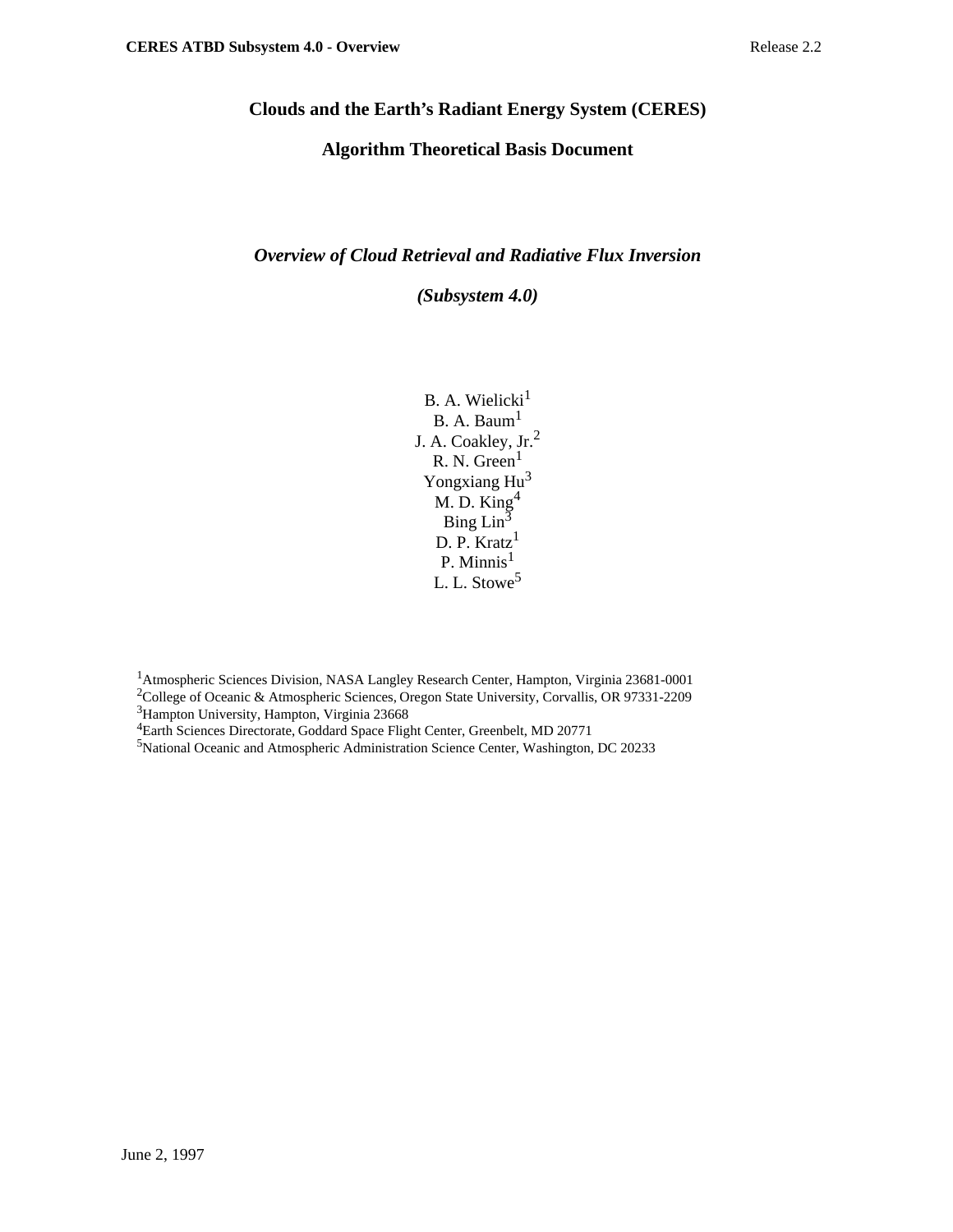

#### **CERES Top Level Data Flow Diagram**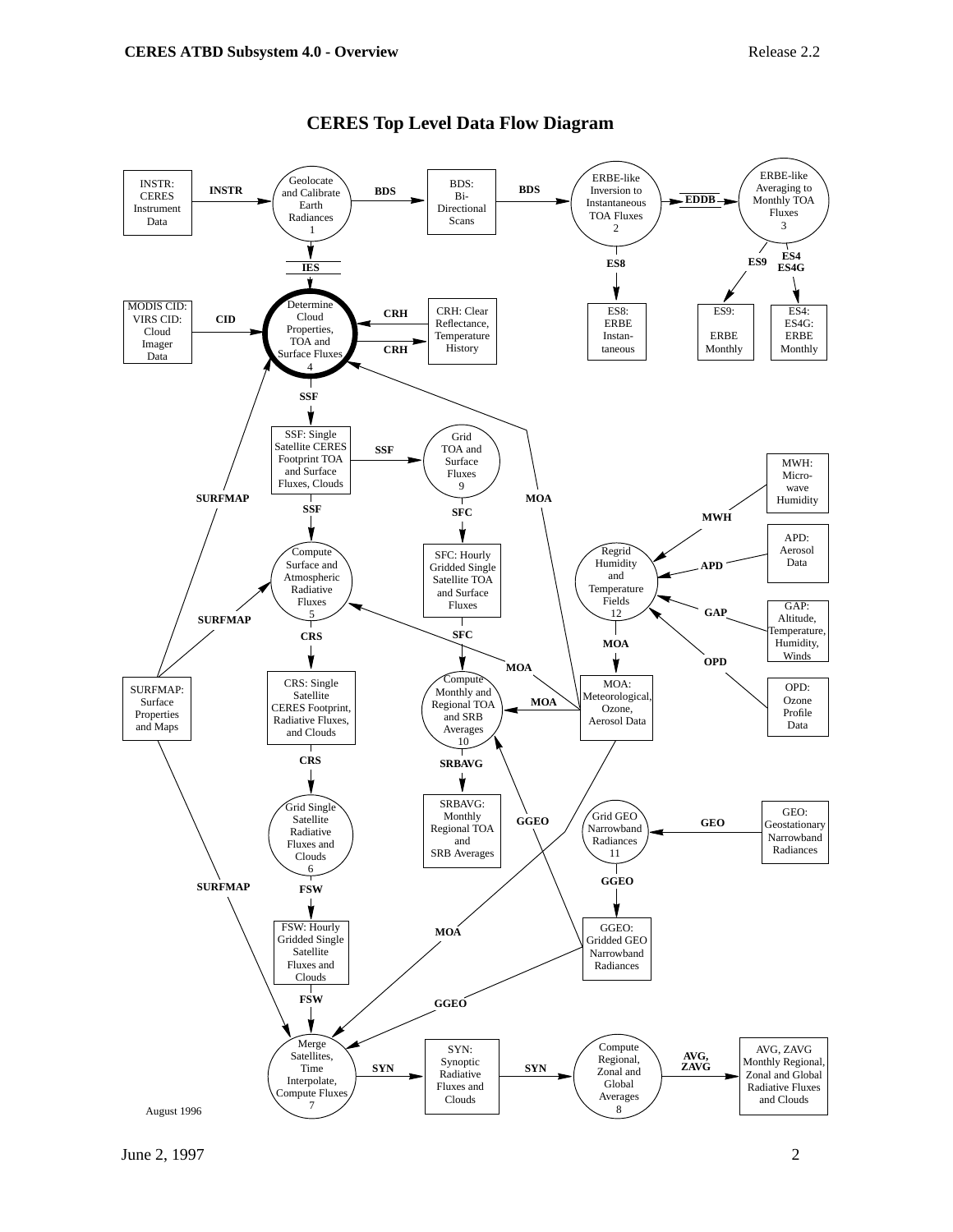

## **Subsystem 4.0 Top Level Data Flow Diagram**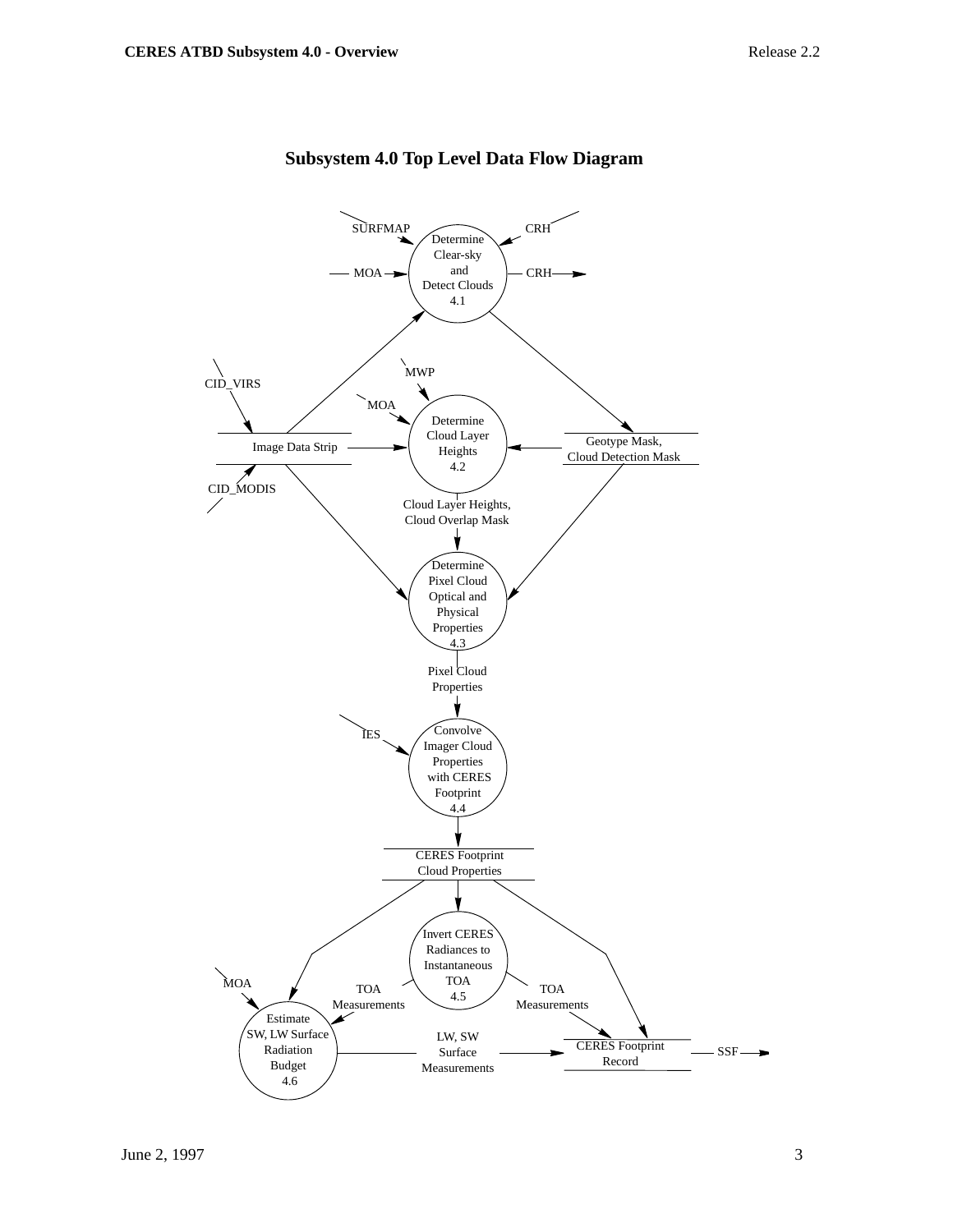#### **Abstract**

*One of the major advances of the CERES (Clouds and the Earth's Radiant Energy System) radiation budget analysis over the ERBE (Earth Radiation Budget Experiment) is the ability to use high spectral and spatial resolution cloud imager data to determine cloud and surface properties within the relatively large CERES field of view [20-km diameter for the Earth Observing System (EOS)-AM and EOS-PM, 10 km diameter for TRMM (Tropical Rainfall Measuring Mission)]. For the first launch of the CERES broadband radiometer on TRMM in 1997, CERES will use the VIRS (Visible Infrared Scanner) cloud imager as input. For the next launches on EOS-AM (1998) and EOS-PM (2000), CERES will use the MODIS (Moderate-Resolution Imaging Spectroradiometer) cloud imager data as input.*

*This overview summarizes the Subsystem 4 CERES algorithms which*

- *1. Determine clear-sky radiances and detect pixels containing clouds*
- *2. Determine well-defined cloud layers and identify multilayer pixels*
- *3. Determine cloud properties for each imager pixel*
- *4. Map the imager cloud properties to the CERES broadband radiance footprint*
- *5. Use the CERES footprint cloud properties to determine an angular distribution model for the conversion of radiance to top-of-atmosphere (TOA) flux*
- *6. Use the TOA fluxes and parameterizations to estimate surface radiative fluxes*

*Angular sampling errors were determined to be the largest error source for ERBE shortwave fluxes. The increased accuracy of CERES cloud property determination and the new angular models are expected to reduce these errors by a factor of 3 to 4. The cloud properties and radiative fluxes for each CERES footprint are also key to providing more accurate estimates of in-atmosphere radiative fluxes. These in-atmosphere radiative flux calculations are discussed in Subsystem 5.*

#### **4.0. Overview of Cloud Retrieval and Radiative Flux Inversion**

#### **4.0.1. Introduction**

This documentation is intended as an overview of the CERES subsystems which produce the SSF data product of instantaneous TOA radiative fluxes, surface radiative fluxes, and cloud properties. Because of its complexity the cloud retrieval algorithm is broken into 3 subsystems. The primary purpose of this document is to overview the connectivity and assumptions of these three cloud subsystems (4.1, 4.2, 4.3). Subsystems 4.4-4.6 are relatively self-contained and are dealt with primarily within each specific subsystem document. The cloud retrieval algorithm has two major objectives.

The first objective is to derive surface and cloud properties sufficient to classify a unique set of targets with distinctly different anisotropic radiation fields. This is required so that the CERES rotating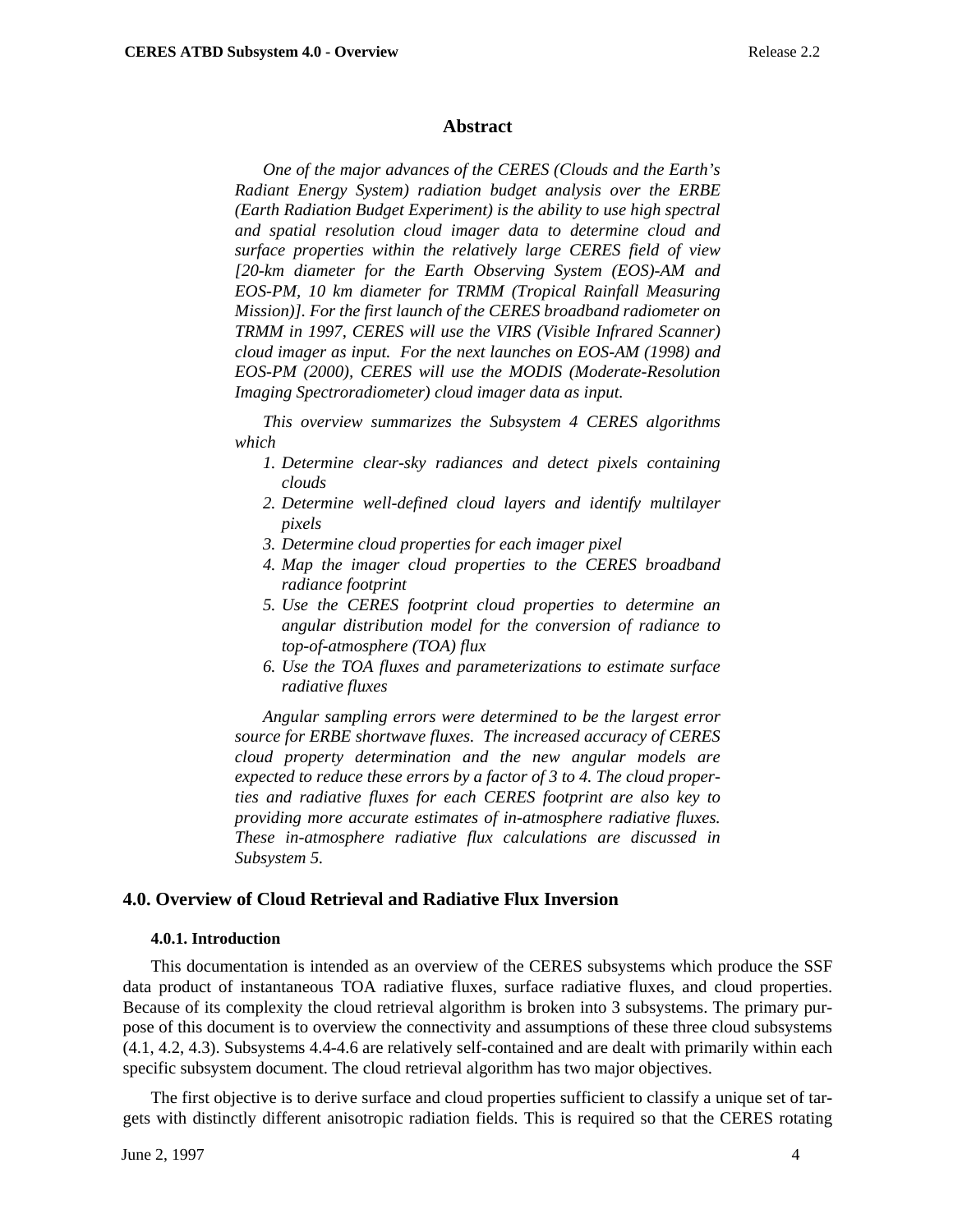azimuth plane scanner can observe a complete range of surface and cloud targets for all typical viewing and solar angle geometries for a given satellite orbital geometry. These cloud determinations are then combined with the CERES broadband scanner radiance data to derive empirical models of shortwave (SW) and longwave (LW) anisotropy required to accurately convert the CERES-measured radiances into unbiased estimates of radiative fluxes. For example, we would combine observations of boundary layer cumulus with cloud fractions between 20 and 30% over a tropical forest background. In turn, this cumulus cloud class might further be broken into several optical depth classes. In this manner, even the potentially large but uncertain effect of 3-D cloud structure can be implicitly included in the anisotropic models. Testing of these concepts has begun by using the Nimbus-7 THIR (Temperature-Humidity Infrared Radiometer) and TOMS (Total Ozone Mapping Spectrometer) cloud properties (Stowe et al. 1988) and ERB (Earth Radiation Budget) broadband radiances (Jacobowitz et al. 1984), as well as using the Release 1 CERES cloud algorithm using AVHRR (Advanced Very High Resolution Radiometer), HIRS (High-Resolution Infrared Sounder), and ERBE global radiance data sets.

The second objective is to provide a set of cloud properties optimally designed for studies of the role of clouds in the Earth's radiation budget. In particular, cloud properties determined using high spatial (0.25–2 km at nadir) and spectral resolution cloud imager data will be matched to each CERES footprint (10–20 km at nadir) to as consistently as possible tie the cloud physical and cloud broadband radiative properties. These cloud properties will be used in calculations of the surface and inatmosphere radiative fluxes. Because all current cloud remote sensing methods use 1-D radiative transfer models, which are not appropriate for optically thick cumulus clouds, the close tie of CERES TOA fluxes to imager cloud properties allows a first-order correction for 3-D cloud effects. For example, TOA reflected SW flux computed using the 1-D-determined imager cloud optical depth and cloud particle size may differ greatly from the observed TOA flux. The observed flux used empirical models of cloud anisotropy to correctly convert radiance into flux even for 3-D cloud structure. This flux can then be used to determine an "equivalent" plane-parallel cloud optical depth or to specify a 3-D cloud parameter such as cloud aspect ratio. In this sense, the CERES cloud algorithm will produce an initial estimate of cloud properties. This estimate will then be modified to obtain consistency in cloud properties and TOA broadband radiative fluxes. This consistency will be essentially that required to examine global climate models, which use 1-D radiative flux computations similar to those performed by CERES.

#### **4.0.2. Input and Output Data**

The primary input data sets for Subsystem 4 are the CERES broadband radiance data and the cloud imager data. Other auxiliary input data sets are discussed more fully in Subsystems 4.1–4.3 and in the input data descriptions in appendix A. The CERES instrument data are described in Subsystem 1. The cloud imager data vary between prelaunch studies, TRMM, and EOS, and a brief overview is given below.

VIRS is a next generation version of the AVHRR scanning radiometer with a 2-km diameter nadir field of view and five spectral channels (0.65, 1.6, 3.75, 10.8, and 12.0 µm). The major advances over the current AVHRR are the addition of a 1.6-µm channel and onboard solar channel calibration. The AVHRR instrument has shown large changes in instrument gain with time (Staylor, 1990; NESDIS, 1993).

MODIS (King et al. 1992) will be a major improvement over both AVHRR and VIRS. Onboard calibration will be greatly improved for solar reflectance channels by including onboard lamps, solar diffuser plate, and especially by the ability to use the moon as a stable target. Channel spectral wavelengths will also be monitored in flight. MODIS provides 11 spectral channels of prime use for cloud analysis, including

- 13.3, 13.6, and 13.9 µm for determining thin cirrus cloud height
- 1.38 µm for detecting very thin cirrus, even in the presence of low cloud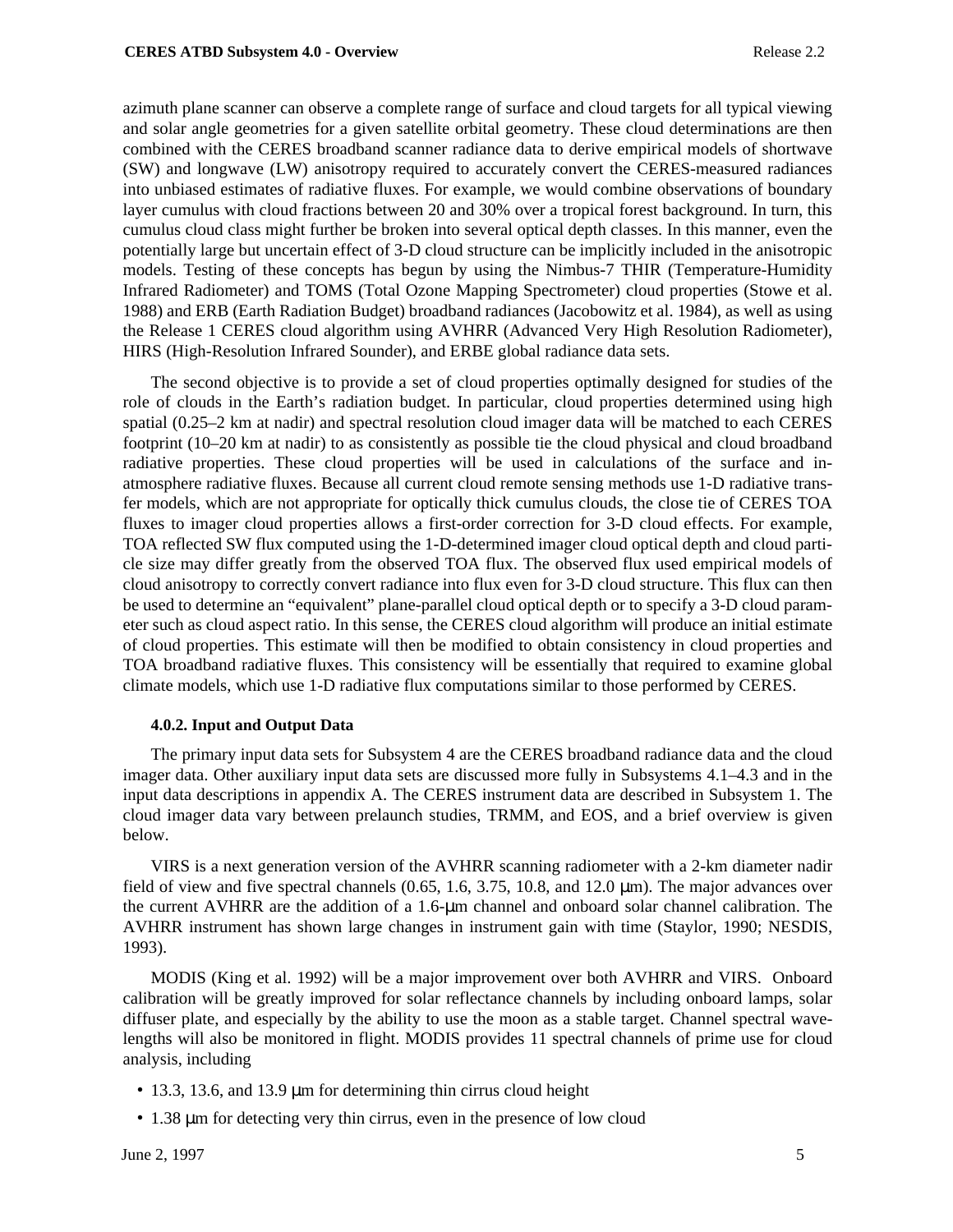- 3.7, 8.5, 11, and 12 µm for determining nighttime cloud particle size/phase
- 0.65, 1.6, and 2.1 µm for determining daytime optical depth, particle size/phase

The thermal infrared channels have a field of view diameter of 1 km, the near infrared are 0.5 km, and the visible channel is 0.25 km. The high spatial resolution visible channel eliminates the problem of partially cloud filled fields of view even for boundary layer clouds such as cumulus (Wielicki and Parker, 1992).

The CERES cloud retrieval algorithm will use the cloud imager data to produce estimates of basic cloud physical and optical properties within each CERES footprint including

- Fractional coverage
- Temperature/height/pressure
- Optical depth (0.65 µm)
- Emissivity  $(11 \mu m)$
- Particle size and phase
- Liquid/ice water path
- Vertical thickness
- Vertical aspect ratio

The cloud properties are listed roughly in the order of expected accuracy and current understanding of their retrieval. The first four properties are reasonably well understood, the next two are in advanced stages of development, and the last two are only in the beginning stages of development, and may only provide useful information for a limited range of cloud conditions. These properties cover a reasonably complete set of variables to describe the effect of clouds on the radiative fluxes at the surface, within the atmosphere, and at the top of the atmosphere. They are not a rigorously exhaustive set. For example, cloud vertical aspect ratio is a variable which is intended (along with cloud fraction and cloud optical depth) to allow at least a limited investigation of the effects of 3-D radiative transfer issues.

Surface observers indicate that about half of cloud observations are multilayered (Warren et al. 1985), and that multilayered clouds are much more likely over ocean than land. Over ocean, 52% of all observations are multilayered while 43% are single-layered. Over land, 31% are multilayered while 47% are single-layered. Tian and Curry (1989) used the combined satellite, aircraft, and surface cloud observations in the Air Force 3DNEPH data to examine cloud overlap assumptions over the North Atlantic Ocean, and concluded that for cloud layers within 1 km in altitude, maximum overlap is most accurate, while for cloud altitudes separated by 3 km or more, random overlap is the best assumption. Their study further concluded that at a spatial scale of 45 km (similar to the CERES footprint) 75% of the multilayered cases consisted of two-layer cloud systems. As the spatial scale of interest increases to 220 km, three-layer cases dominate. We conclude that the CERES cloud analysis must commonly address the issue of two-layer cloud systems.

All current global satellite cloud climatologies assume a single cloud layer to occur in each imager pixel, although multiple cloud layers are allowed in large regions. For example, subtropical optically thin cirrus overlying a lower boundary layer cloud gives cloud height properties dominated by the cold cirrus and cloud optical depth dominated by the optically thicker stratus cloud. Recent studies of the sensitivity of the LW surface radiation budget to cloud overlap assumptions show that knowledge of cloud overlap is more important than accurate knowledge of the thickness of individual cloud layers (Subsystem 5.0).

CERES will employ two strategies to improve the remote sensing of multilayer clouds. For an optically thin high cloud over low clouds, the MODIS  $CO<sub>2</sub>$  sounding channels will be used to establish the upper cloud height and optical depth, while the spectral window visible and infrared channels will be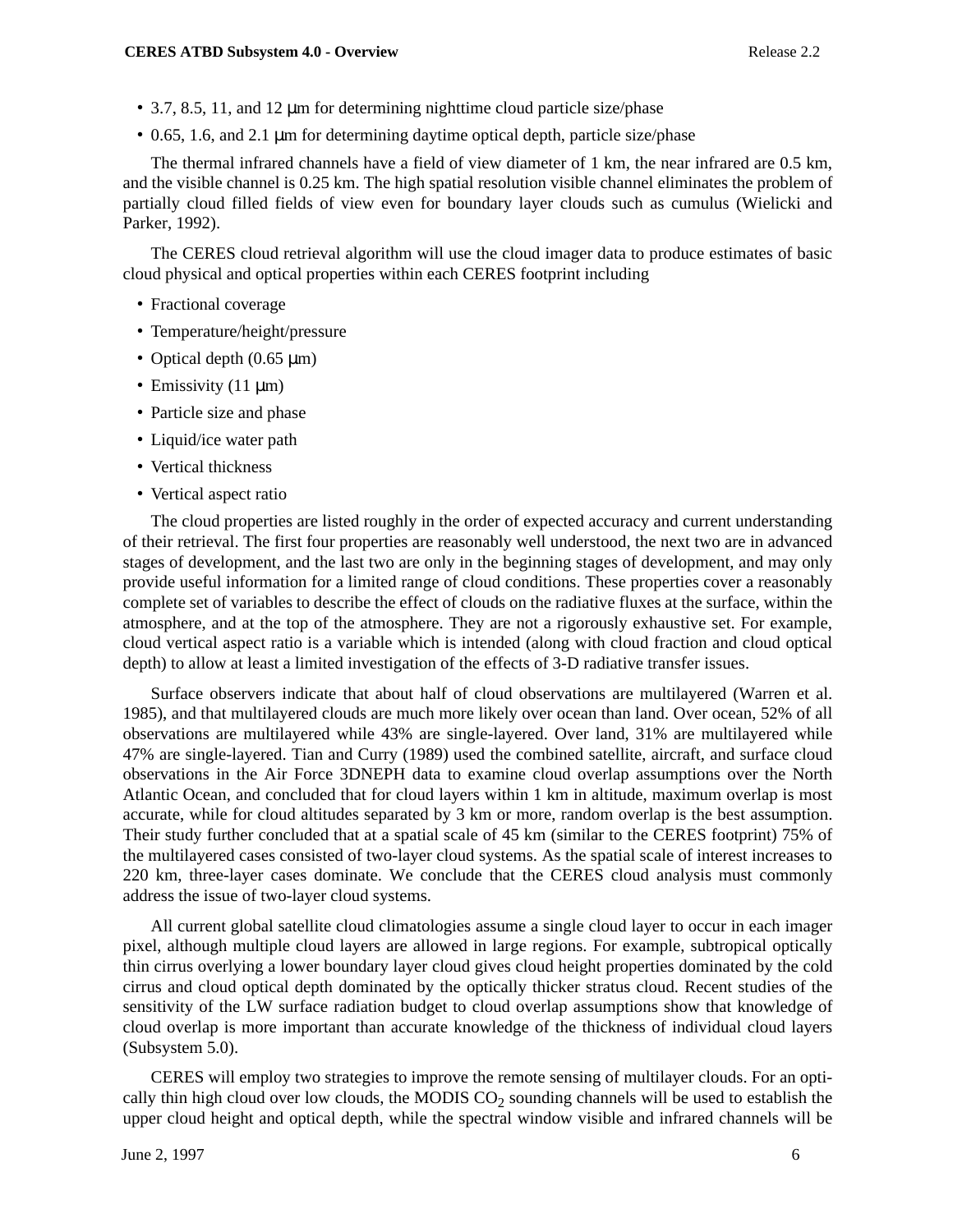used for the low clouds (Baum et al. 1994). For an optically thick high cloud over a low cloud, the cloud imager channels will be used for the high cloud properties, while passive microwave liquid water path (LWP) measurement (Greenwald et al. 1993) is used to indicate the presence of the lower cloud layer over ocean backgrounds. These two improvements for sensing multilevel clouds should provide substantially better estimates of LW surface and in-atmosphere radiation budget.

#### **4.0.3. Algorithm Assumptions**

Any algorithm to remotely sense physical or radiative properties is based on an assumed physical model. This conceptual model may be explicit (plane-parallel radiative calculations) or implicit (piecewise constant spatial averaging). The more explicit the conceptual model, the more precisely the algorithm strengths and weaknesses can be understood. This is particularly the case in validating the algorithm results. The most fruitful validation is not simply the comparison of end results, but rather the validation of underlying assumptions. The successes and failures of these assumptions lead to critical new results and methods.

The CERES cloud identification and radiative flux determination algorithms are currently based on the following assumptions.

### *1. Cloud-filled pixel assumption: Clouds are much larger than a cloud imager pixel, so that cloud cover in a pixel is 0 or 1.*

This assumption is the subject of much debate. While no data have conclusively answered this question, initial answers are beginning to arrive. The cloud types most subject to error are those with the smallest cloud cells such as cumulus. Figure 4.0-1 shows the accuracy of detecting oceanic boundary layer cloud amount with different spatial resolution sensors (4, 2, 1, 0.5, 0.25, and 0.125 km diameter optical field of view). The results are an extension of the results of Wielicki and Parker (1992) to a much larger number of cases. The results shown here are for 52 cloud fields (each 58.4 km square), but show similar results to those found earlier, although now the bias can be shown to be a systematic function of cloud amount.

Each point in the scatter plot gives the regional cloud fraction in one of the 58.4-km regions. Note that the current ISCCP (International Satellite Cloud Climatology Project) data use 4–8 km resolution data, depending on the satellite [GOES (Geostationary Operational Environmental Satellite) is 8 km, GMS (Geosynchronous Meteorological Satellite) and METEOSAT are 5 km, and AVHRR is 4 km]. Figure 4.0-1 shows that the maximum "beam filling" error is at a cloud amount of 0.5, where partially cloud-filled pixels are sufficiently bright to trigger the cloud threshold, but are treated as cloud filled. For cloud amounts less than about 0.2, the large pixel data underestimate cloud amount, since few of the pixels have sufficient cloud cover to exceed the cloud threshold.

For 4-km data, average cloud fraction for the 52 cases is biased too large by 0.06, with a  $1\sigma$  rms error of about 0.11. The use of VIRS 2-km data reduces this error by about 30% to 0.04 bias and 0.08 (1σ). The 0.5 km and 0.25 km results typical of MODIS resolution show a small bias of about −0.02 and 1σ of 0.04. The bias for these last two cases is dominated by the difference in reflectance threshold between the reference data (Rclr + 1.5%) and the ISCCP radiance threshold, which for the cases here is equivalent to approximately Rclr + 4.5%, where Rclr is the nadir bidirectional reflectance as defined in Wielicki and Parker (1992). Given very high spatial resolution data, the ISCCP threshold misses significant amounts of optically thin clouds, even for boundary layer clouds. Note that for these cases, the reference threshold would detect a cloud with 10-µm water droplets at a visible optical depth of about 0.3. If the reflectance threshold of the 0.125-km pixel analysis is set equal to the reference case, the two agree to better than 0.01 in cloud fraction. We conclude that the MODIS 0.25-km visible channel is sufficient to derive cloud cover for oceanic boundary layer clouds with errors of a few percent or less.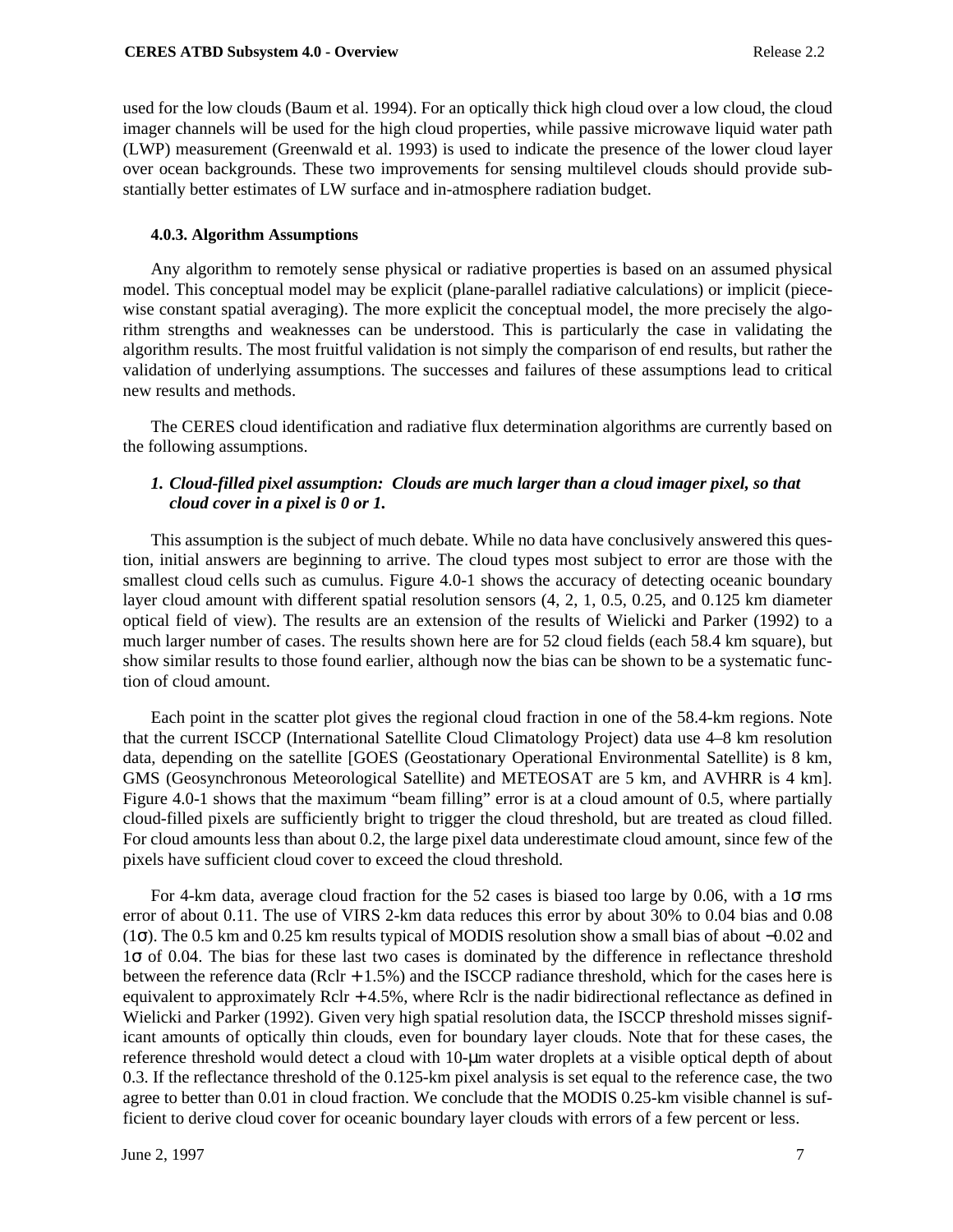

**52 Boundary Layer Cloud Fields ( 58 km )**

Figure 4.0-1. Effect of sensor spatial resolution on ISCCP threshold estimate of boundary layer cloud fraction. Reference is 57-m spatial resolution Landsat data. All pixel sizes are diameter of the optical field of view. Each point represents cloud fraction for a 58-km region.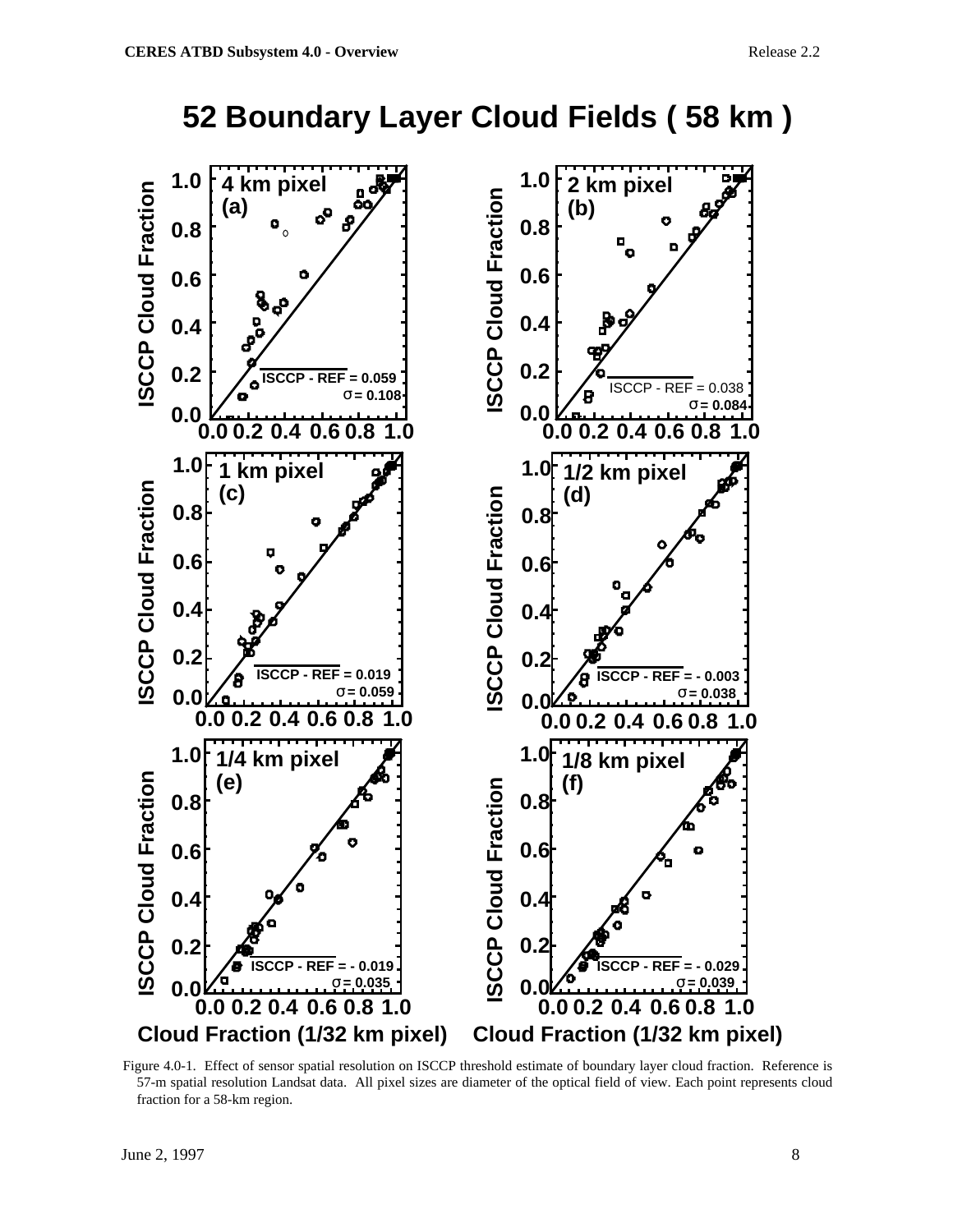Cirrus clouds have also been examined using numerous Landsat scenes. For cirrus, the thermal threshold dominates, so that the MODIS 1-km and VIRS 2-km resolutions are pertinent to the CERES algorithm. Figure 4.0-2 gives a similar result for cirrus cloud fields. As in Wielicki and Parker (1992), the cirrus clouds show very little spatial resolution effects for pixel sizes of 1–8 km. We conclude that the cloud-filled pixel assumption is reasonable for AVHRR, VIRS, and MODIS for cirrus clouds. While these results are encouraging, further work is needed, especially for land cumulus. Studies to verify the accuracy of this approximation are underway using cumulus cloud fields over the Amazon.

The most difficult problem may be the detection of boundary layer clouds at night, when even the MODIS retrievals will require the use of 1-km data. The thermal contrast of these clouds at night is much less than the visible reflectance contrast during the day. The problem of missing optically thin clouds may become more severe. Verification of the accuracy of nighttime detection must be performed with coincident lidar and cloud imager data, or with very high spatial resolution data from the MAS (MODIS Airborne Simulator) on the ER-2 aircraft, or ASTER on the EOS-AM platform.

## *2. Independent pixel assumption: Clouds can be modeled as plane-parallel, even though they exhibit large horizontal variability in optical depth.*

An excellent discussion of this assumption can be found in Cahalan et al. (1994). They demonstrate that the assumption is accurate to a few percent for narrowband flux calculations with overcast marine boundary layer clouds. Wielicki and Parker (1992) found support for the plane-parallel assumption using Landsat nadir radiances at 0.83  $\mu$ m and 11  $\mu$ m for broken and solid boundary layer clouds. Stackhouse and Stephens (1994) found rms errors of up to 20% in derived optical depths using plane-parallel radiance calculations, although bias errors were much smaller. More recently Loeb et.al. (1997) found discrepancies in forward and backward scattered radiance measurements by AVHRR of 10 to 20%. In general, this assumption will be less accurate for radiances than for fluxes.

Chambers et al. (1996) tested the internal consistency of Landsat derived cloud optical depth for the boundary layer cloud cases used in Fig 4.0-3. The apparent horizontal variability in the cloud fields observed at the Landsat 30 m spatial scale were used as input to a 2-D (horizontal/vertical) radiative transfer model. The 2-D model is then used to verify the differences in cloud optical depth inferred using full 2-D radiance solutions versus 1-D IPA radiance solutions. The results depended on spatial scale and solar zenith angle. For individual 30 meter Landsat pixels, the difference between 2-D and 1- D inferred optical depth gave standard deviations of 100% of the mean value for cumulus clouds, 50% for broken stratocumulus, and 10% for overcast stratocumulus. For 58 km regional averages more typical of a CERES field of view, however, the standard deviations dropped to 10-25%, 10-19%, and 2% respectively, where larger errors are for overhead sun conditions. Bias errors ranged from 3-15% for cumulus, 1-10% for broken stratocumulus, and 3% for overcast conditions. The Chambers et.al. (1996) results were calculated using flat topped boundary layer clouds, while the Loeb et.al. (1997) results indicate that variable cloud top height will significantly increase these errors.

The relatively small errors of this assumption seem to be caused by three properties of the clouds examined:

- A red spectrum of radiance variability, typical of most meteorological fields. This means that as spatial scale decreases, cloud optical property variability decreases. A red spectrum limits the "sharpness" of cloud edges.
- Low to moderate optical depths for the cirrus and marine boundary layer clouds, especially for broken clouds (Harshvardhan et al. 1994; Wielicki and Parker, 1992; Luo et al. 1994). Welch et al. (1980) used Monte Carlo radiative model calculations to show that the effect of horizontal inhomogeneity on fluxes became pronounced only for cloud optical depths above about 8. Most of the cirrus and broken marine boundary layer clouds appear to be at lower optical depths, thereby minimizing the effects.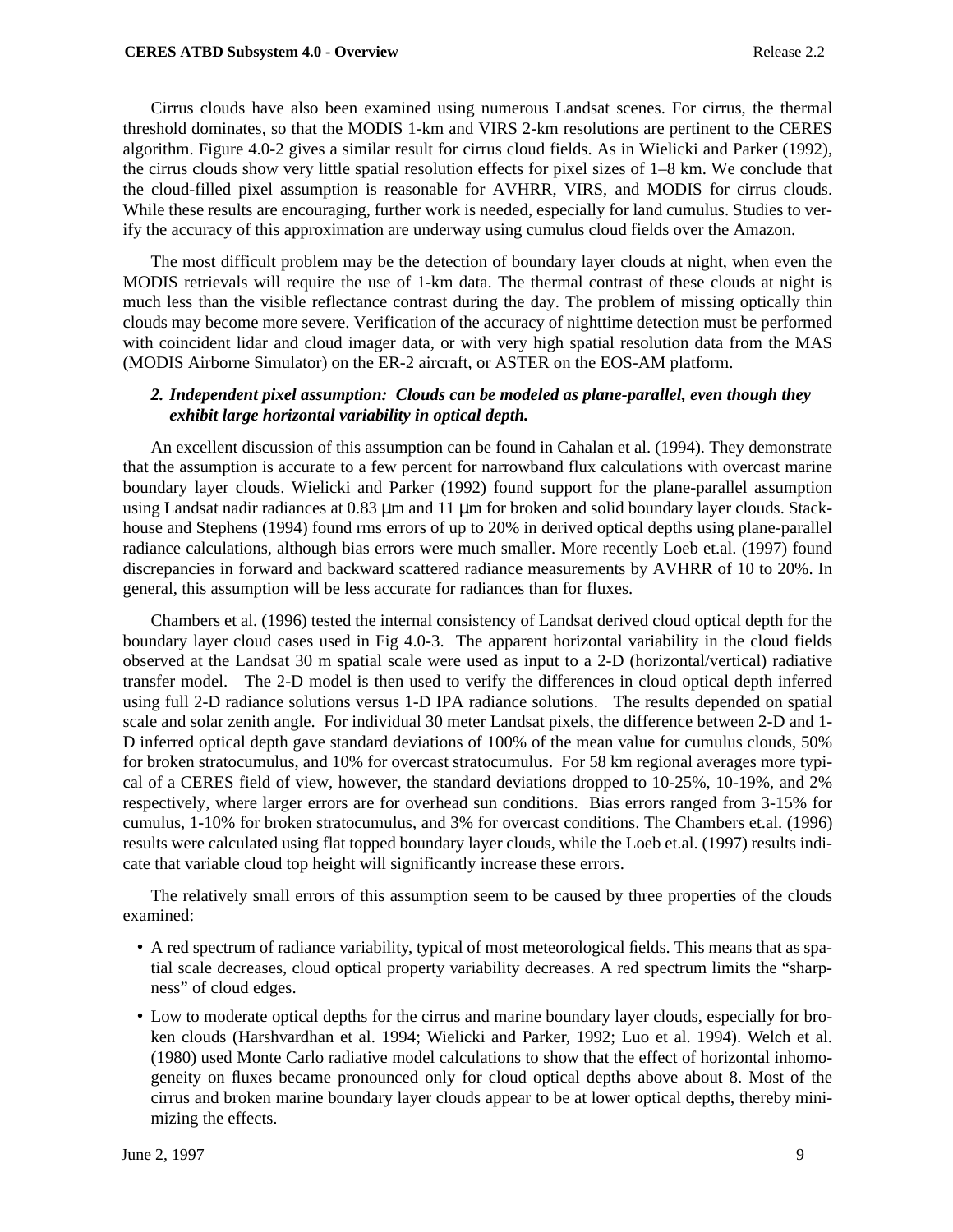• Cloud vertical aspect ratios (vertical/horizontal) are typically much less than 1 for cirrus and inversion-capped boundary layer clouds.

The most severe test of this assumption will come with examination of boundary layer cumulus over land (Wielicki and Welch, 1986), and deep convection over land and ocean, which will have large optical depths and large aspect ratios. One of the complications caused by deep convection, or any high optically thick cloud with sharp edges, is the problem of cloud shadowing. Subsystem 4.3 discusses the effect of shadowing on cloud optical property retrieval and suggests strategies for minimizing the effect.

Even if the independent pixel assumption is without error, Cahalan et al. (1994), Stephens (1988), and Barker et al. (1996) showed that optical depths cannot be spatially or temporally averaged without causing large errors in radiative flux calculations. This error is simply caused by the nonlinear relationship between albedo and optical depth. CERES cloud retrievals will minimize this problem by saving 1- D histograms of cloud visible  $(0.65 \mu m)$  optical depth calculated using the highest resolution cloud imager data available (Subsystem 4.5). These histograms will be carried through the spatial gridding and time averaging processes as well as averaging to instantaneous CERES footprints. One step to minimize this error is to average  $ln(\tau)$  as opposed to a linear average of  $\tau$  (Rossow et al. 1991). The advantage of this process is that cloud spherical albedo is roughly linear in  $\ln(\tau)$ , so that this variable comes closer to conserving the cloud albedo. In fact, the errors showed by Cahalan et al. (1994) would have been significantly reduced if this averaging had been used.

Although we discussed the impact of the cloud-filled pixel assumption on cloud fraction, what is its impact on cloud optical depth? Figure 4.0-3 shows the effect of varying pixel size on the derived average optical depth in the 58.4 km region. The results shown are for linear-averaged optical depth, and therefore are more typical of spatially averaged error in LWP which for a fixed cloud particle size is linear in optical depth (Subsystem 4.3). For 4-km pixels, the bias error is an underestimate of 23%, with a 1σ of 25%. The fractional error is much larger than cloud amount errors because the spatial averaging error discussed above (using a spatially averaged reflectance) will always underestimate the true average optical depth (Cahalan et al. 1994) and the cloud filled-pixel error (clear regions in cloudy pixels lower the mean reflectance) will also underestimate the optical depth. For the 2-km VIRS data, the error drops to a bias of 16%, while finally for 0.25-km data, the bias becomes an overestimate of 2% with a 1σ of 9%. Why the overestimate for small pixels? This shows the effect of changing from the reference threshold at Rclr  $+ 1.5\%$  to the ISCCP value of approximately Rclr  $+ 4.5\%$ . The ISCCP threshold misses some of the optically thin clouds picked up by the smaller threshold. This is confirmed by the fact that the bias is largest for the smallest optical depth clouds.

A similar analysis of optical depth errors was carried out for the cirrus cloud fields used in Fig. 4.0- 2. Optical depth retrievals were carried out using the hexagonal ice crystal scattering phase functions (Takano and Liou, 1989) for both the ISCCP and reference (i.e. full resolution) results. In this way, we isolate errors caused by spatial resolution effects, or by cloud threshold effects. For cirrus analysis using 4-km pixels, the bias errors in optical depth for 58.4 km regions (ISCCP - reference) were -0.5% with a standard deviation of 13%. For the VIRS pixel size of 2 km, bias errors were 4% with a standard deviation of 9%. For the MODIS pixel size of 0.25 km, bias errors were 4%, with a standard deviation of 8%. As for the earlier boundary layer results, bias errors at high spatial resolution such as MODIS are dominated by the different cloud detection thresholds used in the reference and ISCCP detection algorithms. The results indicate no significant sensitivity of derived cirrus optical depth to sensor spatial resolution for fields of view less than 2 km, and only a small effect even for 8 km fields of view.

Further studies are needed to examine the errors for logarithmic averaging of optical depth, and the determination of optimal thresholds as a function of spatial resolution. Finally, as discussed by Stephens (1988) and Rossow (1989), the optimal methods for spatial and temporal averaging of cloud physical and optical properties have yet to be established. CERES will perform studies using the broadband radiative models discussed in Subsystem 5 along with imager pixel-level cloud properties to examine the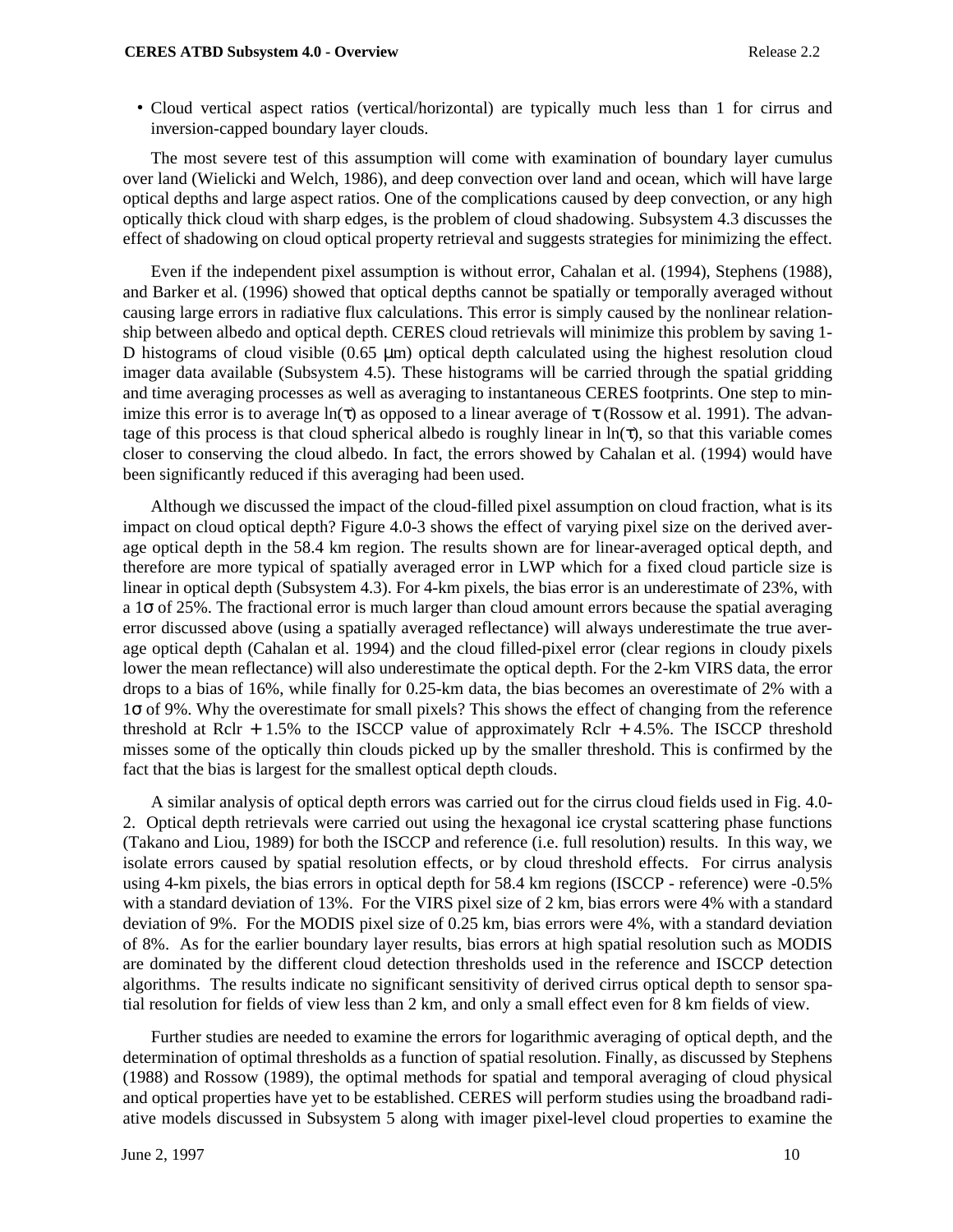

Figure 4.0-2. Effect of sensor spatial resolution on ISCCP threshold estimate of cirrus cloud fraction. Reference is 57-m spatial resolution Landsat data. All pixel sizes are diameter of the optical field of view. Each point represents cloud fraction for a single 58-km region over ocean.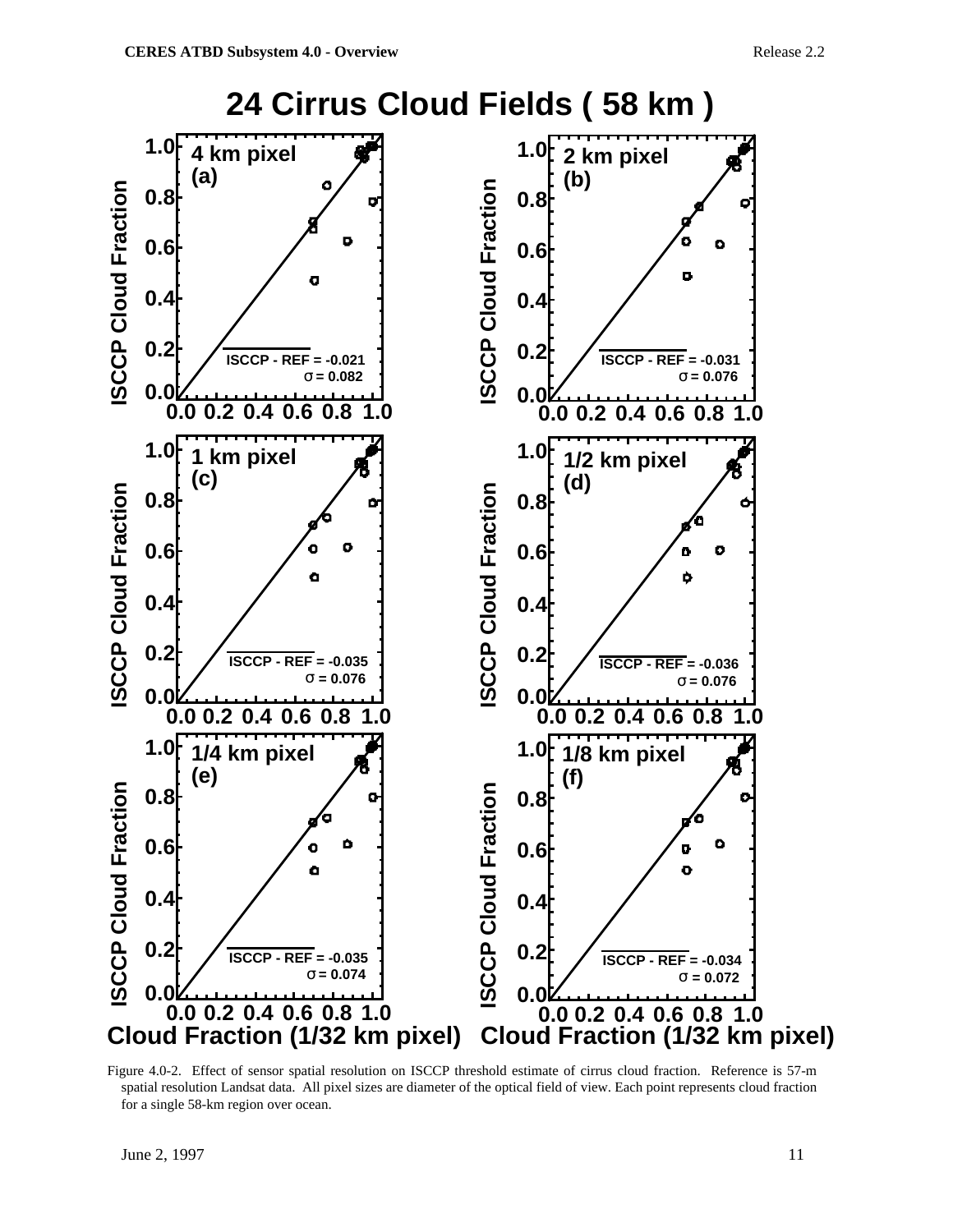effect of spatial averaging on relationships between cloud properties and optical properties in time- and space-averaged data.

## *3. Cloud height has the smallest horizontal spatial variability, followed by cloud particle phase/size. Finally, cloud visible optical depth has the largest spatial variability.*

If all cloud properties are equally variable in space, then we must treat every cloud imager pixel as a unique cloud retrieval, totally independent of its neighbors. Neighboring pixels in this case do not impart any new information. At best they may be used in larger groups only to decrease the amount of instrument noise.

If, on the other hand, one or more of the cloud properties exhibits much larger spatial scales or less variability than the other cloud properties, then it is possible to group the data and derive additional information from collections of pixels that would not be feasible, or would be ambiguous, using a single pixel. Many cloud algorithms use exactly this assumption, but for different cloud properties. The spatial coherence algorithm (Coakley and Bretherton, 1982) relies on the uniformity of cloud height to derive estimates of overcast cloud layer properties, to separate these overcast pixels from broken cloud or variable emissivity pixels, and to ascribe an effective cloud amount to each variable pixel. Some recent studies of cloud particle size (Lin and Coakley, 1993) further assume that both cloud height and cloud particle size are constant over a distribution of pixels. The method of Arking and Childs (1985) assumed that cloud height and cloud visible optical depth were constant and adjusted cloud amount to achieve a consistent cloud retrieval.

Rigorous proof of these assumptions is not yet available, although for cloud height, the recent availability of ECLIPS (Experimental Cloud Lidar Pilot Study) lidar data for cloud base, and 3-mm radar data from FIRE (First ISCCP Regional Experiment) provide data sets adequate to begin a more thorough examination of this assumption. Uplooking LWP data such as taken during the FIRE experiments can be used to infer the variability of optical depth. We conducted an initial examination of this variability using the 1987 FIRE data from San Nicolas Island for LWP over a 19-day period, and cloud base altitude from ECLIPS lidar for a 5-day period. These initial data confirmed the usual qualitative assumption that cloud height is much less variable. These data sets are too limited to base global analysis on, however, and further work is needed in this area for a wider range of cloud types. The answer is likely to be a function of cloud type and whether cloud base or cloud top is most important. A very interesting data set in this regard is the global lidar data taken from the space shuttle in late 1994 by the Langley Lidar In-Space Technology Experiment (LITE). While LITE only obtained data for selected orbits during its 2 week mission it gave a tantalizing view of what will be available on future lidar and cloud radar satellite missions. Other critical future data sets will be long time series from 3-mm radar and lidar at ARM (Atmospheric Radiation Measurement) sites in the tropics, mid latitudes, and polar regions. The assumption used here that cloud particle size is more spatially contiguous than visible optical depth is based on aircraft reports that cloud liquid water content seems to vary more with cloud particle number than with cloud particle size. This assumption is also supported by initial analysis of satellite inferred cloud properties using the AVHRR visible channel (optical depth variability) and 3.7 µm channel (cloud particle size) as shown in Coakley et al. (1987) and Coakley and Davies (1986). A rigorous study of this conclusion over a large data set has not been carried out to our knowledge. Much of this data exists, at least for boundary layer clouds, convective clouds, and cirrus.

Given the importance of multilayer clouds to the LW surface radiation balance, and to the inatmosphere radiative fluxes, the CERES algorithms will begin to address the issue of remote sensing of multilayer cloud systems. One of the key proposals for unscrambling complex cloud overlap cases is to allow cloud height information to propagate horizontally from single-layer to multilayer cloud observations. A key assumption is that the layers are reasonably independent, so that cloud heights in singlelayer regions are similar to cloud heights in multilayer overlapped cloud regions. Clearly if the cloud layers are vertically close (1 km or less) they are likely to be strongly correlated. If they are vertically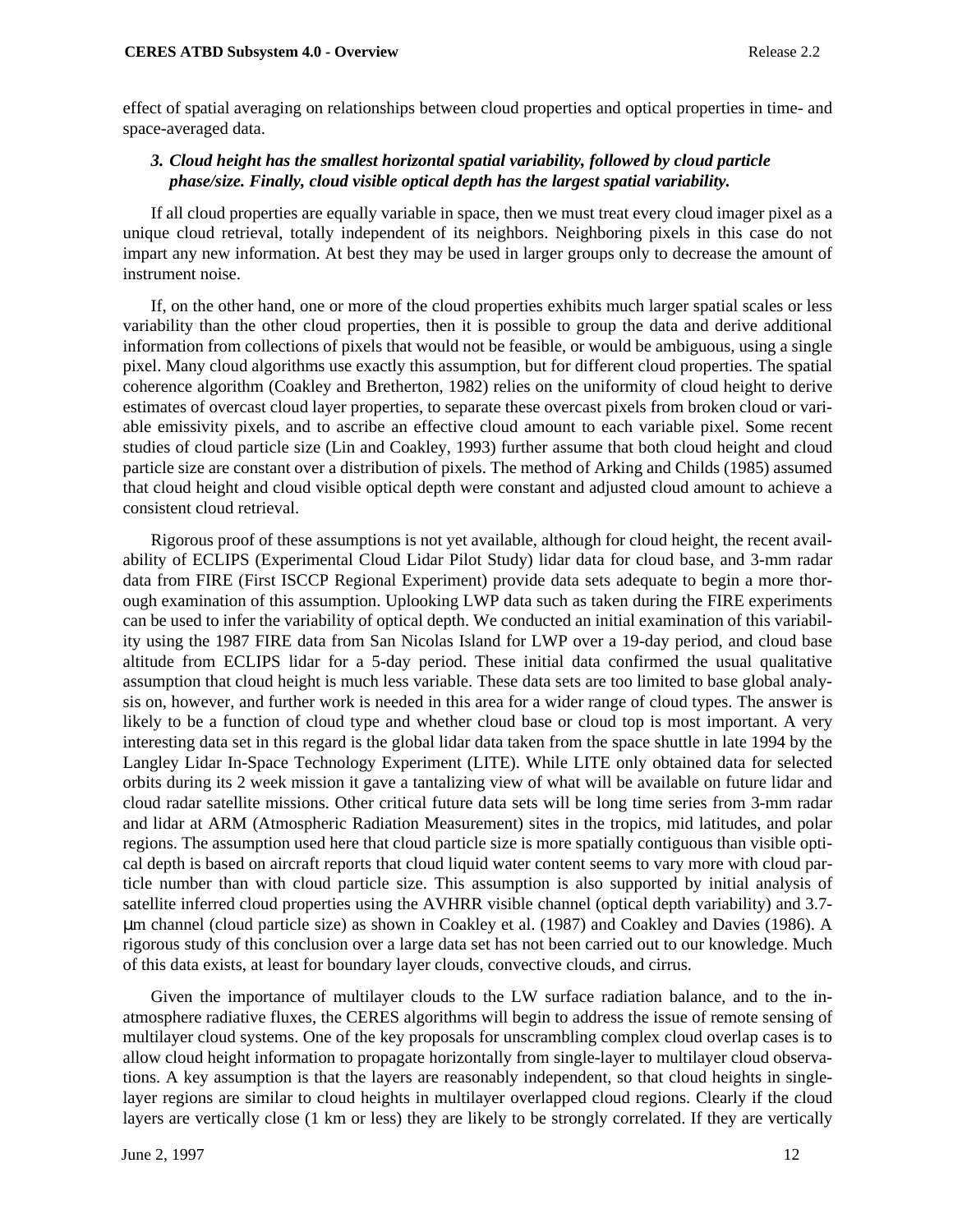

Figure 4.0-3. Effect of sensor spatial resolution on ISCCP-like estimate of cloud optical depth for boundary layer cloud cases. Reference is 57-m spatial resolution Landsat data. All pixel sizes are diameter of the optical field of view. Each point is a linear average of optical depth for cloudy pixels in a 58-km region.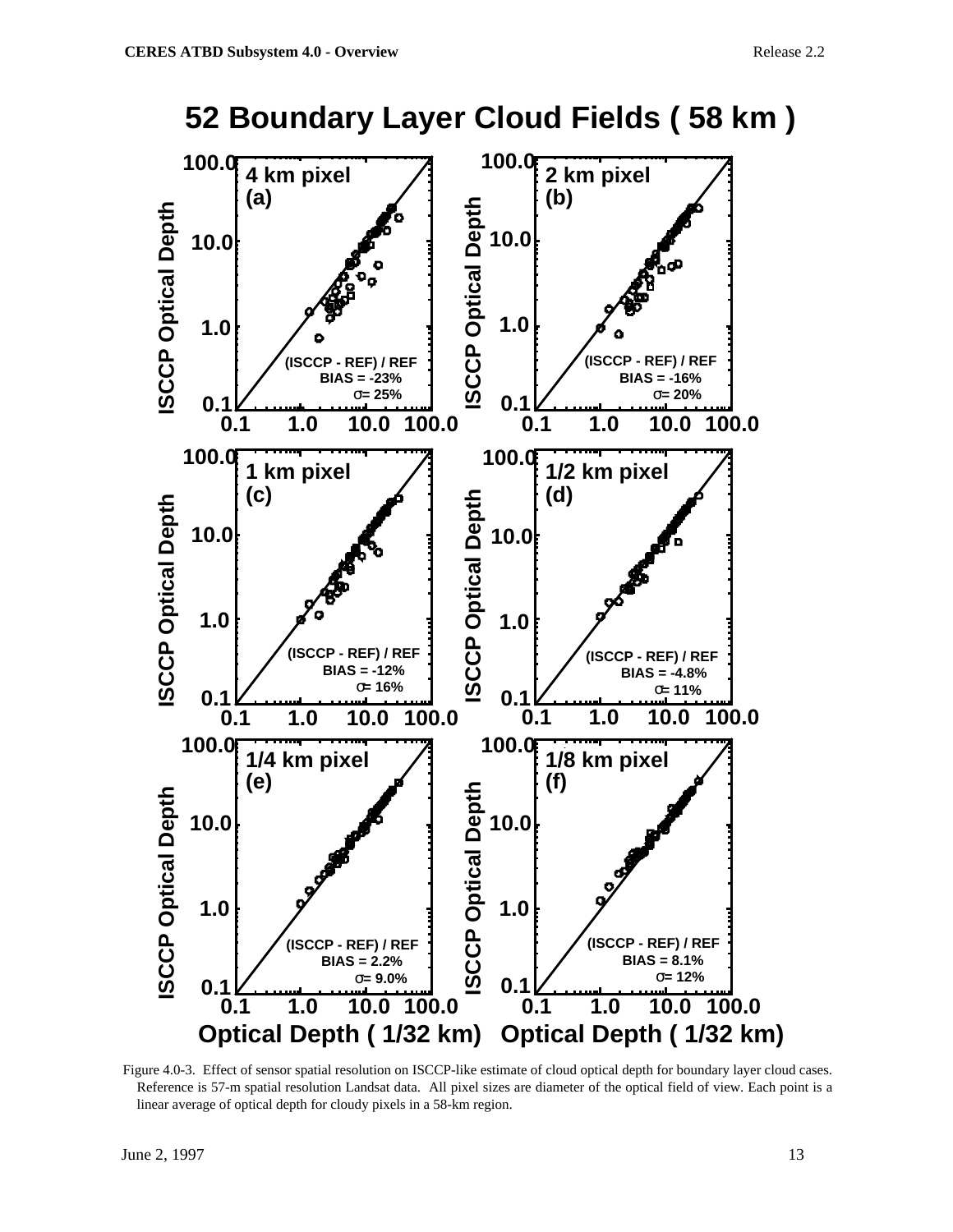separated by more than 6 km, they are probably poorly correlated (cirrus over boundary layer stratus). An exception to this would obviously be storm fronts, where large systematic cloud height changes occur over several hundred km.

Because of the difficulties encountered in remotely sensing multi-layer cloud systems, CERES will approach the remote sensing of multi-layer clouds in two distinct phases, as additional measurement capabilities become available.

The first phase starts with the launch of TRMM in 1997. The Release 2 CERES cloud mask algorithm will classify whether each CERES field of view is dominated by clear-sky, single level, or multi-level cloud (see Subsystem 4.1). Cloud physical properties, however, will be derived assuming each imager pixel within a CERES field of view contains only a single layer of cloud (Subsystem 4.3). During this first phase, selected data will be analyzed to combine the TRMM VIRS imager data with the TRMM Microwave Imager (TMI), and verify the feasibility of routine production of multi-layered cloud physical properties over ocean backgrounds. The microwave algorithms to determine simultaneous liquid water path (LWP) and cloud temperature have been developed (Lin et al., 1997a,b; Sheu et al., 1996) and initially tested using SSM/I data. Tests of the Lin et al. 1997 algorithm using theoretical simulations predicted a cloud temperature accuracy of between 3 and 6K (1σ) depending on the cloud LWP. Lower cloud temperature errors are found for larger LWP values. Initial data analysis has shown similar accuracy when intercomparing SSM/I microwave cloud temperatures and nearly simulataneous Meteosat thermal infrared imager cloud temperatures for single layer stratocumulus systems (Lin et al., 1997b). TRMM VIRS and TMI multi-layer cloud properties will be validated using the DOE ARM tropical site radar/lidar cloud height information and uplooking passive microwave LWP data to verify the performance of this multi-layer satellite technique for tropical cloud systems. If successful, it will be applied during the re-analysis of the TRMM data once new angular dependence models have been developed (subsystem 4.5). This technique can also be applied to EOS-PM data (MODIS plus AMSR) as well as EOS-AM (MODIS plus MIMR on METOP beginning in 2000). As for most passive microwave applications, the analysis is expected to be successful only over ocean backgrounds.

The second phase of multi-layer cloud analysis begins with the combination of MODIS infrared sounder (13 to 14 µm channels) data and window channel data to improve the treatment of optically thin high cloud over extensive low or middle level cloud. This technique (Baum et al., 1994) requires the use of infrared sounder channel data to provide the height and emissivity of the upper level thin cloud, and imager channel data to determine the properties of the lower level cloud. Unlike the passive microwave techniques, this method can be applied over both land and ocean backgrounds. Validation of this technique will be carried out primarily over the ARM tropical, midlatitude, and polar surface sites in the short term (1998 - 2000) and against satellite based cloud lidar/radar in the longer term. This technique can be applied to MODIS data, or to GOES-8 data. Unfortunately use of GOES-8 restricts validation to the Oklahoma ARM site and field experiments of opportunity such as LBA in tropical South America planned for 1999.

Note that the above two techniques will not handle the case of an optically thick water cloud overlying a lower water cloud layer. In this case, assumptions must be made about cloud overlap based on climatological analyses: random, maximum, or minimum overlap. Further discussions of this issue can be found in Hahn e al. (1982), Tian and Curry (1989), Wang and Rossow (1995). As a starting point in Release 2, CERES will assume that cloud layers are uncorrelated when separated in the vertical by more than 3 km. Finally, CERES assumes that no more than two cloud layers are present in each CERES field of view (see subsystem 4.4).

By 2000, it should be possible to evaluate the utility of the two multi-layer cloud algorithm strategies for use in the first major reprocessing of the CERES data using new angular models (2001 for TRMM, 2002 for EOS-AM). Note that the utility of the multi-layer cloud information is primarily for determination of the vertical distribution of longwave infrared fluxes, and will probably have little effect on the angular dependence models developed using only the Release 2 multi-layer cloud classifier. This is clearly true for the case of optically thick high cloud over any lower level cloud, but will have to be verified in the case of opti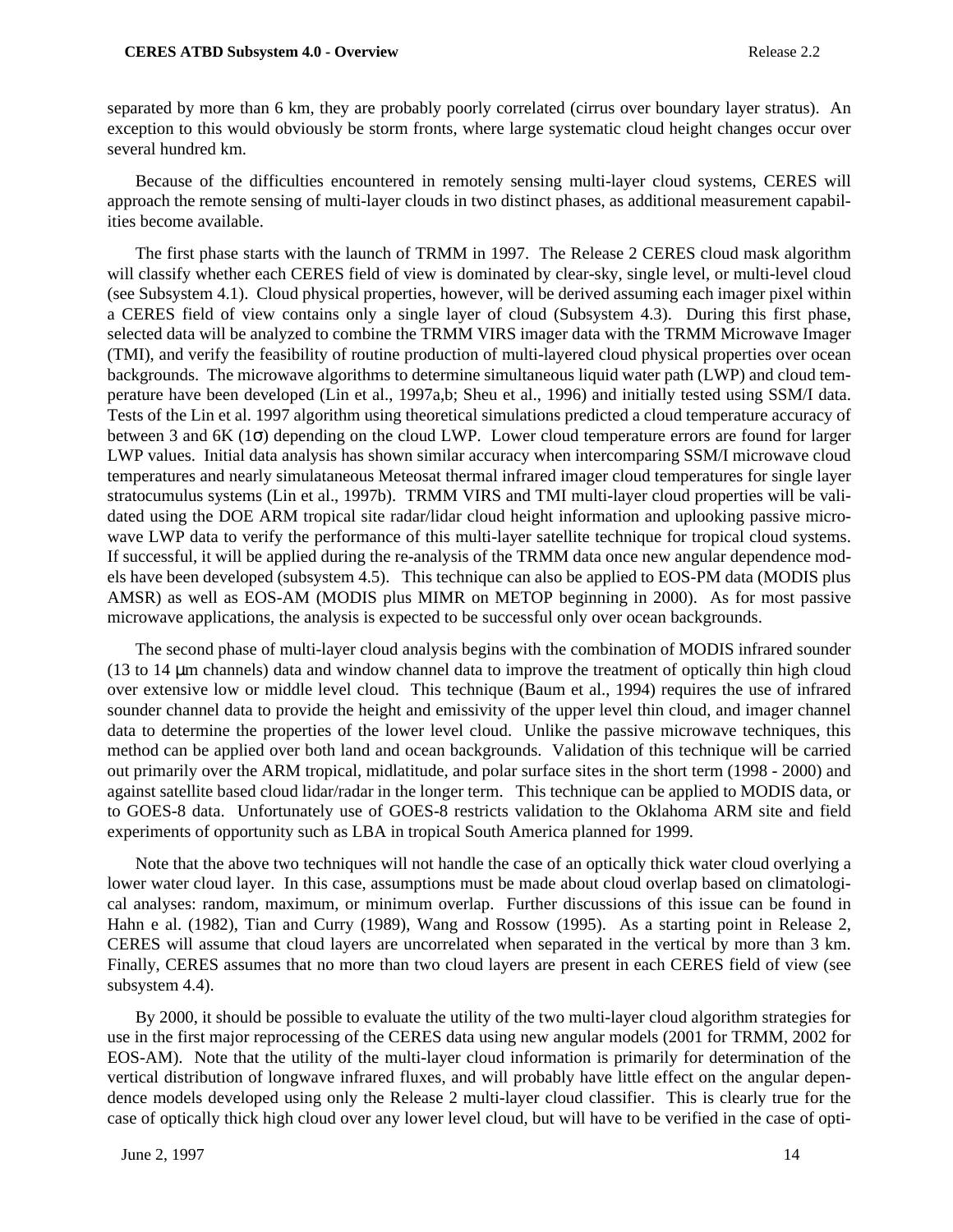cally thin high cloud over boundary layer low cloud which may significantly affect the accuracy of the limb darkening models.

While encouraging initial progress has been made on observing multi-layer cloud systems in recent years (Baum et al. 1994; Lin et al. 1996a,b; Sheu et al. 1996; Wang and Rossow, 1995; Baum et al. 1995) a great deal of work remains. In support of this work, there is an urgent need for a spaceborne cloud lidar and radar system to achieve global accurate measurements of cloud overlap. Cloud lidar is optimal for low to moderate optical depth clouds and geometrically thin cloud layers, while cloud radar is optimal for moderate to large optical depth clouds and thick cloud layers.

### *4. Cloud layers separated by more than 3 km in height are independent.*

The initial reason for this assumption is to allow the use of nearby single-layer cloud height observations to constrain the solution of optical properties for two-layer cloud overlap conditions. This assumption also enters into how to handle the time and space averaging of cloud overlap conditions. If the layers are independent, then cloud physical and optical properties can be saved in cloud height categories, where cloud properties for an imager pixel are categorized based on the effective cloud pressure,  $p_e$ 

| High Cloud:   | $p_e$ < 300 hPa        |
|---------------|------------------------|
| Upper Middle: | $300 < p_e < 500$ hPa  |
| Lower Middle: | $500 < p_e < 700$ hPa  |
| Low:          | $700 < p_e < 1000$ hPa |

 $p_e$  is the pressure in the atmospheric temperature profile which corresponds to the effective radiating temperature of the cloud. For a thin cloud this is the cloud center; for a thick cloud it is the cloud top. This can be thought of as the radiative center of mass for the cloud as viewed from the TOA in the thermal infrared part of the spectrum. Given the independence of cloud layers, we do not require that separate cloud properties be saved for every overlap combination of two cloud height categories. Instead, we simply save the fraction of space or time covered by each of the 11 cloud overlap conditions:

- 1. No cloud
- 2. Low cloud only
- 3. Lower middle cloud only
- 4. Upper middle cloud only
- 5. High cloud only
- 6. High cloud over upper middle cloud
- 7. High cloud over lower middle cloud
- 8. High cloud over low cloud
- 9. Upper middle cloud over lower middle cloud
- 10. Upper middle cloud over low cloud
- 11. Lower middle cloud over low cloud.

The selection of category pressure boundaries is somewhat arbitrary. The current selection is based on the following criteria:

- A minimum of three cloud layers to distinguish major cloud types: high/middle/low clouds
- A pressure boundary at 500 hPa, the level chosen for CERES initial atmospheric radiative flux analysis, thereby separating the troposphere into two parts for radiative heating
- Pressure boundaries which are a subset of those used by ISCCP, so that direct comparisons can be made to the ISCCP data; ISCCP has boundaries which include 680 and 310 hPa
- Maintain a minimum of about 3-km separation between height categories, so that layers are often independent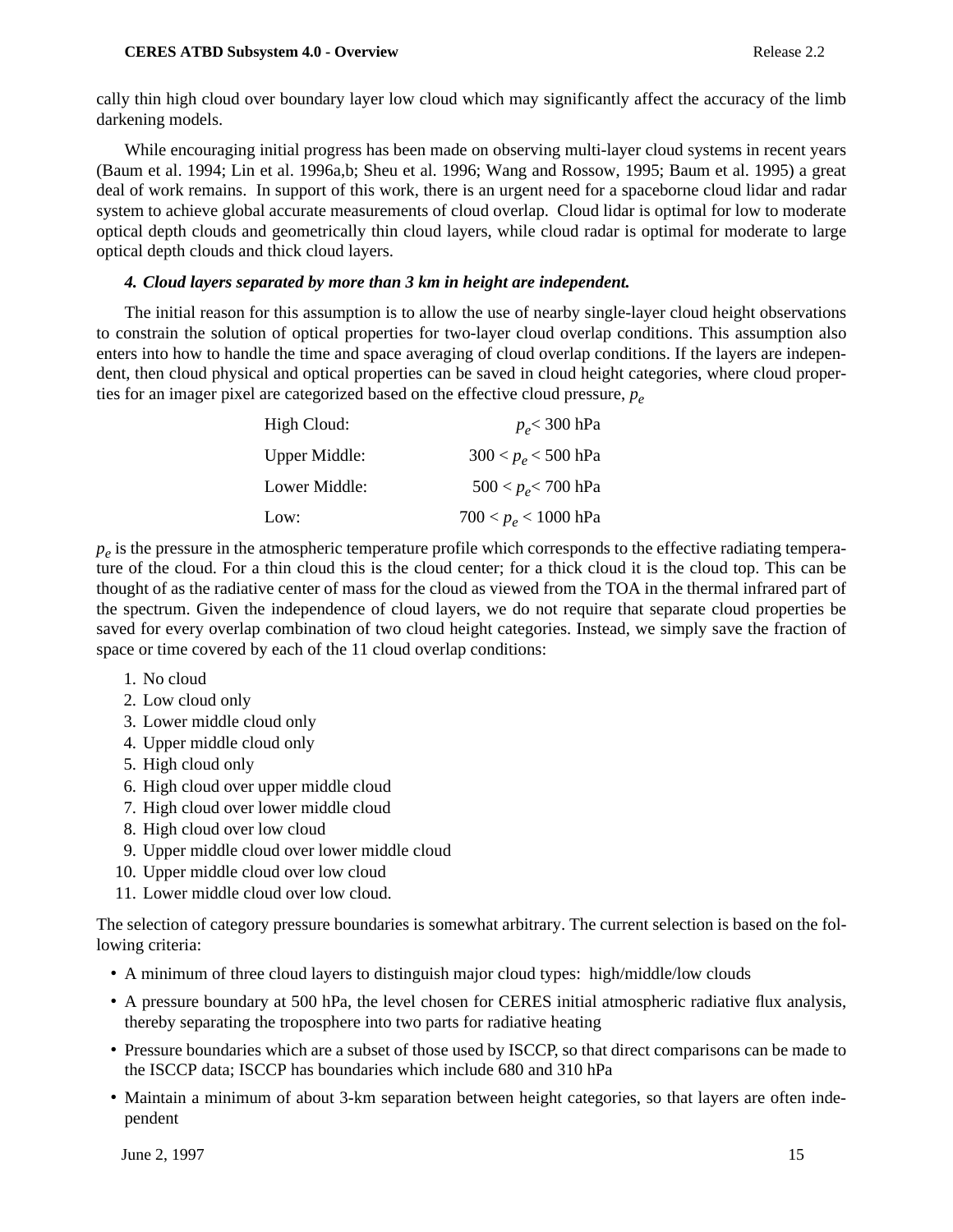#### **CERES ATBD Subsystem 4.0 - Overview Release 2.2**

These criteria led to the selection of four cloud height categories and boundaries at 700, 500, and 300 hPa. In the tropics, the 300-hPa boundary occurs at a temperature of about 240K, similar to the 235K threshold often used to distinguish precipitating clouds. This selection should prove useful when comparing radiative and latent heating profiles estimated using TRMM data.

A schematic diagram summarizing the cloud height categories and layering assumptions is shown in Figure 4.0-4 which is taken from Subsystem 4.4.



Figure 4.0-4. Schematic diagram of vertical and horizontal cross sections of imager pixel cloud properties matched to CERES field of view. 2-km imager pixel spacing is typical of VIRS on TRMM. Data tables can be found in Subsystem 4.4.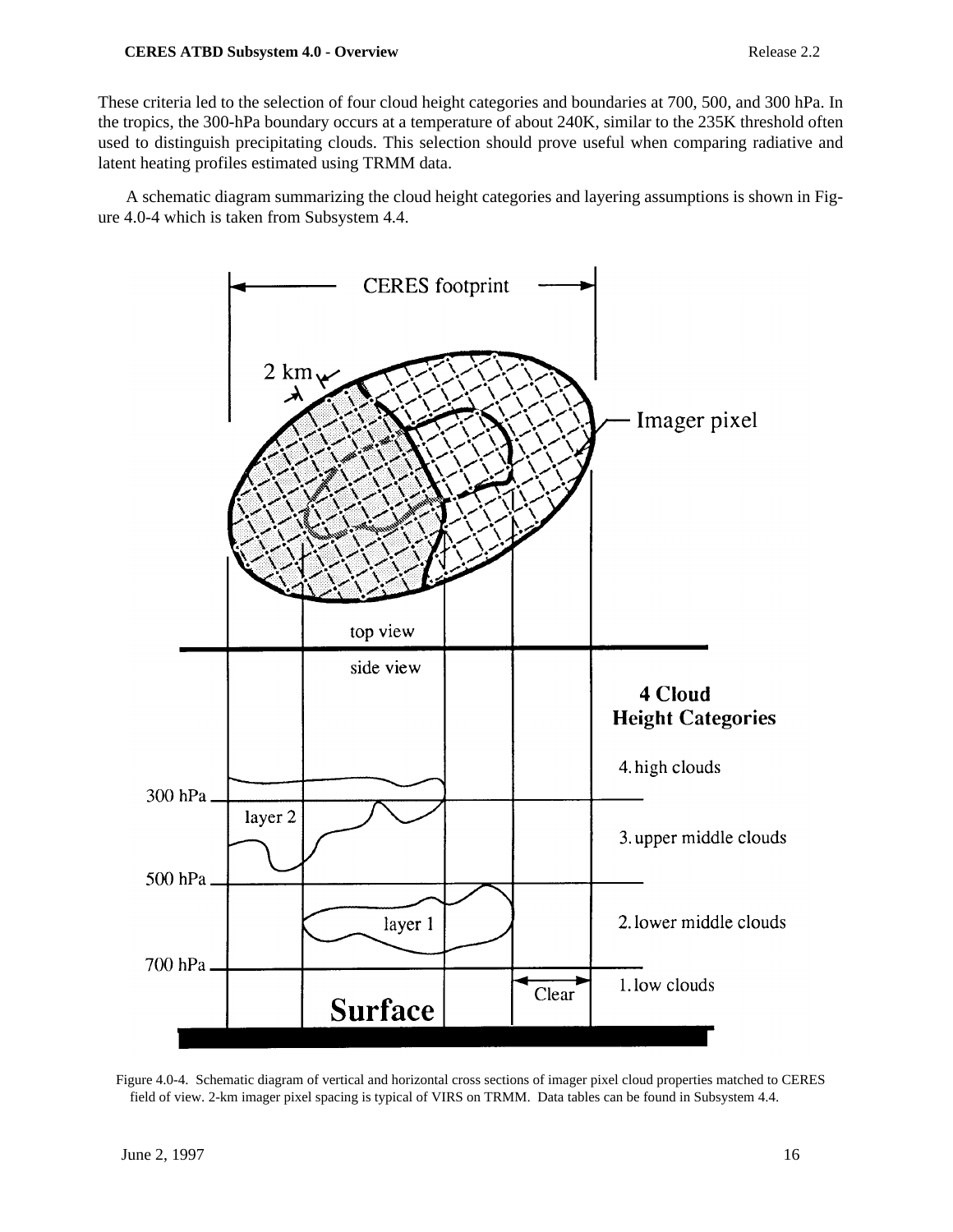#### *5. Clouds are sufficiently varied in time and space that there is currently no single cloud algorithm that works well for all cloud types and cloud properties.*

As is often the case when attacking a formidable problem, each cloud algorithm has commonly examined a small piece of the whole cloud retrieval problem. ISCCP has developed the most complete analysis to date, although the ISCCP algorithm is severely limited by the restriction to use only two spectral bands, a visible and an infrared window channel. The CERES cloud analysis will have a more complete set of measurements to use, including all five of the AVHRR channels, the 1.6-µm channel on VIRS and MODIS, new channels on MODIS, as well as passive microwave data. In spite of this additional information, there is still no single algorithm available to handle the wide diversity of cloud properties observed over the globe. Instead, a robust cloud analysis which gains the best information from each spectral channel and instrument will by nature be forced to combine multiple cloud algorithms.

Clear and accurate combination of diverse algorithms is a difficult task. In order to achieve this strategy, CERES has a team which includes experts in many of these different approaches. This document describes the current understanding of the best way to implement such a combined algorithm. Like ISCCP, the cloud algorithm is divided into a cloud detection and a cloud optical property stage. Unlike ISCCP, the algorithm also includes an additional stage for the determination of well-defined cloud layers.

The discussion in Section 4.0.4 summarizes the current strategy for selection and/or merging of cloud retrieval algorithms for CERES cloud property retrievals (mask, height, and optical properties). Because of the substantial differences in capability between MODIS and VIRS, the VIRS algorithms will be discussed in 4.0.4.1. Section 4.0.4.2 discusses how the additional MODIS capability is integrated into the algorithms and effects algorithm selection.

#### *6. Accurate relationships between cloud and radiative fluxes require accurate spatial and time matching of both imager-derived cloud properties and CERES broadband radiation data.*

There are three primary reasons to closely link the instantaneous CERES radiances to cloud imager derived cloud properties.

First, the development of anisotropic models from CERES rotating azimuth plane scanner data requires that CERES broadband radiances be accurately classified as a function of cloud and surface properties. A particularly critical cloud property for SW and LW anisotropy is cloud optical depth. Tests were made using FIRE stratocumulus uplooking passive microwave observations of LWP (e.g., Cahalan et al. 1994) taken every minute for 19 days in July 1987 at San Nicolas Island. At a mean wind speed over the period of 5 m/s, the 1-minute sampling corresponds to a cloud advection of about 300 m. A running time average was then applied to the data to simulate the 20-km CERES footprint scale (roughly a 60-minute running average). Finally, the time-averaged CERES footprint data were time lagged to simulate the effect of a spatial (or temporal) mismatch in the cloud imager data (providing LWP or cloud optical depth) and the broadband radiation data. If the lagged rms difference in LWP is required to be 5% or less, then the 20-km average can be mismatched by no more than 1 km (or about 3 minutes). The rms LWP error was roughly linear in the lag time or distance. We conclude that accurate angular models are likely to require close matching of cloud and radiation data. Further tests will be conducted using Landsat data to extend these 1-D results to two dimensions.

Second, if TOA flux measurements are to be used to constrain the radiative fluxes calculated using cloud imager derived cloud properties, then a close match of these properties must be obtained. Because cloud physical and optical properties are nonlinearly related to radiative fluxes, rms errors in matching cloud and radiation data should be kept to less than 10% to avoid bias errors. Tests of this sensitivity will be conducted using simulations similar to those above, but including radiative flux calculations on high resolution cloud imager properties such as AVHRR Local Area Coverage data.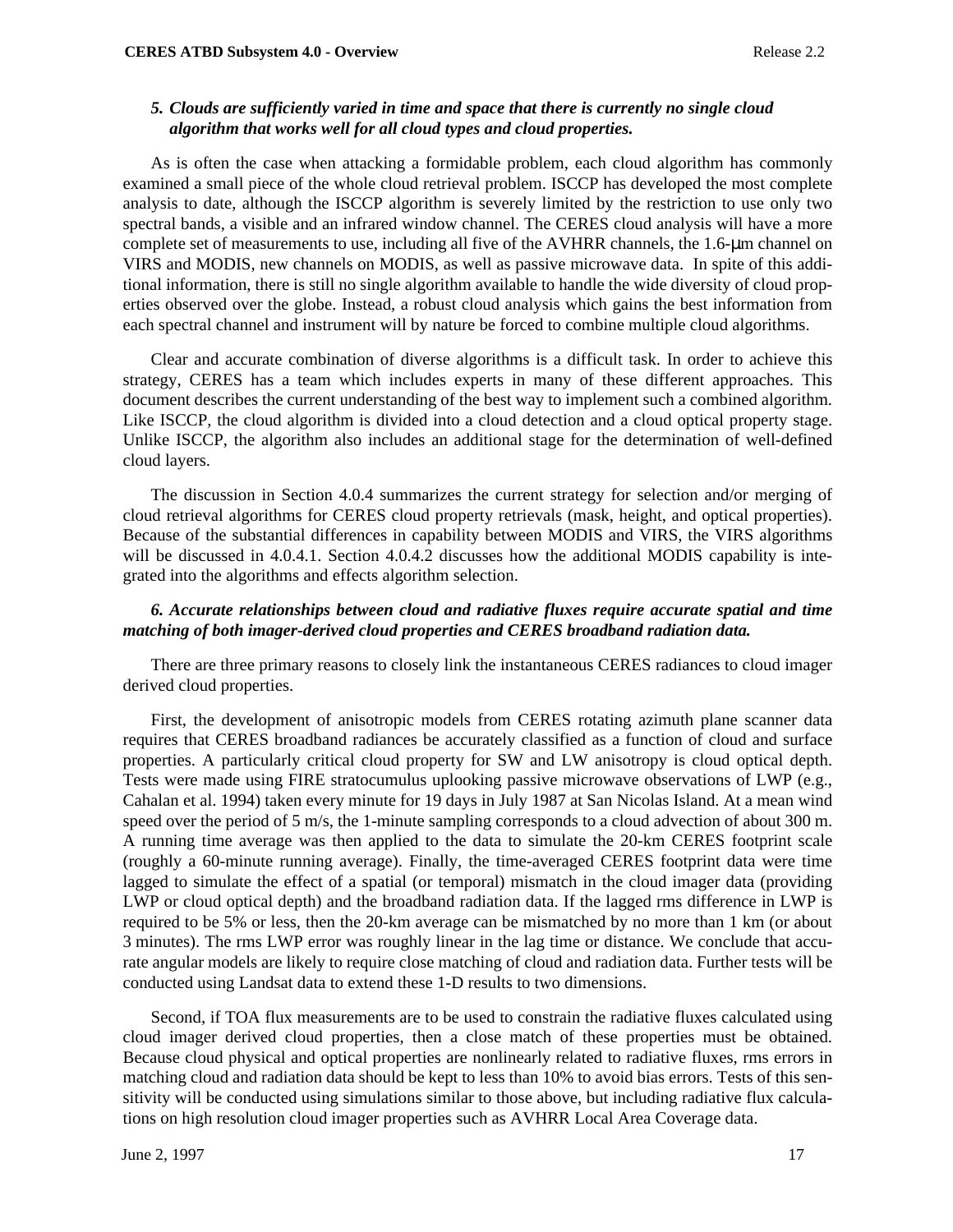#### **CERES ATBD Subsystem 4.0 - Overview Release 2.2**

Third, the complexity of relationships between cloud properties and radiative properties increases as clouds become multilayered. Tian and Curry (1989) found that while single-layer clouds dominated observations at a 45-km scale (similar to a single CERES footprint), multiple-layer clouds dominated at 220 km (similar to an ERBE grid box). This suggests that for some studies, there is an advantage to close ties of cloud properties and radiative fluxes at not only the scale of large grid boxes, but also at the scale of individual CERES footprints.

The CERES strategy is to represent the distribution of energy received at the CERES broadband detectors by the point spread function (Subsystem 4.4). The point spread function includes the effects of detector response, optical field of view, and electronic filters (Subsystem 1). Cloud imager derived cloud properties will be convolved with the CERES point spread function to derive properties appropriately weighted and matched to the CERES fields of view. Note that the nominal  $2\sigma$  accuracy of the navigation for the EOS and TRMM platforms is less than 1 km, sufficient to allow an accurate mapping of imager pixel data into CERES fields of view.

#### *7. Anisotropy of cloud and surface scenes can be determined by compositing a large ensemble of scenes where each scene is viewed at one instant of time from only 1 or 2 directions.*

The rapid variability of clouds in space and time places a fundamental limitation on measuring radiative flux from space. There are no sufficiently homogeneous targets for which a satellite can view all  $2\pi$  steradians of a "target" at the same time. The flat plate or active cavity instruments which view  $2\pi$ steradians from satellite altitude respond to about a 2000-km region on the Earth, guaranteeing inhomogeneity. Therefore, all measurements of flux from space require compositing over time. The scanning radiometers such as the Nimbus-7 ERB or ERBE scanners select a small angular field of view in order to measure individual scene types (forest, cumulus, stratus, cirrus, etc.). This requires the conversion of the radiance measured in a single direction to the desired radiative flux. In order to improve spatial sampling over the globe, scanning radiometers usually scan in a cross-track pattern, limiting angle views to a small systematic subset of the full angular space.

For SW radiation, anisotropy is a function of viewing zenith angle, viewing azimuth angle, and solar zenith angle (Suttles et al. 1988; Wielicki and Green, 1989). Typical scanning instruments measure only a small portion of this 3-D angular space. The Nimbus-7 ERB instrument was designed to sacrifice spatial sampling to obtain improved angular sampling over the entire  $2\pi$  hemisphere (Taylor and Stowe, 1984). ERBE used these observations to develop the 12 ERBE angular distribution models (ADM's) as a function of cloud fraction and surface type (ocean, land, desert, snow/ice) (Suttles et al. 1988).

Unfortunately, the ERBE models are unsatisfactory for CERES for three reasons. First, postflight analysis (Suttles et al. 1992) has shown that the estimated SW albedo systematically increases with viewing zenith angle and the estimated LW flux decreases with viewing zenith angle. The ERBE models based on Nimbus-7 observations underestimate the amount of anisotropy. Second, the albedo bias is a function of solar zenith angle, and therefore a function of latitude (Suttles et al. 1992), which will affect the inference of equator-to-pole heat transport. Third, the models only depend on cloud amount, so that the rms error in deriving instantaneous fluxes is estimated as roughly 12%. This instantaneous noise is primarily caused by the inability of ERBE and Nimbus 7 to measure cloud optical depth, the largest source of varying anisotropy (Wielicki et al., 1996).

Tests of the ADM bias have examined three possible causes: incorrect scene identification by the ERBE maximum likelihood estimation technique (Suttles et, al. 1992; Ye, 1993), incorrect assumptions in building the ERBE ADM's, and the dependence of ADM's on spatial scale (Ye, 1993; Payette, 1989). CERES will fly a scanner which will rotate in azimuth angle as it scans in elevation, allowing the development of a new set of ADM's. All three candidate problems are being examined with current data in preparation for designing the CERES ADM's.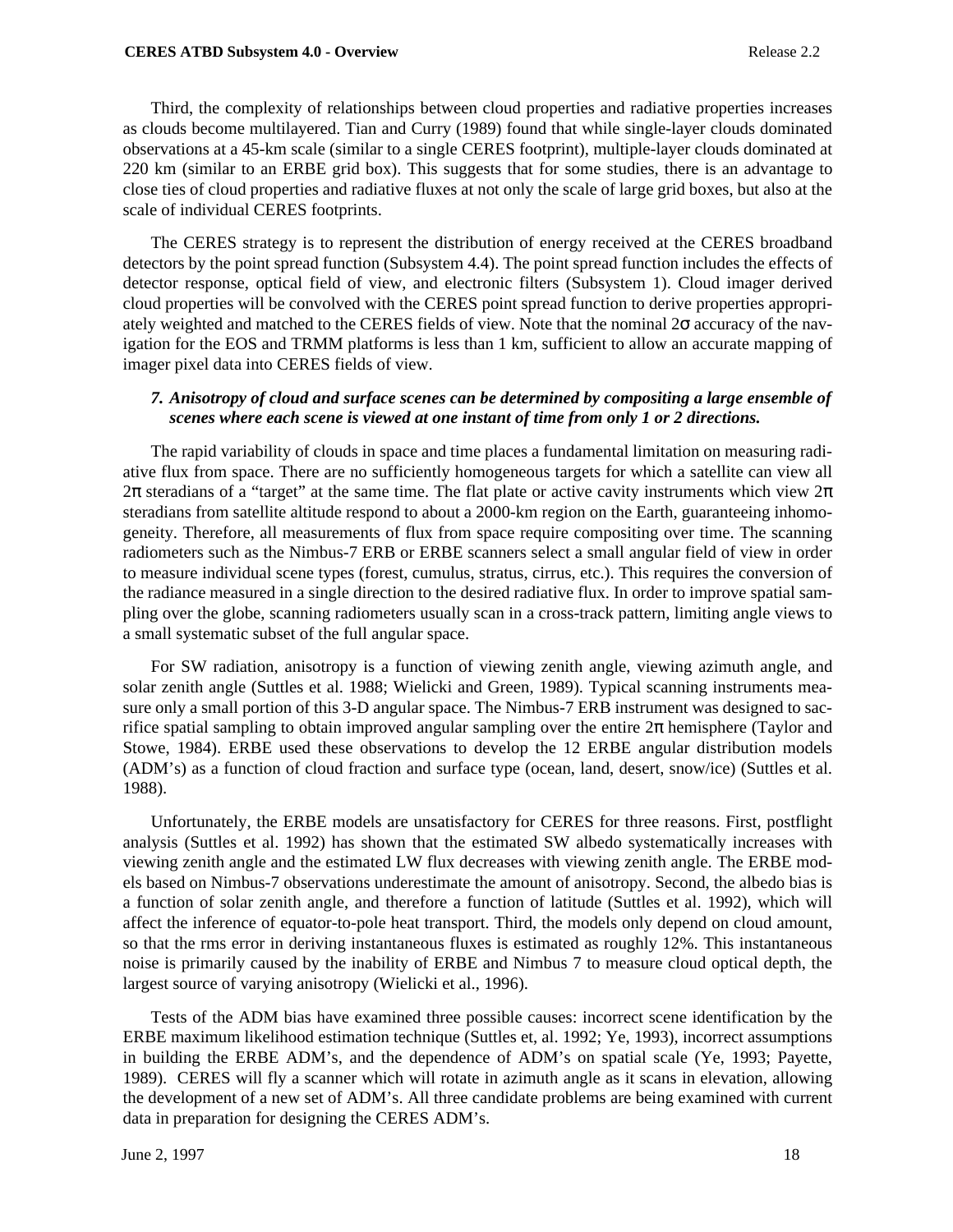First, scene identification will be greatly improved by matching VIRS- and MODIS-derived cloud properties to each CERES field of view. This will provide the basic cloud typing for development of new ADM's. ADM's will be derived as a function of cloud amount, cloud optical depth/emittance, cloud height, particle phase, and cloud particle size. Second, one of the critical assumptions of the Nimbus-7 and ERBE ADM's was that cloud anisotropy and cloud albedo are uncorrelated. For the case of increasing cloud optical depth, this is clearly a questionable assumption. This assumption will be removed for CERES by using the radiance pair method discussed in Subsystem 4.5. This method uses the rotating azimuth plane CERES scanner to obtain views of the same target at nearly the same time from two different viewing angles. The pairs are used to obtain reflectance ratios which eliminate the dependence on target albedo. Finally, studies will examine the dependence of field of view spatial scale in testing of new CERES ADM's.

#### **4.0.4. Algorithm Outline**

Because cloud fields are highly variable in space and time, the process of both cloud detection and cloud property determination from space can become very complex. This is true especially over variable backgrounds such as mountains, desert, or snow and ice. As a result, no single cloud algorithm works well for all cloud types over all backgrounds. In order to deal with this complexity, the CERES cloud algorithm has broken this task into three relatively independent functions:

Subsystem 4.1—Clear-sky determination and cloud detection.

Subsystem 4.2—Cloud height determination.

Subsystem 4.3—Cloud optical property retrieval.

Following the cloud retrieval over a swath of cloud imager data, three final steps are carried out to obtain TOA and surface radiative fluxes for each CERES broadband measurement.

- Subsystem 4.4—Convolution of imager cloud properties with CERES footprint point spread function.
- Subsystem 4.5—CERES inversion to instantaneous TOA fluxes.
- Subsystem 4.6—Empirical estimates of shortwave and longwave surface radiation budget involving CERES measurements.

The final result is a set of cloud properties and radiative fluxes for each CERES footprint. The final cloud properties are grouped into four cloud height categories with height boundaries at pressures of 700, 500, and 300 hPa. Since more than one cloud layer is allowed in a CERES footprint, we also save the fraction of the footprint covered by cloud imager pixels which showed evidence of overlap of any two of the four cloud height categories. Only two of the four cloud height categories are allowed to overlap in a single cloud imager pixel. For Release 2, we assume that the four cloud height categories are independent, so that cloud properties in any given height category are independent of whether or not they were overlapped with any other height category. This simplification allows us to keep cloud properties for only four categories, as opposed to all possible combinations of cloud height categories. Cloud overlap is only saved as the fractional area of overlap between all combinations of two of the four cloud height categories. CERES saves not only the frequency of occurrence, but also the average and standard deviation of all cloud properties separately for each cloud height category. In this case, even very small cloud height shifts can be detected within each cloud height category.

All cloud properties are weighted with the CERES point spread function so that CERES-measured broadband TOA fluxes can be used to directly constrain radiative calculations of surface and inatmosphere fluxes produced using the cloud imager cloud properties. These CERES footprint averages represent a very specific view or composite of cloud physical and optical properties designed to facilitate studies of the role of clouds in the Earth's radiation budget. A table of the CERES cloud products for each CERES footprint can be found in Subsystem 4.4.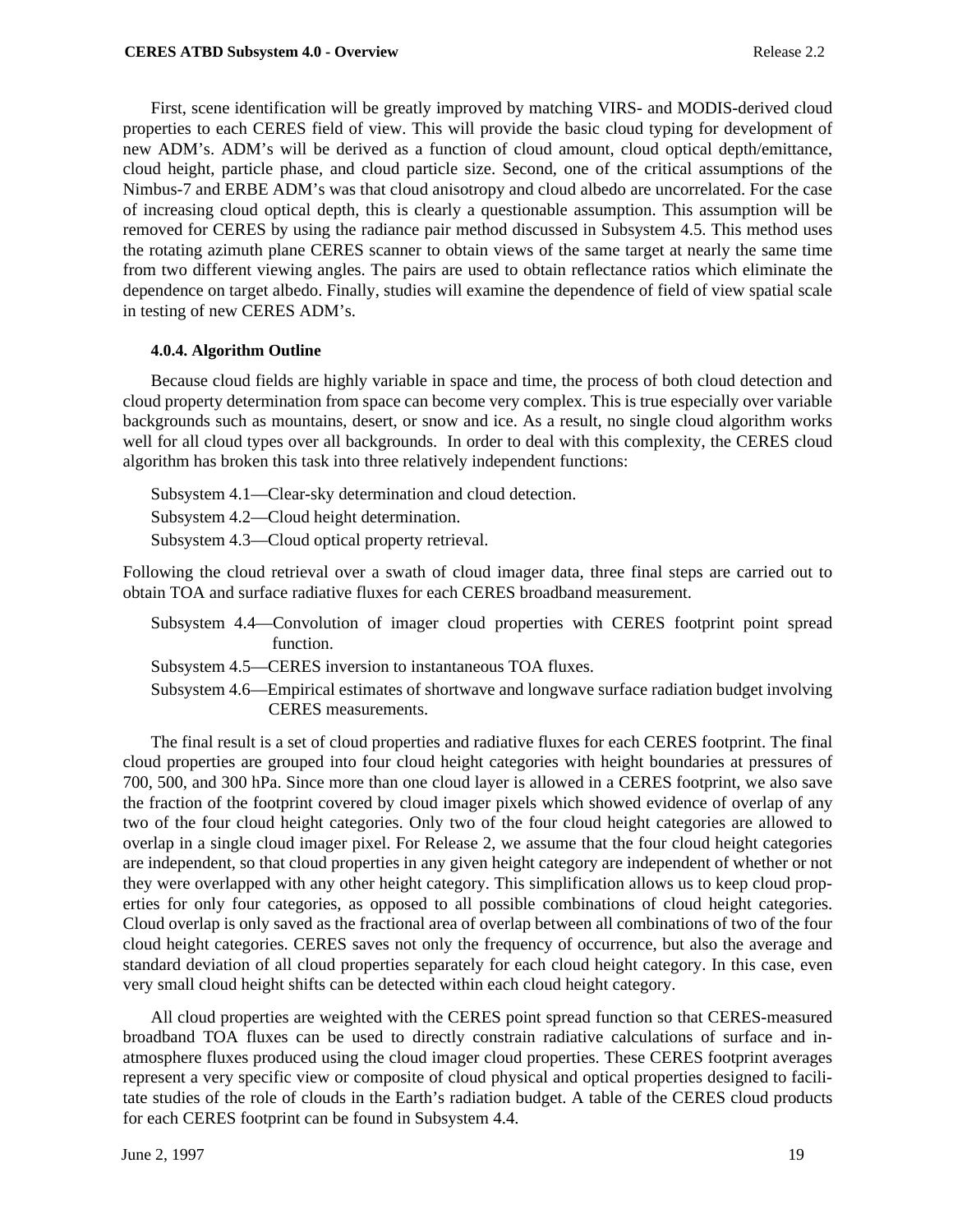#### **CERES ATBD Subsystem 4.0 - Overview Release 2.2**

Finally, where possible, direct parameterizations of TOA radiative fluxes to surface radiative fluxes are derived. These surface flux estimates for each CERES footprint are saved in the SSF output product of Subsystem 4, as well as in spatially gridded and time-averaged forms in the SURFACE products (Subsystems 9 and 10). Direct parameterization of TOA to surface fluxes is used as an alternative approach to the calculation of surface radiative fluxes using cloud properties and radiative models used in the ATMOSPHERE data products (Subsystems 5, 6, 7, and 8).

A full description of the Subsystem 4 input and output products can be found in appendixes A and B.

#### *4.0.4.1. TRMM VIRS 5-channel Data*

#### *4.0.4.1.1. Cloud Mask*

In pre-launch studies we have examined the performance of both multi-spectral threshold algorithms similar to SERCAA, paired histogram texture algorithms, and fuzzy logic algorithms. To date, these studies have indicated similar or better performance of the multi-spectral threshold algorithms, which will be used as the baseline for the TRMM at-launch cloud mask algorithm. If validation studies comparing cloud mask results against surface observers (many sites, but subjective validation data) and surface lidar/radar (few sites, <10, but objective data) then the texture and fuzzy logic methods may be reconsidered. In general the artificial intelligence methods are more computationally intensive, and if necessary, their use may be restricted to especially difficult targets such as mountains and snow/ice backgrounds. At present, the multi-spectral threshold cloud mask algorithm also includes detection of multi-layered versus single-layered cloud within the CERES field of view.

#### *4.0.4.1.2. Cloud Height / Radiative Temperature / Thickness*

There are two basic methods available for cloud height/temperature determination using the TRMM VIRS 5-channel instrument.

- a) Multi-spectral imager
	- daytime:  $0.65, 3.7, 11, 12 \,\mu m$

(similar to ISCCP with added microphysics determination)

- night-time 3.7, 11, 12µm

(new extension to improve non-black cloud heights at night)

- b) Spatial Coherence
	- day/night independent: 11µm

(uses locally uniform radiance to detect optically thick layers.

During daytime conditions, the optically thick layers identified by the spatial coherence technique will also be found straightforwardly by the multi-spectral technique. The multi-spectral technique has the advantage of correcting cloud heights for non-black cloud, and as a result is expected to be the most accurate cloud height algorithm during the day. At night, however, there is an ability for the Spatial Coherence method to provide independent information on cloud layering that can be used as input to the multi-spectral algorithm. This will be the strategy used at TRMM launch. Pre-launch tests of the multi-spectral nighttime algorithm on single layered optically thin cloud over the ARM Oklahoma site (using similar spectral channels from GOES) show encouraging results. Multi-layer cases remain problematic. To date, all cloud thickness algorithms are based on an approximate empirical relationships between cloud optical depth and cloud physical thickness, where different relationships are used for water and ice clouds based on FIRE field experiment results (see subystem 4.3).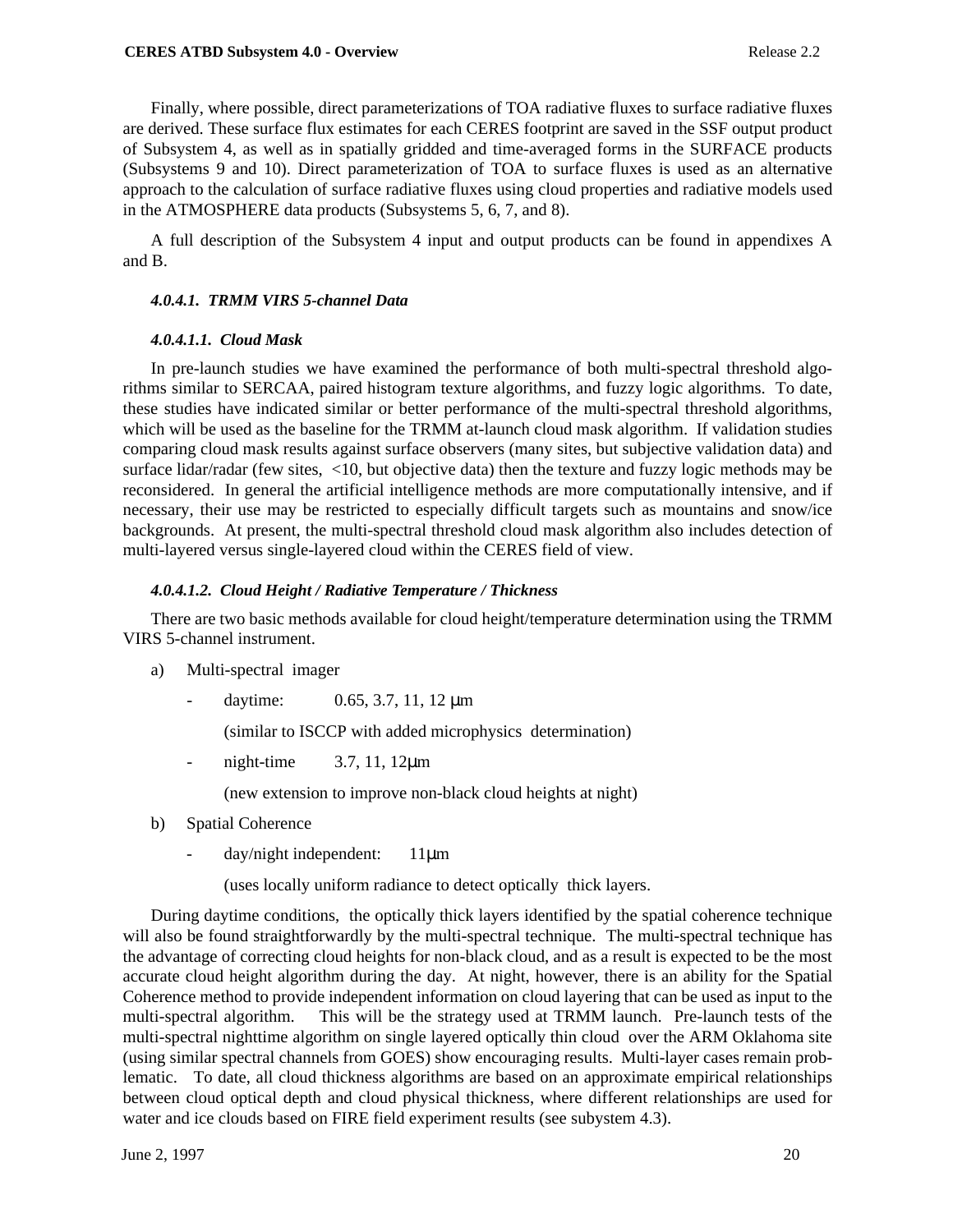### *4.0.4.1.3. Cloud Optical Properties (* τ*(0.65* µ*m),* ε*(11* µ*m), particle phase/size )*

There are two basic approaches to derivation of cloud optical properties using the TRMM VIRS 5 channel instrument:

- a) Use of 3.7  $\mu$ m for primary microphysics information:
	- daytime:  $0.65, 3.7, 11, 12 \,\mu m$ :  $0.65 \,\mu m$  optical depths 1 to 50
	- nighttime:  $3.7$ , 11, 12  $\mu$ m: 0.65  $\mu$ m optical depths 1 to 6

(solved simultaneous with cloud height/temperature)

- b) Use of 1.6 µm and 3.7 µm for primary microphysics information
	- daytime:  $0.65$ , 1.6, 2.1  $\mu$ m:  $0.65 \mu$ m optical depths 1 to 50
	- nighttime: NOT APPLICABLE

At present, CERES will use option a) as the baseline. After launch we will examine the utility of adding the 1.6 µm channel. This channel may prove most useful in cases of very large ice crystals, with equivalent diameters of 100 µm or greater.

#### *4.0.4.2. EOS-AM and EOS-PM MODIS Data*

#### *4.0.4.2.1. Cloud Mask*

The basic algorithm methodology is not expected to change from a multi-spectral threshold analysis for MODIS. MODIS does, however, add higher spatial resolution and several spectral channels which will be useful in adding to the ability to distinguish clouds:

- -1 .38 µm daytime detection of thin cirrus over low cloud or land/ocean
- higher spatial resolution  $(0.25 \text{ km at } 0.65 \text{ }\mu\text{m}$ , and 1.0 km all others)

#### *4.0.4.2.2. Cloud Height / Radiative Temperature / Thickness*

A third major methodology for cloud height is added for MODIS:  $CO<sub>2</sub>$  slicing using the 13.3, 13.6, 13.9 and 14.2 µm channels. This methodology works equally well for day or night conditions, and can determine imager pixel level effective cloud amount (emittance times cloud fraction) as well as the cloud height. The  $CO_2$  slicing methodology has some advantages over the multi-spectral imager approach:

- independent of day/night
- less dependence on particle size
- no dependence on the scattering phase function of ice crystals
- for thin cirrus, the retrieval is only weakly affected by underlying low cloud. In contrast , during daytime, the presence of a low stratus layer will defeat the ability of an ISCCP-like multispectral cloud height algorithm to detect thin cirrus, because the visible optical depth is controlled by the lower stratus layer.

The major disadvantage of the  $CO<sub>2</sub>$  slicing method is the methods relatively poor performance for low clouds (as a result of low thermal contrast with the surface). These relative strengths and weaknesses suggest a combination of algorithms that uses the  $CO<sub>2</sub>$  slicing method for middle level and high clouds, and the multi-spectral techniques for low clouds. The initial strategy for use at launch of MODIS on EOS-AM in June 1998 will be to use the  $CO<sub>2</sub>$  slicing technique only when the cloud signal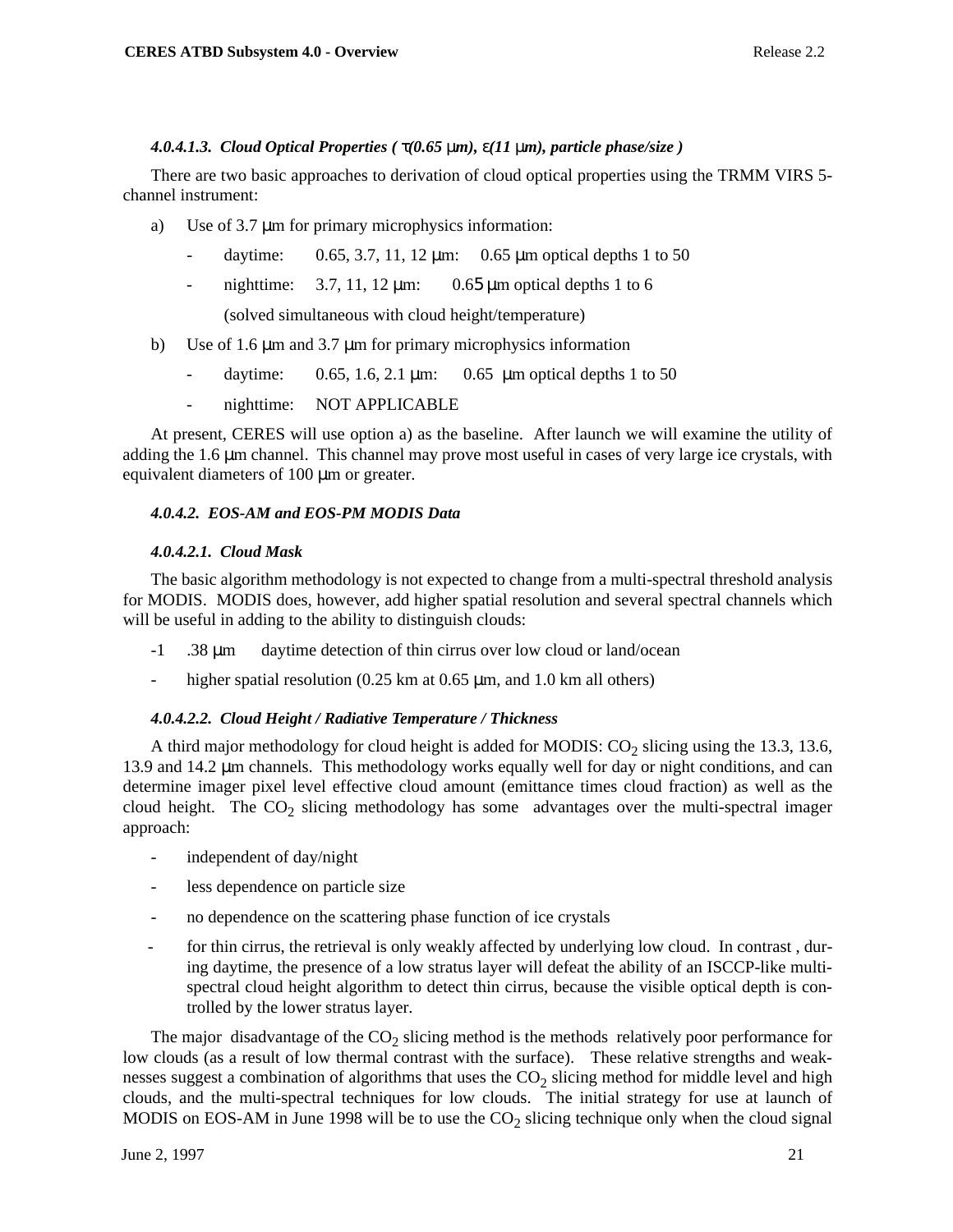(measured radiance - clear radiance) is relatively large in the  $13.6 \mu m$  channel with a weighting function peak at 700 hPa. This will indicate the presence of a middle or high level cloud, and will assure reasonable accuracy in the methodology. The value of the 13.6 µm cloud signal used for the algorithm transition between multi-spectral and  $CO<sub>2</sub>$  slicing will be determined using validation data from the ARM sites lidar and radar cloud height measurements. It is also expected that the  $CO<sub>2</sub>$  slicing method, when combined with the multi-spectral imager algorithm will allow more accurate retrievals of multilayered cloud, at least for the case of optically thin cloud (e.g. cirrus) over lower optically thick cloud (Baum et al. 1994, 1995)

## *4.0.4.2.3. Cloud Optical Properties (* τ*(0.65* µ*m),* ε*(11* µ*m), particle phase/size )*

For 0.65 µm cloud optical depth, MODIS improves the accuracy by providing 0.25 km spatial resolution in the 0.65 µm channel. This minimizes errors due to cloud inhomogeneity and due to pixel beam filling assumptions (See Fig 4.0-3). The algorithm, however, is basically unchanged from TRMM. For cloud emissivity, the  $CO_2$  slicing method at night should allow improvement in cloud emissivity estimation by virtue of its more accurate determination of the radiating temperature of optically thin cloud (see previous section on MODIS enhancements of cloud height determination). For microphysics, there are two spectral channels which potentially improve the cloud microphysics capabilities of MODIS over those of VIRS:

- 8.5  $\mu$ m: used together with 3.7/11/12  $\mu$ m at night to allow retrieval of larger particle sizes (De  $> 100 \mu m$ ).
- 2.1 µm: used together with 0.65/1.6 µm during the day only to derive cloud particle size and phase. Because ice cloud scattering phase functions are still an area of uncertainty, the optimal daytime retrieval strategy would strive for consistency in all channels with microphysics information:  $0.65 / 1.65 / 2.1 / 3.7 / 8.5 \,\mu m$ . Such a strategy is currently beyond the capability of any existing algorithms, but may be possible in the first few years after EOS-AM launch.

CERES will focus initially on adding the  $8.5 \mu m$  channel at night, since this retrieval is much less certain than that during the day.

#### *4.0.4.3 Cloud Validation Data and Post-launch Algorithms*

In all cases of cloud algorithm decisions, the postlaunch comparisons against long-term surface sites (ARM plus a few additional BSRN sites) will be used to decide on the optimal algorithm approach and under what conditions it is applied. These comparisons will focus on multiple climatic regions and seasons, with intercomparisons of satellite and surface based cloud data at every satellite overpass. This long-term focus is necessary to test the algorithms with robust statistical significance over a wide range of:

- cloud conditions
- surface conditions
- solar illumination
- satellite viewing angle (zenith and solar azimuth)

The ultimate cloud algorithm for MODIS and VIRS data is one which derives cloud properties which satisfy the complete observed spectral wavelength dependence and spatial dependence for the VIRS and MODIS channels. The use of multiple spatial and spectral algorithms by CERES is a step in this direction.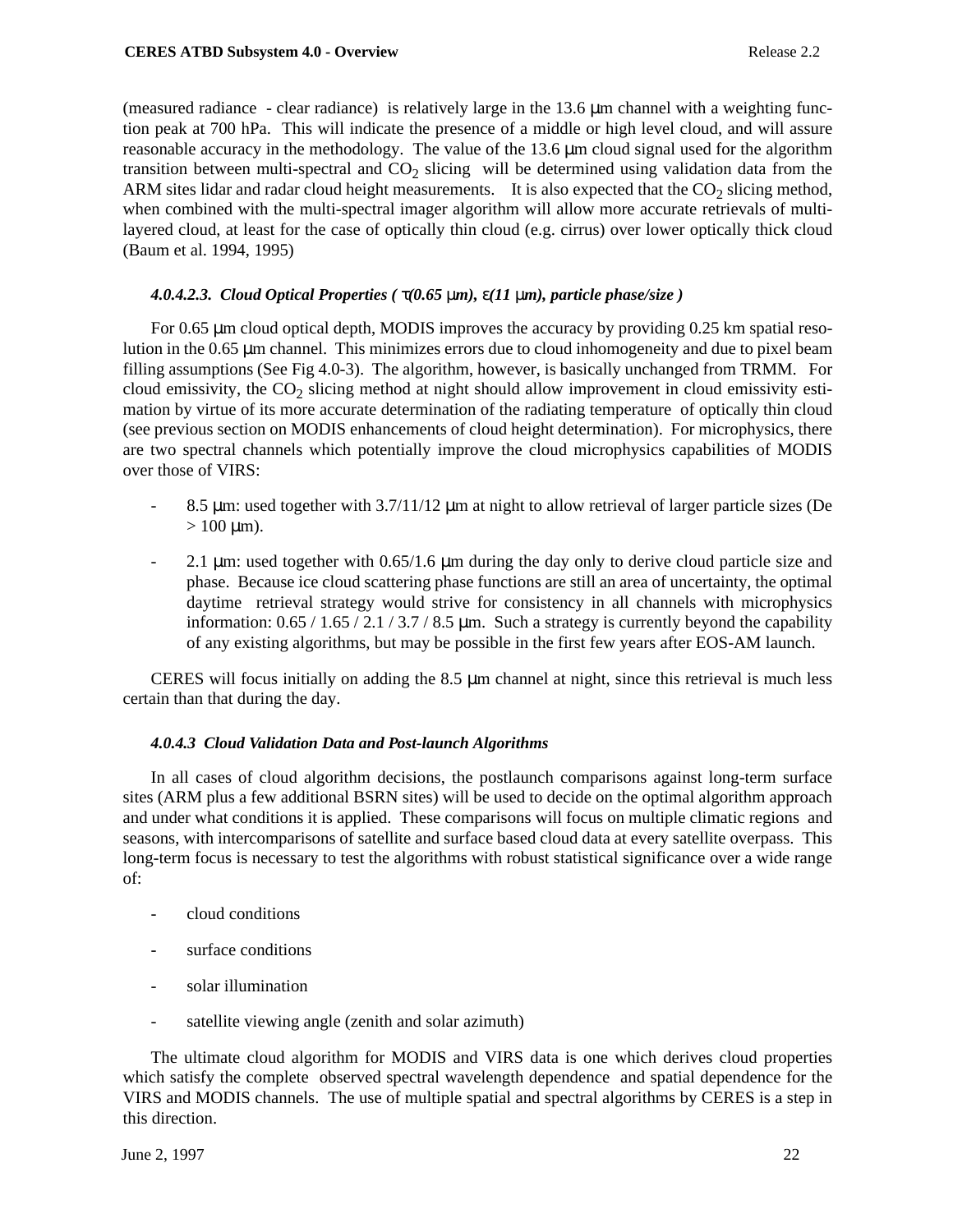### **4.0.5. Algorithm Releases**

The CERES algorithm will be designed in three major "releases". Release 1 was delivered to the Langley DAAC in February 1996, and was the first release capable of processing global satellite data. The release 1 algorithm was designed to use existing AVHRR global satellite data for October 1986 and to focus on daytime retreival of cloud amount, height, thickness, optical depth, particle size and particle phase. The Release 1 algorithm was used to:

- Design a framework to integrate multiple cloud retrieval algorithms
- Discover problems in exception handling: how to process imperfect data.
- Begin development and testing of QC reports.
- Estimate realistic processing loads for future production processing.
- Discover gross algorithm problems by examination of global results.
- Automate research algorithms.

A successful framework was developed, exception handling was integrated, and realistic processing loads estimated using 16 days of global AVHRR/ERBE data (see section 4.0.7 for details). Examination of daily global maps of derived AVHRR cloud particle size demonstrated an ambiguity (multiple solutions) in cloud particle size retrieval in the backscattering part of the AVHRR scan. The Release 1 cloud algorithm included the following characteristics:

- 20 km resolution ecosystem type, elevation and water/land map
- Explicit treatment of the anisotropy of clear sky land and ocean reflectance
- Multi-spectral global cloud mask
- Cloud optical depth derived similar to ISCCP, but incorporating the ice crystal

scattering phase functions from Takano and Liou (1989) for ice clouds

- Optically thin cloud heights adjusted as in daytime ISCCP algorithm
- Cloud particle size and phase (water/ice) derived using 0.6/3.7/11µm channels

The release 2 cloud algorithm is now in development, and is scheduled for delivery to the Langley DAAC in July, 1997. This algorithm is designed for use with the VIRS instrument on TRMM. Release 2 will concentrate on several improvements to the Release 1 algorithms:

- Addition of daytime multispectral cloud mask over snow/ice
- Addition of daytime multi-layer cloud mask
- Update capability for clear-sky background map, especially for changes in surface temperature, but also for seasonal vegetation change
- Addition of 3.7 and 11  $\mu$ m surface emissivity maps
- Addition of NOAA oceanic aerosol retrieval algorithm
- Particle size retrieval using  $0.6/3.7/11/12 \mu m$  to minimize ambiguity
- in the backscatter observations.
- Addition of nightime 3.7/11/12  $\mu$ m retrieval of emissivity and particle size/phase.
- Addition of spatial coherence algorithm for assistance with cloud layering, especially at night
- Addition of routine automated QC reports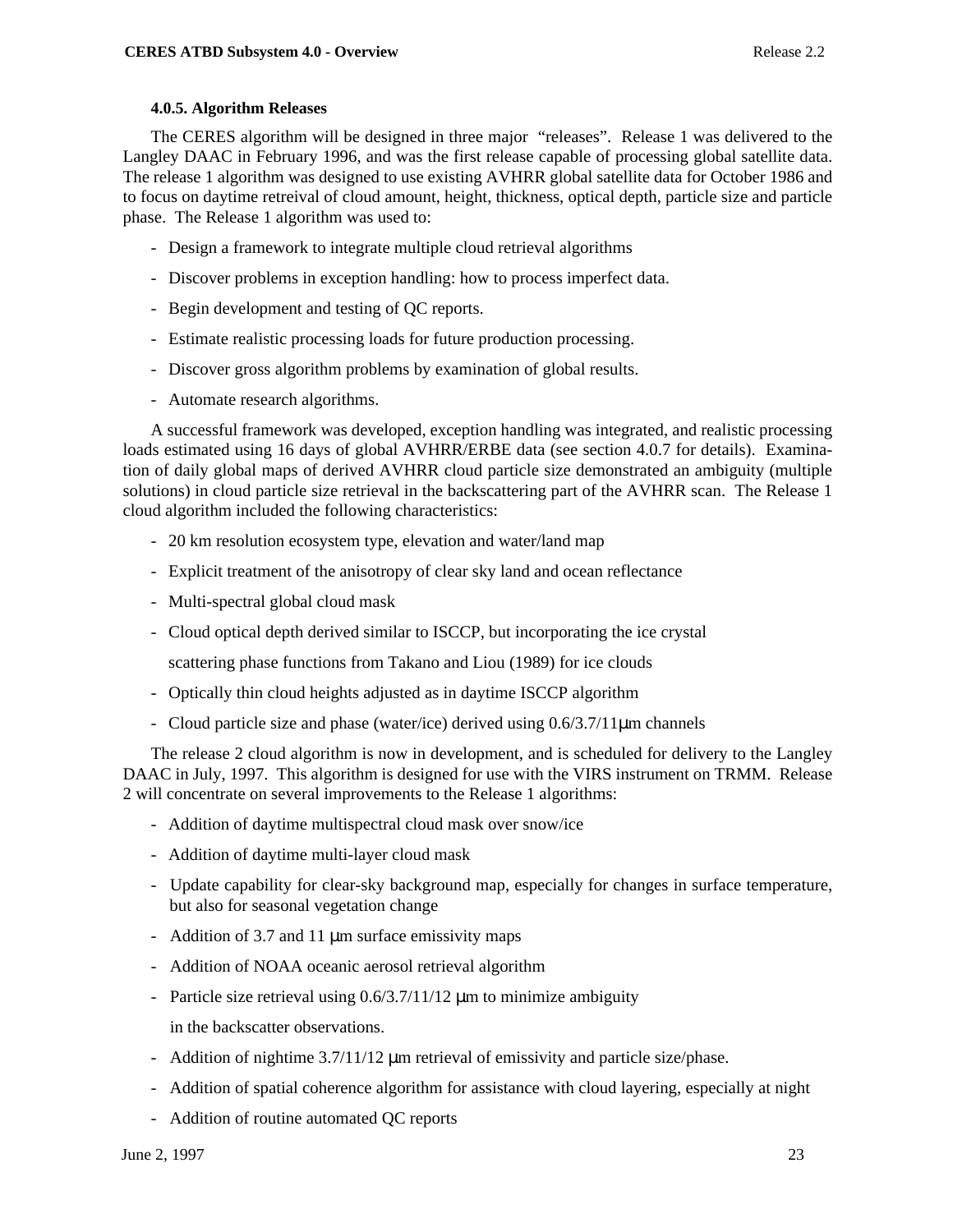- further development of both regional and global data visualization tools
- ability to process GOES-8 imager data

Elements of the Release 2 algorithm are being validated against past FIRE experiment data, as well as the ARM Oklahoma CART site data set.

Release 3 will be designed for use with the MODIS data on EOS-AM (launch in June 1998) and EOS-PM (launch late 2000). This release will incorporate the additional cloud spectral channels on MODIS (1.38, 2.1, 8.5, 13 - 14  $\mu$ m). It will also include improvements for the reprocessing of the TRMM data as well. Timing of the TRMM reprocessing depends on development of the new angular dependence models using the VIRS and CERES rotating azimuth plane data (approximately 24-30 months after TRMM launch). Expected Release 3 algorithm improvements include:

- addition of infrared sounder cloud height/emissivity retrieval method
- addition of night-time cloud mask over snow and ice backgrounds
- potential addition of smoke mask for biomass burning
- potential addition of multi-layer cloud retrieval using infrared sounder and imager channels (thin high cloud over extensive low thick cloud).
- potental addition of multi-layer cloud retrieval using passive microwave and imager channels (thick high cloud over extensive low cloud).

Decisions on addition of the multi-layer algorithms will depend on off-line analysis and validation of these algorithms using combined VIRS/TMI data on TRMM, AVHRR/HIRS on the NOAA satellites, and the GOES-8 imager. These are the most challenging aspects of cloud retrieval, and will require significant advances, although initial results are encouraging (e.g. Baum et al., 1994; Lin et al., 1997a,b). Note that passive microwave imagers of the type used to determine water cloud altitude in Lin et al. 1997a,b will be on the TRMM and EOS-PM platforms, and will be available in a sun-synchronous orbit similar to EOS-AM on the European METOP platform starting in 2000. Initial validation of these multi-layer approaches will concentrate on field experiments and the 3 DOE ARM sites. In the longer term, a satellite cloud radar and lidar mission would be required for global validation. Such active cloud sensing satellite missions are being proposed as part of the new EOS ESSP program, but are not assured at this time.

## **4.0.6. Validation**

The CERES Validation Plans are currently being developed. Following a peer review in late 1996, the Validation Plans will be made available on the WWW in August of 1997. In the interim, a separate document containing the Validation Plan Summary Charts for each major subsystem has been developed to accompany these ATBD's.

## **4.0.7 Cloud Retrieval (Susbystems 4.1, 4.2, and 4.3) Data Processing Scheme**

## *4.0.7.1 Objectives*

The Cloud Retrieval Subsystem's objective is to use high spectral and spatial resolution cloud imager data to determine cloud microphysical and optical properties. This provides a set of pixel cloud properties that are mapped onto the CERES footprint in the next process, documented in Software Design Document (SDD) 4.4. The major Cloud Retrieval science requirements are illustrated in Figure 4.0-5 and include:

1. Prepare a "chunk" of pixels (multiple scan lines of imager data): attach the imager radiances and various ancillary data to each imager pixel within the chunk. Classify each pixel as clear, cloudy,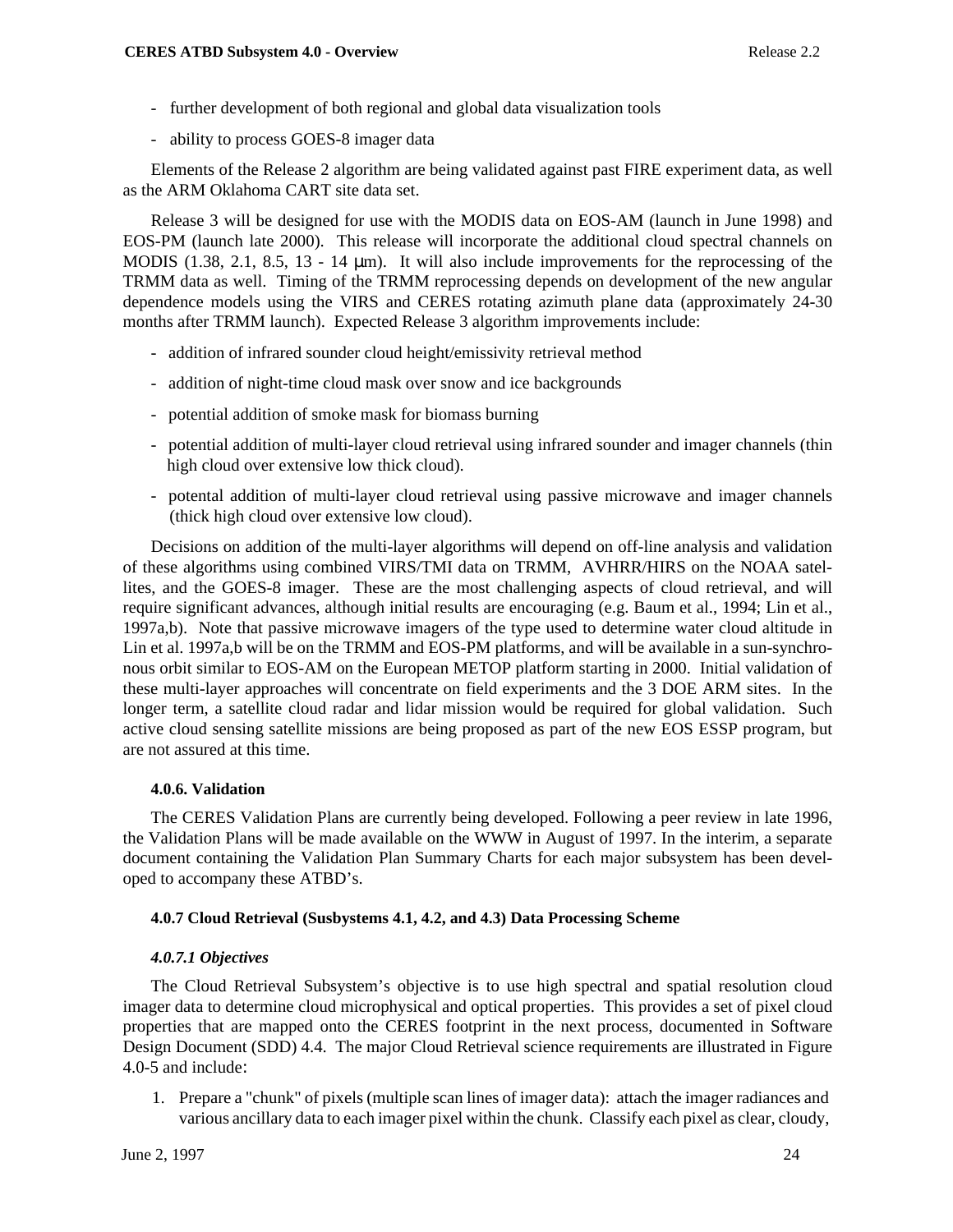or uncertain. The pixel classification process uses various tests on the imager radiometric data and ancillary data to determine a cloud mask.

- 2. Determine cloud macrophysical properties (cloud layer and cloud top pressure) for cloudy pixels (ATBD 4.2).
- 3. Determine cloud microphysical and optical properties (base and effective radiating center temperature and pressure, phase, particle size, optical depth at 0.65 micron, water/ice path, emittance at 10.8 micron) for cloudy pixels (ATBD 4.3).

The primary input data sets for the Cloud Retrieval Subsystem are:

- 1. The Cloud Imager Data (CID) data product contains time code, pixel location, viewing geometry, and radiance data. For the TRMM mission, CERES will use the Visible Infrared Scanner (VIRS) cloud imager data. For the next launches on EOS AM and PM spacecraft, CERES will use selected channels from the Moderate Resolution Imaging Spectrometer (MODIS) imager data. The Release 2 test data are Advanced Very High Resolution Radiometer (AVHRR) imager data from the NOAA-9 spacecraft.
- 2. A set of ancillary surface maps provide elevation, water content, snow, ice, ecosystem, and a condensed ecosystem/terrain map on a 10-minute equal-angle grid. Higher spatial resolution ancillary maps will be incorporated as they become available.



Figure 4.0-5. Subsystem 4.1 - 4.3 High-level Data Flow Diagram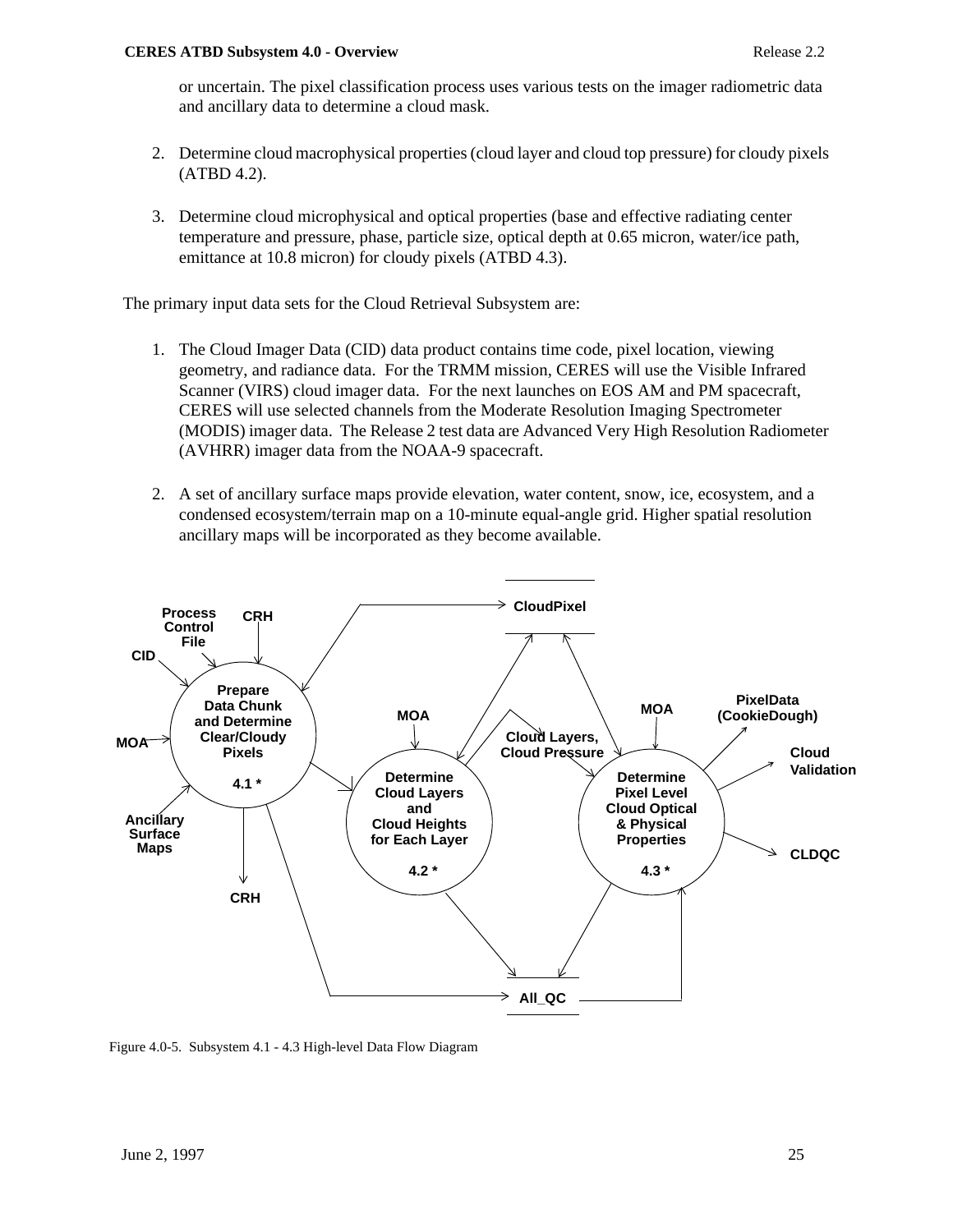- 3. The Meteorological, Ozone, and Aerosol (MOA) data product contains meteorological data (surface temperature and surface pressure; 58 atmospheric levels of temperature, humidity, and ozone; 18 levels of wind; precipitable water, and total column ozone, and aerosol optical depth on the CERES defined grid. (see CERES Subsystem 12).
- 4. The Clear Radiance History (CRH) data product contains the mean albedo, mean brightness temperature, and the cosine of the solar zenith angle on a 10-minute equal-angle grid. Standard deviations of albedo and brightness temperature are also kept.

The data sets which are input to science algorithms are acquired and/or developed by the Cloud Working Group. A Process Control File (PCF) specifying file names and run-time parameters is prepared by the Distributed Active Archive Center (DAAC) personnel. PCFs are prepared by the development team during development for testing purposes and are part of the DAAC delivery package.

The output products are the pixel-based cloud properties needed by the convolution process (Table 4.4 in ATBD 4.4), a validation product, Status Message Facility (SMF) log files, and Quality Control (QC) reports. The hourly output products are described in greater detail in the Data Products Catalog.

## *4.0.7.2 Key Concepts*

This section discusses the major concepts behind the design of the Cloud Retrieval Subsystem.

- *Imager pixel*
- *Data chunk*
- *Bounding rectangle*
- *Master pixel*
- *Chunk loop*
- *Algorithm loop*
- *The framework*
- *Quality edit checks*

*Imager pixel* refers to a single cloud imager field-of-view, which ranges from 0.25 - 1 km for MODIS pixels, 2 km for VIRS pixels, and 4 km for AVHRR-GAC (Global Area Coverage) pixels. Some of the algorithms process one pixel at a time and some of the algorithms process arrays of pixels at a time. *Data chunk*: The Cloud Retrieval Subsystem processes a chunk of imager data at a time. A chunk is a selected number of imager scanlines, which must be at least as large as the largest array of data any science algorithm needs.

*Bounding rectangle:* After reading the imager data chunk, the diagonal corner latitudes and longitudes of a rectangle that circumscribes the imager chunk are computed. These "bounding" latitude and longitude pairs are used to input a corresponding set of grids from the various input surface characteristic maps, the gridded MOA data set, and the gridded CRH data set. These data form part of a set of attributes that are associated with each imager pixel; each pixel is known as 'master'. *Master pixel*: The framework prepares the master pixel by attaching parameters from input data, from calculated parameters, and from science algorithm results. The master pixel serves as a resource from which to select only the attributes a particular science algorithm requires. The master pixel consists of imager radiances and reflectances, the surface characteristics, the geotype, solar angles, clear-sky historical data, various flags, pointers to a set of 3-dimensional meteorological profiles, and algorithm results.

*Chunk loop*: The Cloud Retrieval Subsystem processes one chunk of imager data at a time. The chunk loop continues until there are insufficient data in the imager input hourly file to form the last chunk. The leftover scanlines will be processed with additional scanlines from the next hourly input file in Release 2.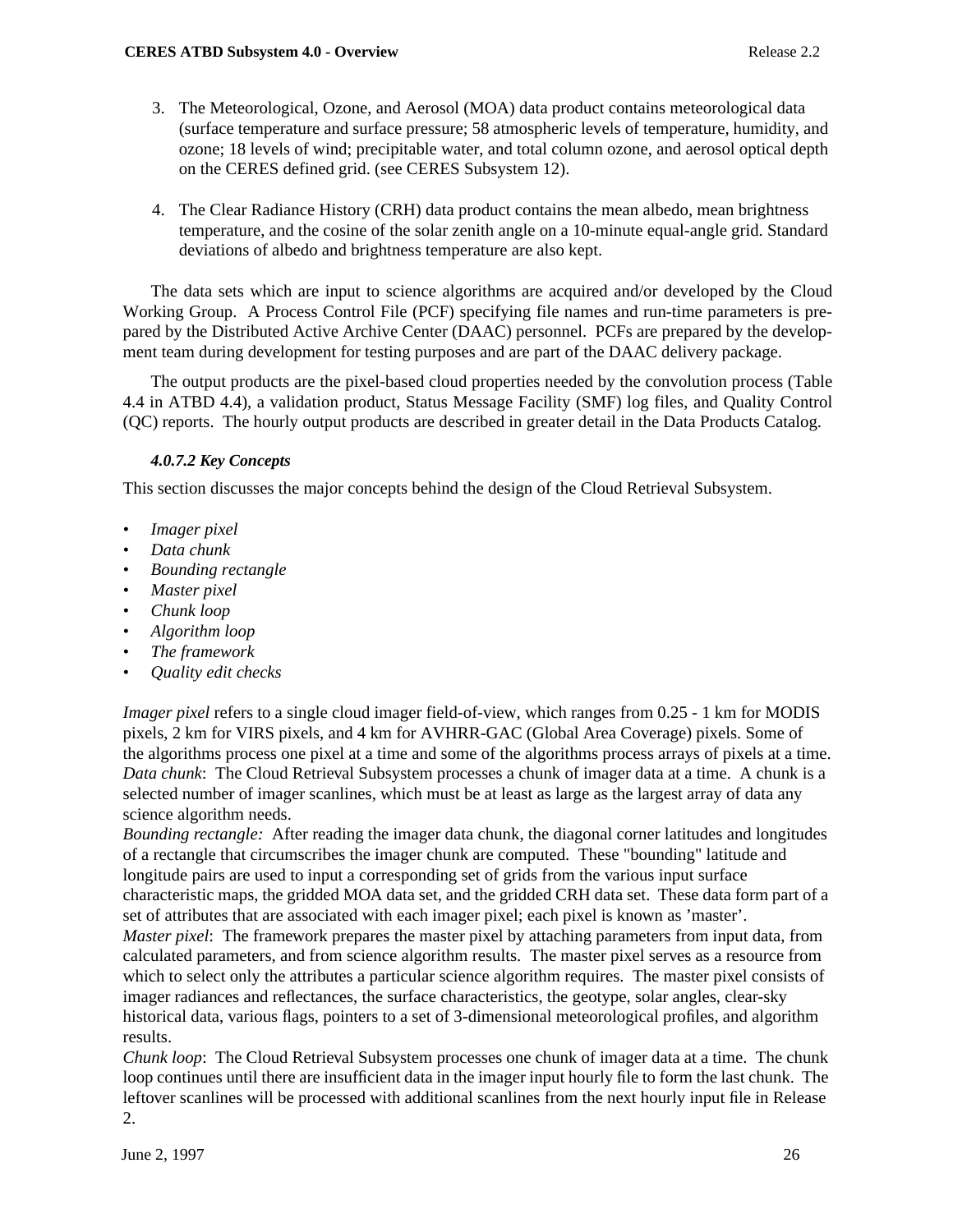



*Algorithm loop*: Surrounding each science algorithm is an input interface routine that does the tailoring from the master pixel for the algorithm. On the output side of each algorithm is another interface routine that receives the algorithm results and attaches it to the master pixel. If a particular algorithm has been selected to execute, an interface is prepared, an algorithm is executed, and results are stored. The code loops through all of the science algorithms that are selected for a particular run.

*The framework* interfaces with the input data, the algorithms, and the output data. The framework accesses and prepares input data for each science algorithm, executes the algorithm, and collects the results. The framework initializes the output files and writes results as processing proceeds. The framework provides the flexibility to add, replace, or delete a particular contributed science algorithm and to selectively execute it.

*Quality edit checks* for bad input data are made and fill data are used if the input data within an imager scanline are unusable. No fill scanlines are provided when entire scanlines are missing. Limit checks to ensure that the input data are within reasonable limits are implemented. Data that are outside these limits are excluded from further processing, and a diagnostic message is generated. Quality checks on science results and within the algorithm, along with science algorithm error-handling, will be evolving throughout Release 2.

## *4.0.7.3 Architectural Design*

This section discusses two high-level views of the Cloud Retrieval Subsystem. The dynamic view is shown in the flowchart in Figure 4.0-7. The design approach provides a framework that serves data to the algorithms and manages algorithm results. Processing proceeds through two major loops. The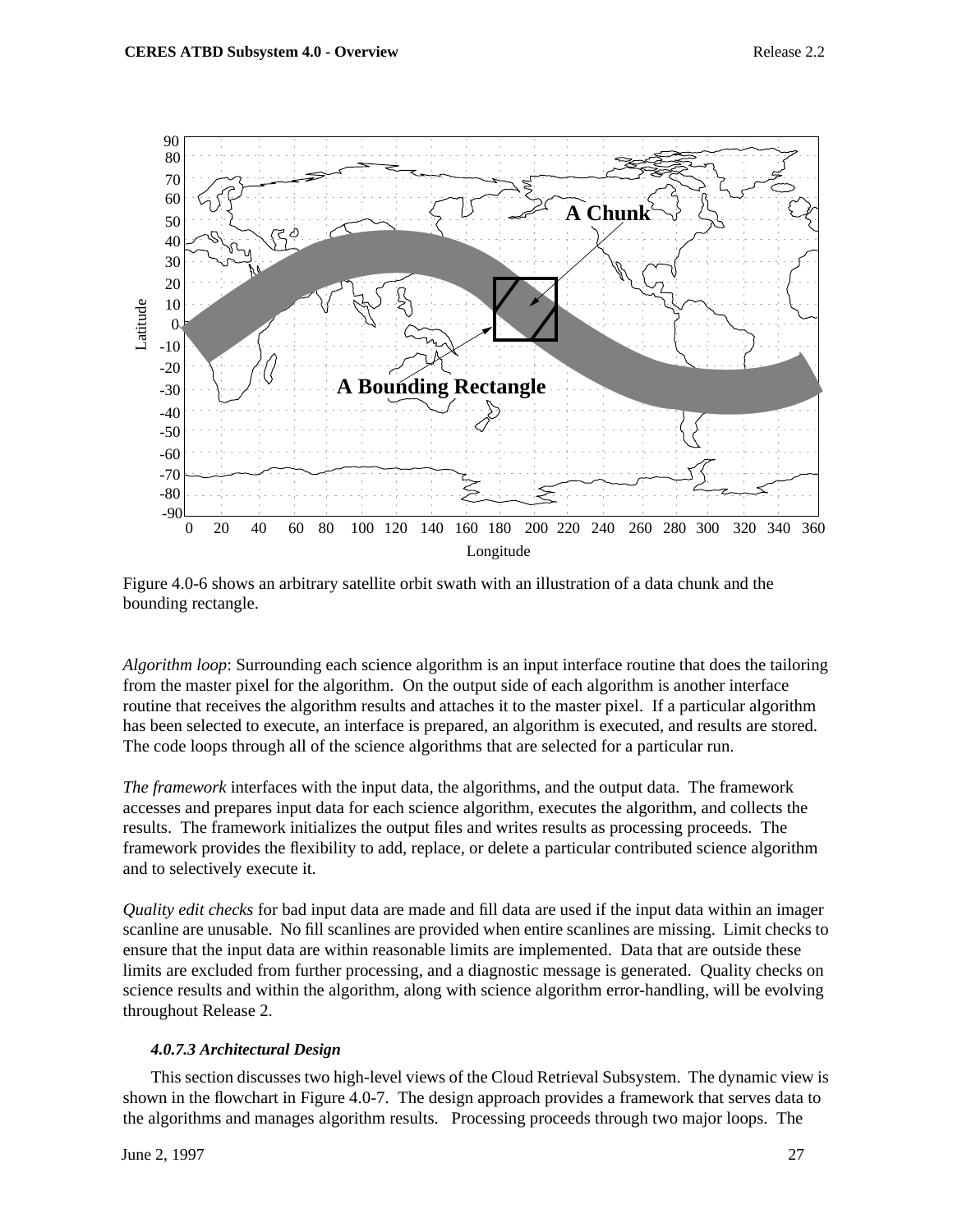outer chunk loop processes pixels in scanlines in a chunk until all chunks in the hour imager data are processed. For each chunk, the three steps in the algorithm loop are processed for each algorithm that has been selected for the particular job.

The major steps and logic are

1. Initialize the cloud process, get the filenames, open the input files, check all input file header records, and open the output files.

*Steps 2 through 6 are the outer chunk loop. Process all chunks within the hour.*

2. Prepare a "chunk" (multiple scan lines of CID imager data) of master pixels: Attach the imager radiances and reflectances, location data, various ancillary input surface conditions, clear-sky history information, and pointers to the meteorological profiles to each pixel within the chunk.

*Steps 3 through 5 are the inner algorithm loop: For each algorithm selected:*

- 3. Prepare tailored data structures for the algorithm by extracting the required parameters from the master pixel.
- 4. Invoke a science algorithm chosen from the following major catagories
	- a) Classify each pixel as clear, cloudy, or uncertain. The pixel classification process uses various tests on the imager radiometric data and ancillary data to determine a cloud mask (ATBD 4.1). The Release 2 algorithms include the CERES set of cloud mask threshold tests for determining the presence of clouds in difficult regions, such as over snow/ice surfaces or in sunglint regions.
	- b) Determine cloud macrophysical properties (cloud layer and cloud top pressure) for cloudy pixels (ATBD 4.2). The Release 2 algorithms include the spatial coherence technique, a multispectral technique and the  $CO<sub>2</sub>$  slicing technique.
	- c) Determine cloud microphysical and optical properties (base and effective radiating center temperature and pressure, phase, particle size, optical depth at 0.65 micron, water/ice path, emittance at 10.8 micron) for cloudy pixels (ATBD 4.3). The Release 2 algorithms include the calculation of aerosol optical depth over ocean and VINT algorithm for cloud macrophysical and microphysical properties.
- 5. Collect the algorithm output and store on the master pixel structure.
- 6. Output the pixel cloud properties, update the clear-sky map, and start the next chunk.
- 7. At the end of the processing, prepare a processing summary report, shutdown the algorithms, and
- 8. Close the files, and terminate processing.

Figure 4.0-7 provides a static view of the design depicting the divisionof the software into objects. Objects contain data and routines that operate on that data. Input data sets are dealt with in the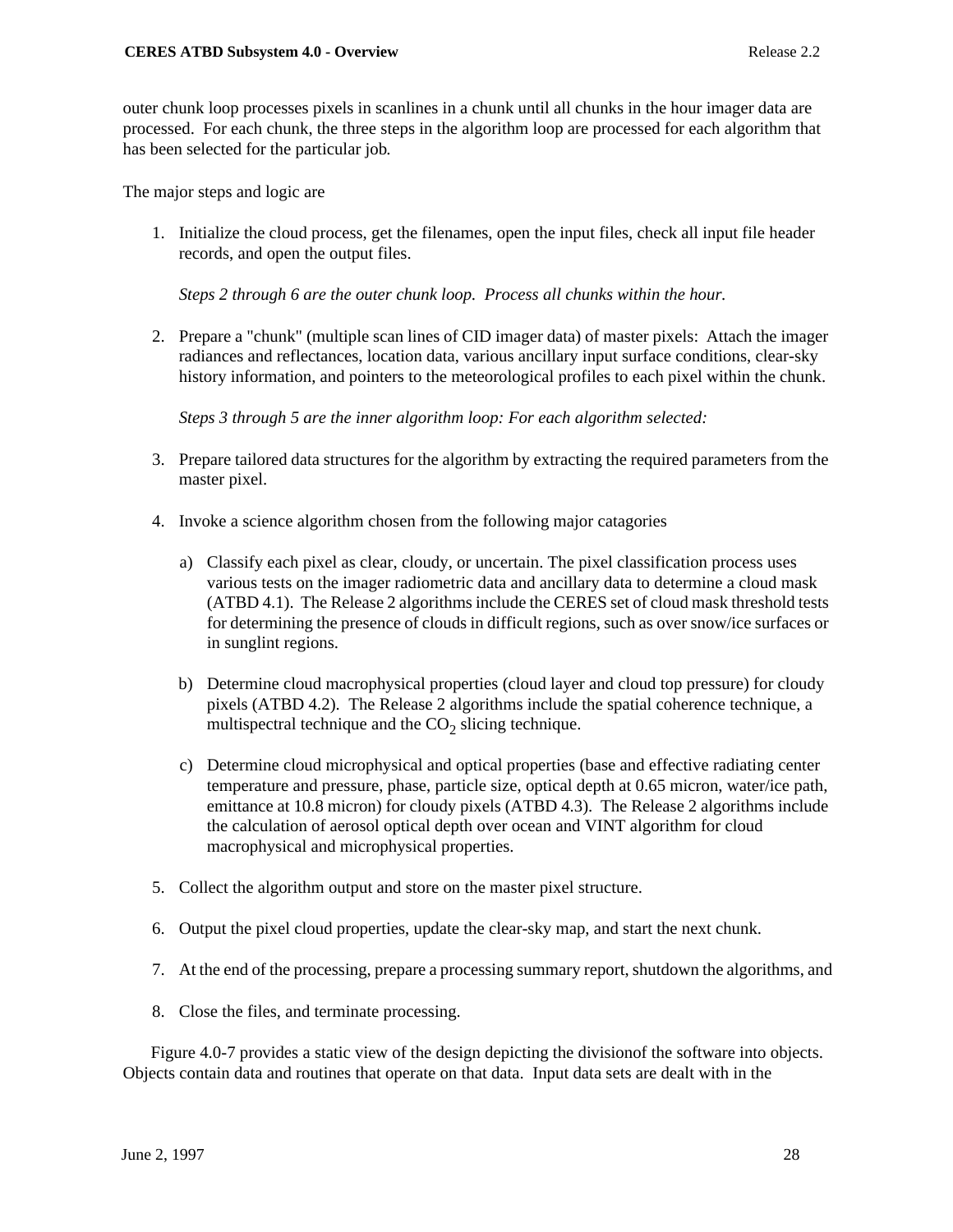InputDataSets object. The objects that deal with the main chunk loop are Chunk, Pixel, and Algorithm Manager. The Algorithm manager is an abstraction of individual managers that prepare algorithm specific input, call the algorithm, and manage results according to the type of algorithm invoked. Similar to the input, OutputDataSets groups the functions to get pixel data from the chunk and output them to the various products and the functions to calculate final statistics for the Quality Control (QC) reports.



Figure 4.0-6. High-level Cloud Retrieval Flow Chart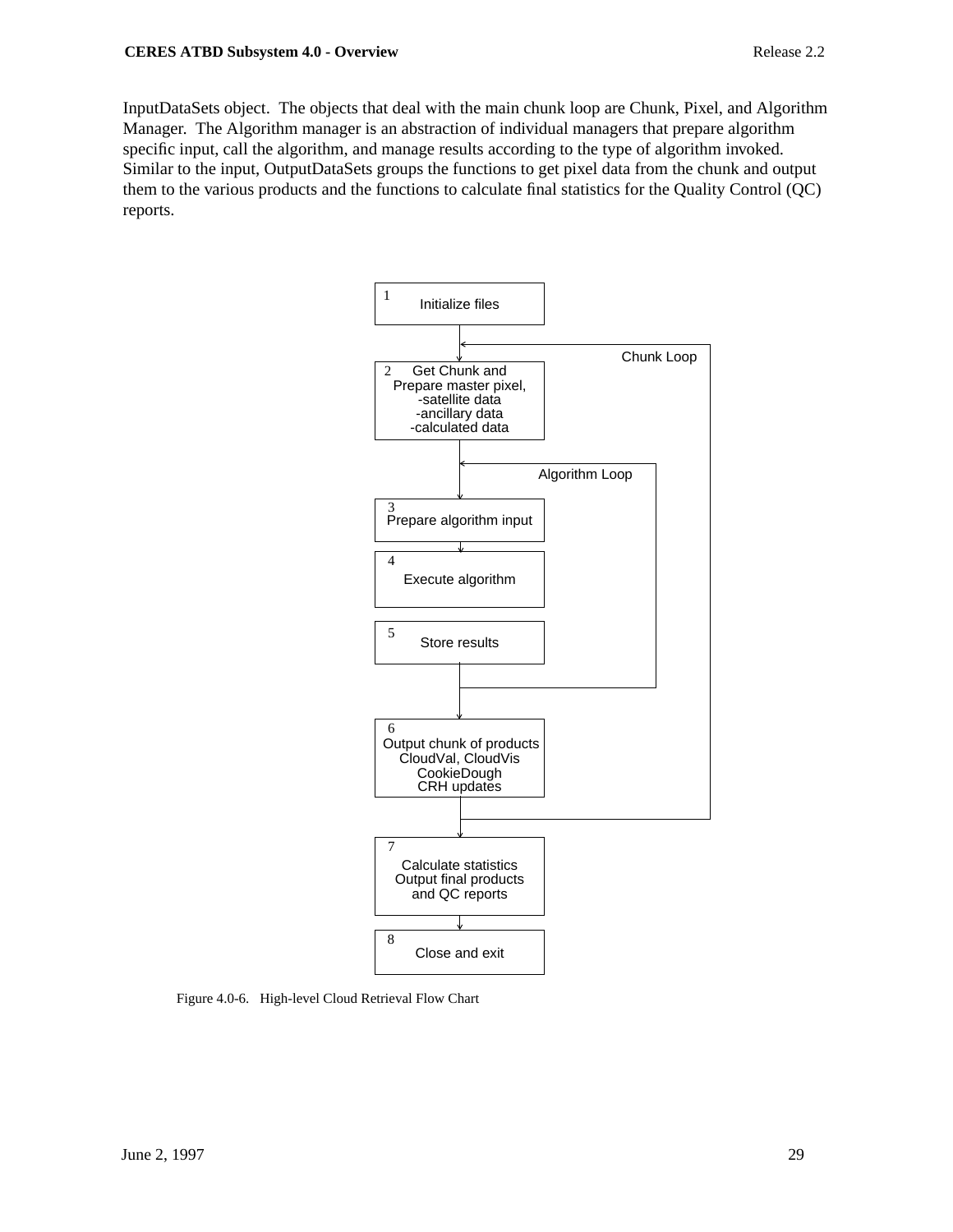

Figure 4.0-7. Design Overview Context Diagram

#### *4.0.7.4 Implementation Constraints*

The implementation constraints are the EOSDIS operating environment, the Science Data Production (SDP) Toolkit, the limits of computer CPU, data throughput, network capacity, and system complexity. In addition, it is an EOSDIS requirement that all filenames must be obtained from the Process Control File by using a Toolkit call, and all file opens must be accomplished by using a Toolkit call. Currently some of the input data files are managed by the science algorithms. Correct file names and open statement usage will be handled on a case-by-case basis with the algorithm developer.

The cloud framework is written in FORTRAN 90 and interfaces with science algorithms written in either FORTRAN or C. The science algorithms are contributed code from members of the Cloud Working Group. Therefore, it was necessary to implement the framework around the contributed code and to consider the contributed code as "black boxes." The approach was taken to interface with the science algorithms by preparing tailor-made interfaces to the black boxes.

The Cloud Subsystem needs hourly input files and produces hourly output products for a single Product Generation Executable (PGE). It is assumed that the Planning and Data Production System (PDPS) will not start the cloud processing system until all required input files are available and that the PDPS will stage all input data files needed for the run.

Release 1 was delivered to the LaRC Distributed Active Archival Center early March 1996 and was run within the EOSDIS Interim Release 1 system. The code is designed to process global data from the existing ERBE/AVHRR data from the NOAA-9 spacecraft.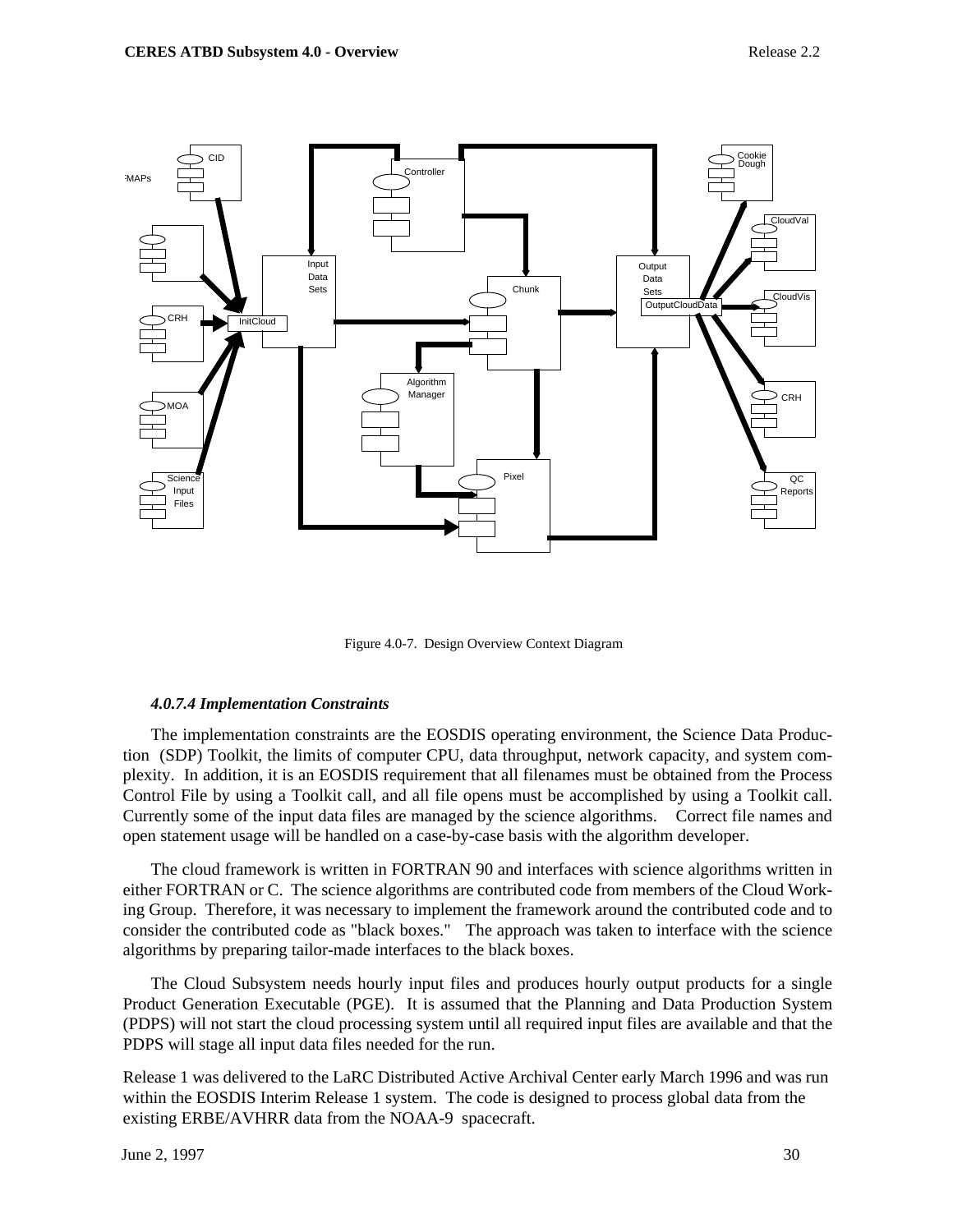#### **CERES ATBD Subsystem 4.0 - Overview Release 2.2**

Only common parameters for the hourly products are collected and output in the form of a header record. These metadata include general header information such as instrument, satellite, start data, start time, end data, end time, and processing date and time.

#### *4.0.8. Processing Estimates*

Processing resource requirements for the TRMM and EOS-AM data streams have been estimated by scaling the Version 1 satellite imager analysis codes (Subsystems 4.1, 4.2, and 4.3), subsequent convolution with ERBE FOV's (Subsystem 4.4) and finally ERBE inversion to TOA fluxes (Subsystem 4.5).

The CERES cloud retrieval code (Subsystems 4.1, 4.2, and 4.3) has been exercised using several different processing hardware/software scenarios. The CERES libraries and the EOS Toolkit software were implemented under all scenarios. AVHRR and ERBE data are used as surrogates for the eventual cloud imager (VIRS, MODIS) and CERES. The number of AVHRR imager pixels processed per hour is approximately 2.9 million, while we estimate 3.1 million pixels/hour with VIRS and approximately 34 million pixels/hour with MODIS. Five cloud algorithms were implemented for the timing exercises:

- a. CERES cloud threshold tests (Subsystem 4.1)
- b. Paired histogram classification technique (Subsystem 4.1)
- c. Fuzzy logic cloud layer classifier (Subsystem 4.2)
- d. Visible Infrared Near-Infrared Technique (VINT) for cloud properties (Subsystem 4.3)
- e. Aerosol optical depth retrieval over ocean

The three production scenarios are the following:

1. The production code was exercised using AVHRR 4-km Global Area Coverage data and ERBE data on a Silicon Graphics computer with R8000 CPU's using the NAG 32-bit Fortran 90 compiler and the SGI C compiler. The production code was run in single processor mode so that while multiple CPU's were available, the code ran on only one CPU. The NAG Fortran 90 compiler does not allow for any optimization. The SGI operating system was IRIX 6.0.

Average wall clock processing time/hour of AVHRR data: 150 minutes

2. Same procedure as in (1) but using the first release of the 64-bit SGI Fortran 90 compiler and an upgraded SGI operating system IRIX 6.2.

Average wall clock processing time/hour of AVHRR data: 80 minutes

3. Same as (2) but using new R10000 CPU's. Again, the production code was run in single processor mode.

Average wall clock processing time/hour of AVHRR data: 30 minutes

Given the rapid improvement in microprocessor speeds, workstations will be capable of processing the VIRS and later MODIS data streams faster than real-time. The larger problem may well be data storage. For the MODIS and VIRS data, the Langley DAAC will not keep a separate level 1b archive, but will only keep data for the last month or two to simplify data storage. Any later reprocessing would return to the GSFC DAAC to obtain the required MODIS level 1b data.

#### **4.0.9. Relationship of MODIS and CERES Cloud Data Products**

#### *4.0.9.1. Background*

One of the comments of the peer review panel was that CERES and MODIS Science Teams are both producing estimates of cloud properties. Is this a duplication of effort? Can't one cloud product satisfy all users?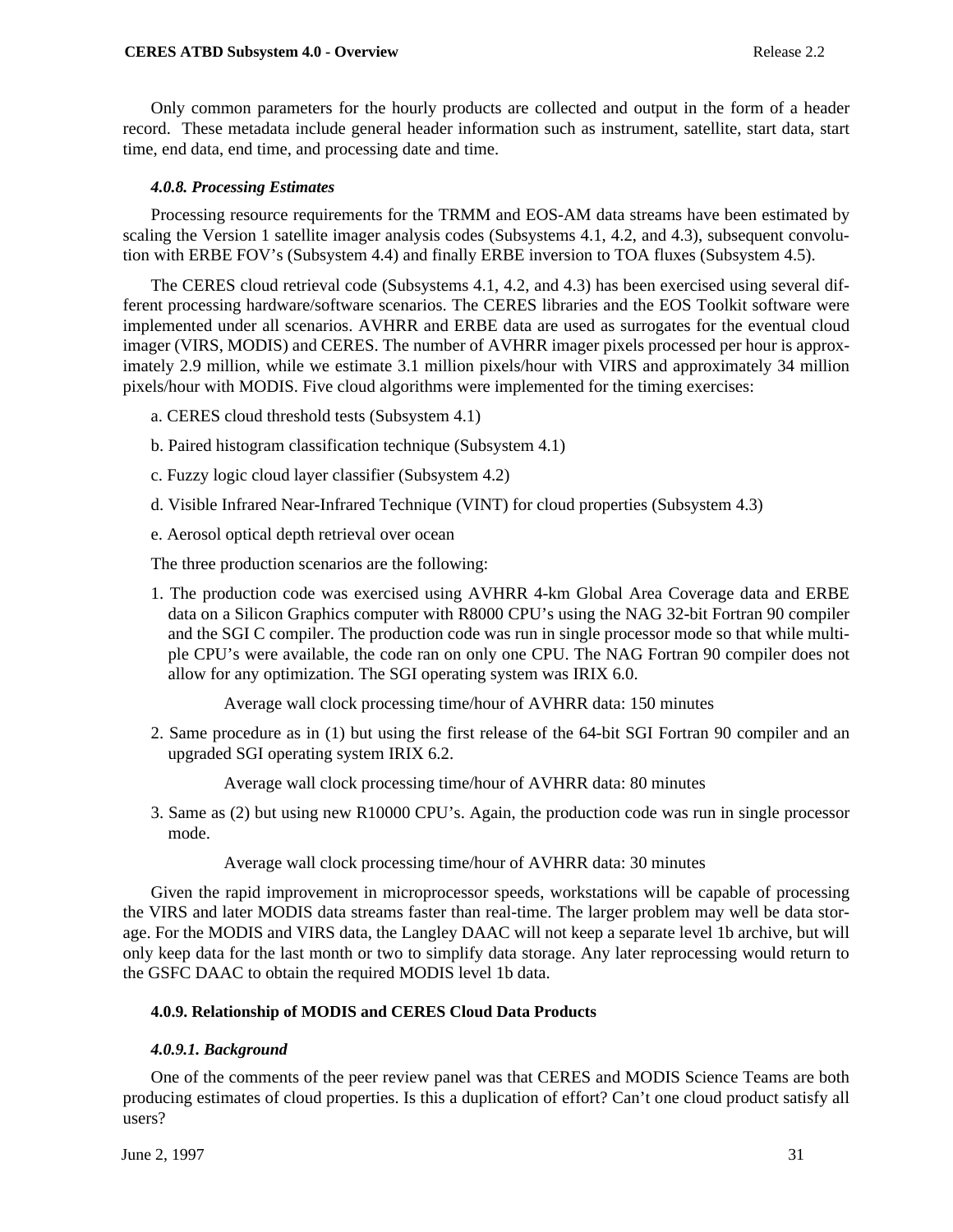#### **CERES ATBD Subsystem 4.0 - Overview Release 2.2**

If we view clouds as large (relative to satellite image pixels), well-defined, and well-behaved sheets of paper floating in the atmosphere, then one cloud definition will suffice for all users. We simply define whether the sheet is present or not, the altitude of cloud occurrence, and the properties of the cloud sheet.

Field experiments show that actual clouds

- Change on time scales of seconds to hours (much less than satellite revisit time)
- Change on space scales from meters to 10, 000 km (much smaller than to much greater than satellite pixel size)
- Have highly variable shapes and configurations
- Occur at least half the time in multiple overlapping cloud layers
- Often have optically thin cloud edges; no sharp cloud/clear boundary (boundary layer clouds)
- Are often sufficiently optically thin to be at the edge of detectability with passive radiometers (cirrus clouds)

Given this extreme variability, and the associated difficulty in accurately remotely sensing cloud properties, it is unlikely that a single approach to cloud measurement will meet all needs.

## *4.0.9.2. EOS cloud products*

In particular there are three major categories of cloud data required: cloud masking, cloud physical properties, and cloud radiative properties. For each of these areas, the MODIS and CERES teams are cooperatively examining a range of strategies to derive cloud properties. A comparison of MODIS and CERES cloud products is given in Table 4.0-2. The table gives the primary *focus* of each product, *not* its only use. The focus, or top priority, however, controls the future processing strategies and adjustments as we learn more about clouds using the EOS and field experiment observations.

| MODIS:                      | Daytime solar<br>channels (King)                                | MODIS:                           | Day/night infrared HIRS-<br>like clouds (Menzel)                          | <b>CERES:</b>                  | Day/night, solar/Infrared<br>VIRS-like clouds (Barkstrom)                               |  |
|-----------------------------|-----------------------------------------------------------------|----------------------------------|---------------------------------------------------------------------------|--------------------------------|-----------------------------------------------------------------------------------------|--|
| Cloud dynamics              |                                                                 | Cloud dynamics                   |                                                                           | Cloud radiative effects        |                                                                                         |  |
| Daytime only                |                                                                 | Daytime and nighttime            |                                                                           | Daytime and nighttime          |                                                                                         |  |
| Instantaneous               |                                                                 | Time averaged                    |                                                                           | Time averaged                  |                                                                                         |  |
| Pixel to global scale       |                                                                 | Regional to global scale         |                                                                           | Regional to global scale       |                                                                                         |  |
| Rapid algorithm improvement |                                                                 | Infrequent algorithm improvement |                                                                           | Slow algorithm improvement     |                                                                                         |  |
| allowed                     | Time series inconsistency                                       | Time series must be consistent   |                                                                           | Time series must be consistent |                                                                                         |  |
| Reprocessing                | Algorithm change MIGHT $=$                                      |                                  | Algorithm change $MUST =$ Reprocessing                                    |                                | Algorithm change $MUST = Reprocessing$                                                  |  |
| <i>accuracy</i> )           | Subset of cloud properties OK<br>(all retrieved properties high |                                  | Subset of cloud properties OK<br>(all retrieved properties high accuracy) | <i>thickness and base</i> )    | Complete cloud properties required (some<br>cloud properties low accuracy such as cloud |  |
|                             | Cloud properties stand alone                                    | existing HIRS data               | Cloud properties must be consistent with                                  | early years of EOS)            | MODIS/VIRS must be consistent (at least in                                              |  |
| data                        | Avoid marginal cloudy/clear<br>data in time and space averaged  | and space averaged data          | Include marginal cloudy/clear data in time                                |                                | Include marginal cloudy/clear data in time<br>and space averaged data                   |  |

## Table 4.0-2. Comparison of MODIS and CERES Cloud Products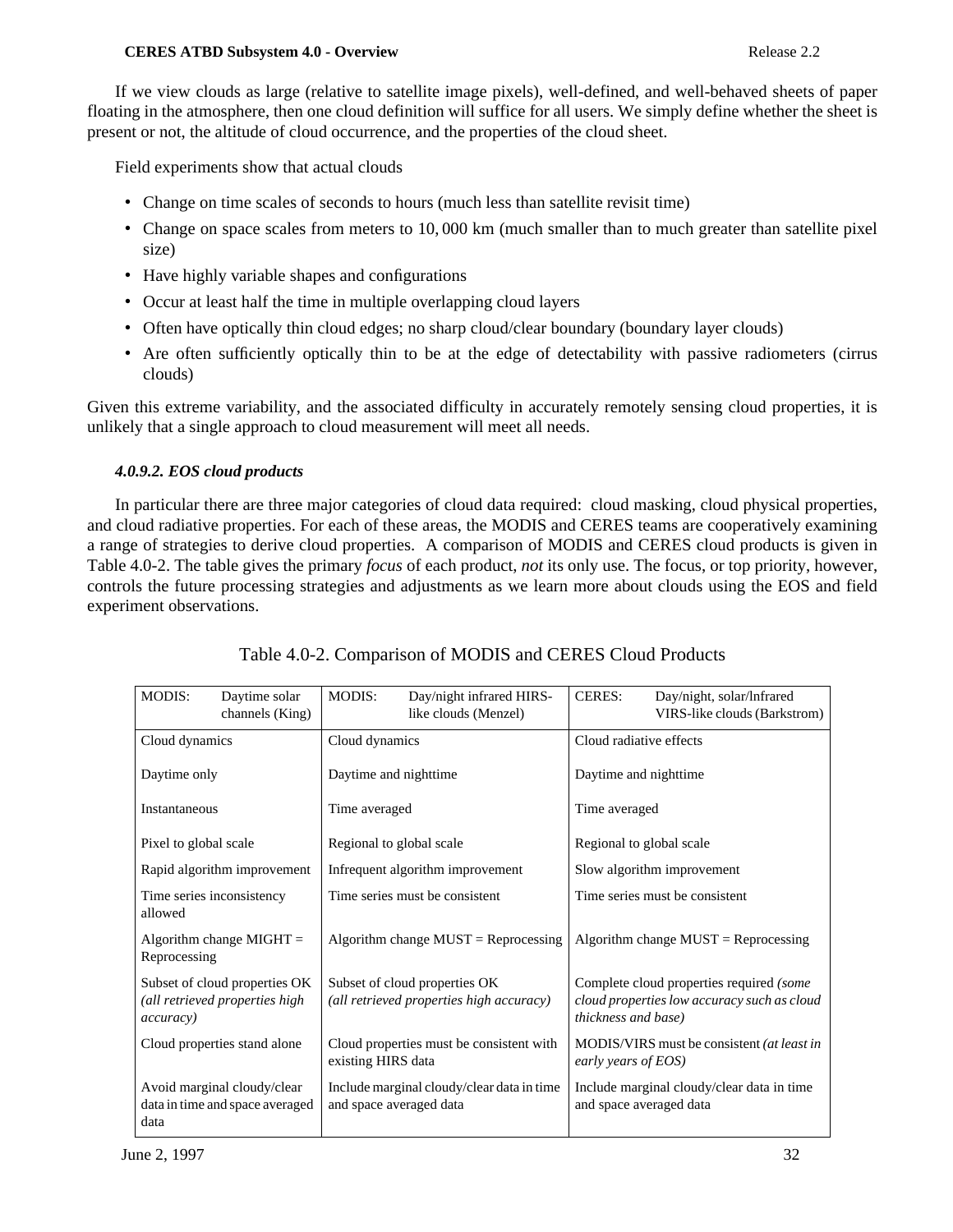## *1. Cloud masking: Determination of each satellite pixel as either cloud-free or cloud contaminated.*

Masking determines if a satellite pixel is a candidate for use in observing surface properties after correction for atmospheric effects. For example

- SST (sea surface temperature) observations: optically thin boundary layer cloud is acceptable (small thermal infrared impact) while optically thin cirrus is damaging (relatively large thermal infrared effect). Cloud shadows have no effect.
- Vegetation canopy studies: More thin cirrus is allowable, but need to avoid cloud shadows.
- Fields of view which are uncertain (could be clouds or clear) will usually be ignored in MODIS time and space averages of cloud and surface properties. These data will be included in the CERES time and space averages of cloud properties for radiation budget purposes.

## *2. Cloud physical properties: Cloud property estimates for use in characterizing cloud properties over the globe, and for testing dynamical models of clouds.*

Emphasis is on getting accurate cloud water budget: liquid water, ice water, cloud amount, height, and particle size/phase. Statistics in a grid cell, or over a type of cloud, are most critical, since a simulated cloud field can never be expected to match real clouds cell for cell (predictability problem and inadequate model initialization at cloud scale). Primary emphasis is on provision of regional cloud properties with highest accuracy, but availability depends on actual cloud conditions. Secondary emphasis is on global scale properties. As improvements in cloud remote sensing are developed using MODIS, they are implemented, with improvements every 3–6 months shortly after launch and at 1–2 year intervals thereafter. Reprocessing of the previous data is decided on a case by case basis. Accuracy of current data is more important than a single consistent time record.

Cloud properties vary greatly in their effect on solar radiation (scattering dominated) as opposed to thermal infrared radiation (absorption and emission dominated). MODIS will exploit this difference to pursue two different strategies for determining cloud physical properties. One set of cloud data (King; see Table 4.0-1) will focus on information retrieved using solar reflectance channels on MODIS to derive cloud particle size and cloud optical depth during daytime observations. A second set of cloud data (Menzel; see Table 4.0-1) will focus on information retrieved using the thermal infrared channels on MODIS to derive cloud effective emittance, cloud height, and cloud particle size. Each technique has advantages and disadvantages that will be useful in studies of clouds. The thermal infrared cloud data will also extend in time a global cloud data set started using the NOAA HIRS/2 data. For climate record analysis, the infrared cloud analysis technique will be consistent for the HIRS and MODIS data sets.

## *3. Cloud radiative properties: Cloud property estimates for use in determining the radiation budget at the top of the atmosphere, within the atmosphere, and at the surface, and for studying the role of clouds and radiation in the climate system.*

Many studies of cloud/climate feedback mechanisms will require cloud and radiation budget data which are internally consistent. For CERES (Barkstrom; see Table 4.0-1), the emphasis is on radiatively effective cloud data. Emphasis is also on global data available at all times and places. Secondary emphasis is on regional studies. Because climate data must be stable for long periods of time, algorithms are updated very infrequently, perhaps once every 3–5 years. When algorithms are updated, all previous data are reprocessed with the new algorithms. A single consistent time record is of primary importance; accuracy of current data is of secondary importance. As an example, CERES will have flown on the TRMM spacecraft in the year before the launch of EOS-AM. Accurate determination of the diurnal cycle of radiation will require combination of TRMM, EOS-AM, and EOS-PM data. But the TRMM cloud imager (VIRS) is not as capable as the MODIS instrument on EOS-AM and EOS-PM. VIRS has a larger footprint, and has only half of the MODIS channels useful for cloud property analysis. CERES will need to maximize the consistency between VIRS and MODIS cloud properties, thereby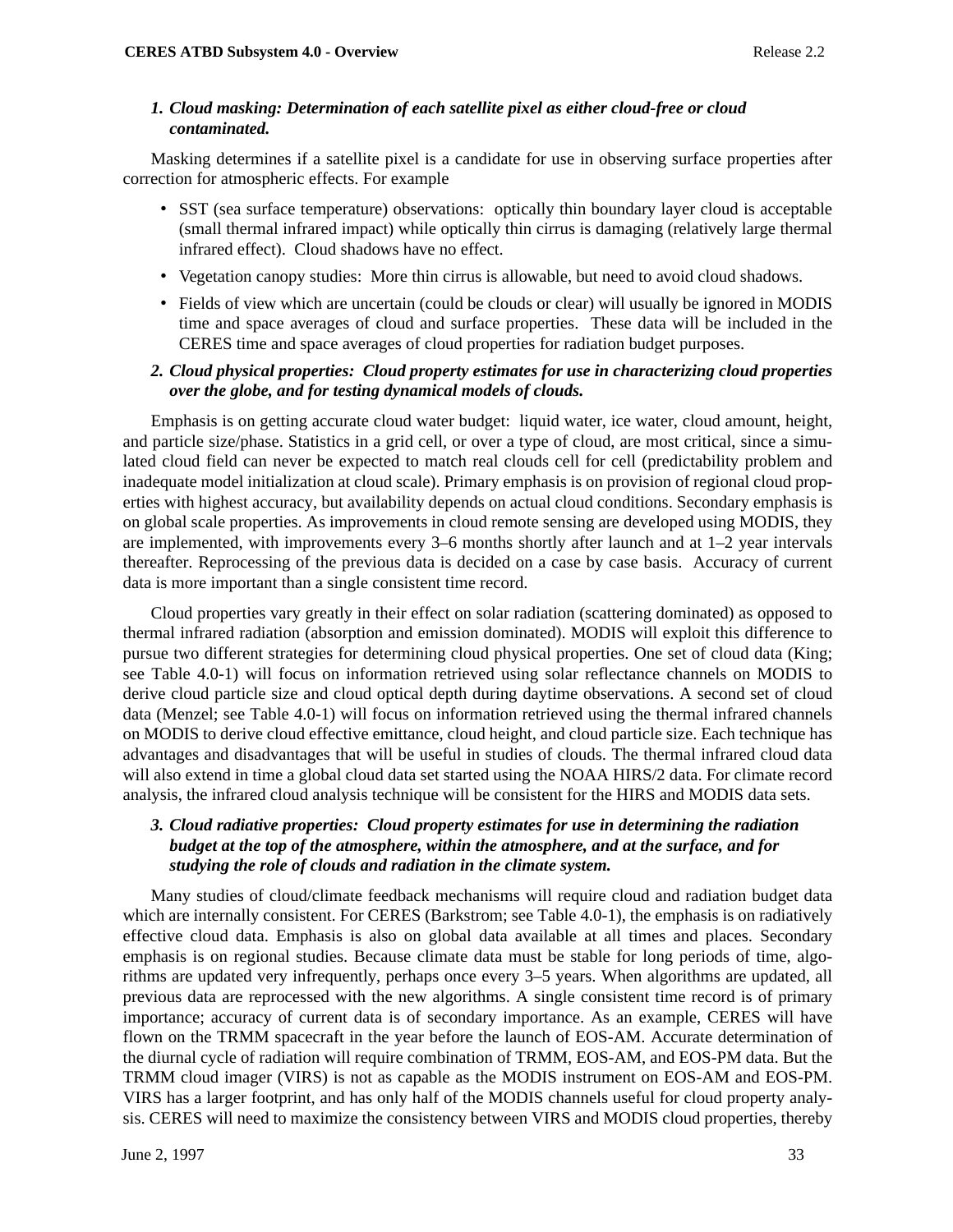maximizing the time sampling information provided by the TRMM precessing orbit. A trade-off will result; the CERES analysis of MODIS data will strive for consistency with VIRS on the one hand, and full utilization of MODIS on the other. The trade-off will be decided by examining the impact of the decision on derived CERES radiative fluxes. The likely result is that CERES will sacrifice some of the MODIS cloud property accuracy for consistency with TRMM cloud data from VIRS. The MODIS team, in contrast, will seek to utilize the full capability of the MODIS data for cloud physical properties.

#### *4.0.9.3. Data processing cost issues*

At a recent workshop on the future projections for computing capabilities in the late 1990's (Skamania, October 1994), two conclusions were reached:

- Flops and baud will be free [i.e., processing power and data transfer rates (bits per second for sequential data transfer) will get very cheap].
- Data storage costs will not fall nearly as fast. Data random access times will also fall much slower.

The conclusion is that in the near future the additional cost of processing data twice in a global streaming mode (e.g. process all data in time-ordered fashion) will be relatively inexpensive. While processing power (Flops) have continued to decrease in cost over the last three years, data transfer rates have yet to significantly decrease. As a result, using the EOSDIS project estimate of a required 75Mbits/sec of bandwidth between GSFC and LaRC (mostly for MODIS data transfer, including reprocessing transfers at several times real-time acquisition rates) it would cost about 2.5 dedicated "T3" lines at roughly \$35K/month per T3 line, for a yearly cost of roughly \$1M. When the order of magnitude reductions in data transfer rates become a reality, then this would reduce to a reasonable \$100K/ year requirement.

Meanwhile, the more cost effective option at present is obviously the transfer of data by storage tape. This is especially true for a climate data set like CERES: there is no requirement for near real-time processing: a delay of 1 to 2 months after data acquisition is acceptable. Both the LaRC and GSFC DAACs use juke-boxes with Storage Tek D3 storage tapes as the archive medium. These tapes cost \$100 each and hold 50Gbytes of data per tape. In streaming mode, the tape data transfer rate is roughly 10Mbytes/second, so that 50Gbytes can be transferred in roughly 90 minutes. The entire global MODIS level 1b data stream for 1 day is 180Gbytes, of which CERES expects to use a spectral channel subsample of about one-half this data volume, or roughly 90Gbytes/day. Converted onto D3 tapes, 90Gbytes/day is roughly 2 tapes and 3 hours to copy. Each tape drive costs \$100K, but both LaRC and GSFC DAACs use these tape drives in their current data archive systems (up to 8 drives per jukebox). A single drive at GSFC could copy 4 days of global level 1b MODIS data per 24hour period in an automated manner (assume a factor of 2 drop in copy speed for write/verify of the copy at GSFC). The only manual intervention would be de-mounting the tapes and shipping to LaRC, then cataloging the tapes on reception at LaRC. Cataloging could be simplified by electronically transferring the information on files copied to each tape. The major cost of this method of transferring 4 tapes per day would be roughly 1/4 workforce-year of effort at GSFC to support catalog/shipping of tapes, and 1/4 workforceyear at LaRC to support catalog/receiving of the tapes. This cost would average \$40 to \$50K/year. The cost of an extra tape drive at GSFC if necessary would be \$100K for the first year, and given a 4 year lifetime for the drive, a yearly average cost of \$25K. If a revolving archive of tapes sufficient to hold 3 months of global MODIS data is used for data transfer, the cost of tapes in the beginning is \$16K. Final yearly cost during the first 4 years would be expected to average roughly  $$50K$  (workforce) +  $$25K$  $(drive) + $16K$  (tapes) = \$90K/year. At the end of 4 years, electronic transfer might be cost competitive and provide a viable long-term automated data transfer mechanism. Even if data line costs do not drop as expected, the cost of tapes and tape drives would decrease and the yearly cost would be limited by the workforce managing the tape transfer/cataloging function.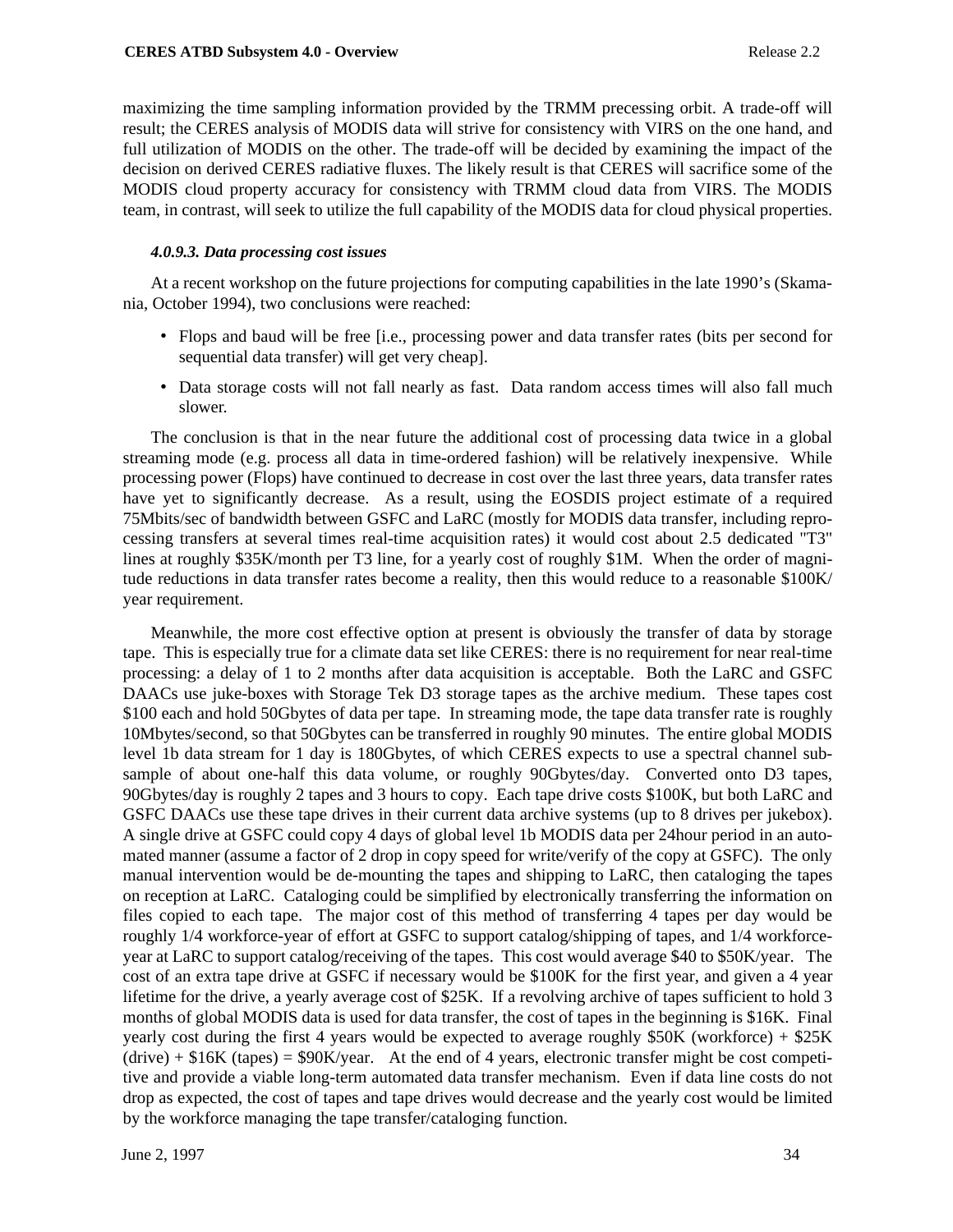#### *4.0.9.4. Summary*

The role of clouds and radiation in the climate system is one of the highest priority science issues in the U.S. Global Change Research Program. Solutions to this problem will be very difficult, and therefore should be approached from distinctly different perspectives to maintain program robustness. The cost of processing two different views (dynamical and radiative) of cloud properties using the MODIS data is a very small fraction of the cost of building, flying, and operating the MODIS instrument and processing the data.

Any single cloud algorithm team will be subject to a "one size fits all" approach. This approach will not be optimal for any cloud data use and will suppress new creative solutions to problems. On the other hand, the current uncertainties are sufficiently large that in a room of 12 cloud researchers one is likely to find 12 different proposed cloud algorithms. EOS cannot afford to support all possibilities, but must, however, support a few key strategies best suited to the EOS observational capabilities.

We propose that CERES provide a cloud data set focused on the needs of the cloud radiation budget science issues and that MODIS provide a data set focused on the needs of cloud dynamics and cloud processes science issues.

Note that MODIS and CERES are not the only investigations which will provide critical contributions needed for cloud/climate research. In particular

- MISR will provide unique simultaneous multiangle solar reflectance observations to verify the radiative modeling of inhomogeneous cloud cells and cloud fields. MISR will also provide independent verification of cloud heights using stereo viewing techniques.
- AIRS (Atmospheric Infrared Sounder) will provide unique high spectral resolution infrared observations of clouds that will allow more complete examination of cloud microphysics at night, and a consistent day/night subset of cloud properties.
- ASTER will provide very high spatial resolution data (15–90 m) for verification of the effects of beam filling on global data derived using coarser resolution sensors such as MODIS and VIRS.
- EOSP (Earth Observing Scanning Polarimeter) polarization measurements offer the best hope of distinguishing ice particle shape.
- Eventually, cloud lidar (thin clouds) and cloud radar (thick clouds) will be required to verify the EOS capabilities for overlapped multilevel cloud conditions.

MODIS and CERES provide the two most comprehensive global cloud data sets for global change studies. But there are additional critical contributions made by other instruments that also will be necessary to solve the role of clouds in the climate system.

#### **4.0.9. References**

- Arking, A.; and Childs, J. D. 1985: Retrieval of Cloud Cover Parameters From Multispectral Satellite. *J. Climat. & Appl. Meteorol.*, vol. 24, pp. 322–333.
- Barker, Howard W.; Wielicki, Bruce A.; Parker, Lindsay; 1996: A Parameterization for Computing Grid-Averaged Solar Fluxes for Inhomogeneous Marine Boundary Layer Clouds. Part II; Validation Using Satellite Data. *Journal of the Atmospheric Sciences,* vol. 53, no. 16, pp. 2304-2316.
- Baum, Bryan A.; Arduini, Robert F.; Wielicki, Bruce A.; Minnis, Patrick; and Si-Chee, Tsay 1994: Multilevel Cloud Retrieval Using Multispectral HIRS and AVHRR Data: Nighttime Oceanic Analysis. *J. Geophys. Res.*, vol. 99, no. D3, pp. 5499– 5514.
- Baum, B.A; Uttal, T.; Poellet, M.; Ackerman, T.P.; Alvarez, J; Intrieri, J; Starr, D. O'C; Titlow, J; Tovinkere, V.; and Clothiaux, E. 1995: Satellite remote sensing of multiple cloud layers. *J. Atmos. Sci*., vol 52, no. 23, pp. 4210-4230.
- Cahalan, Robert F.; Ridgway, William; Wiscombe, Warren J.; Gollmer, Steven; and Harshvardhan 1994: Independent Pixel and Monte Carlo Estimates of Stratocumulus Albedo. *J. Atmos. Sci.*, vol. 51, no. 24, pp. 3776–3790.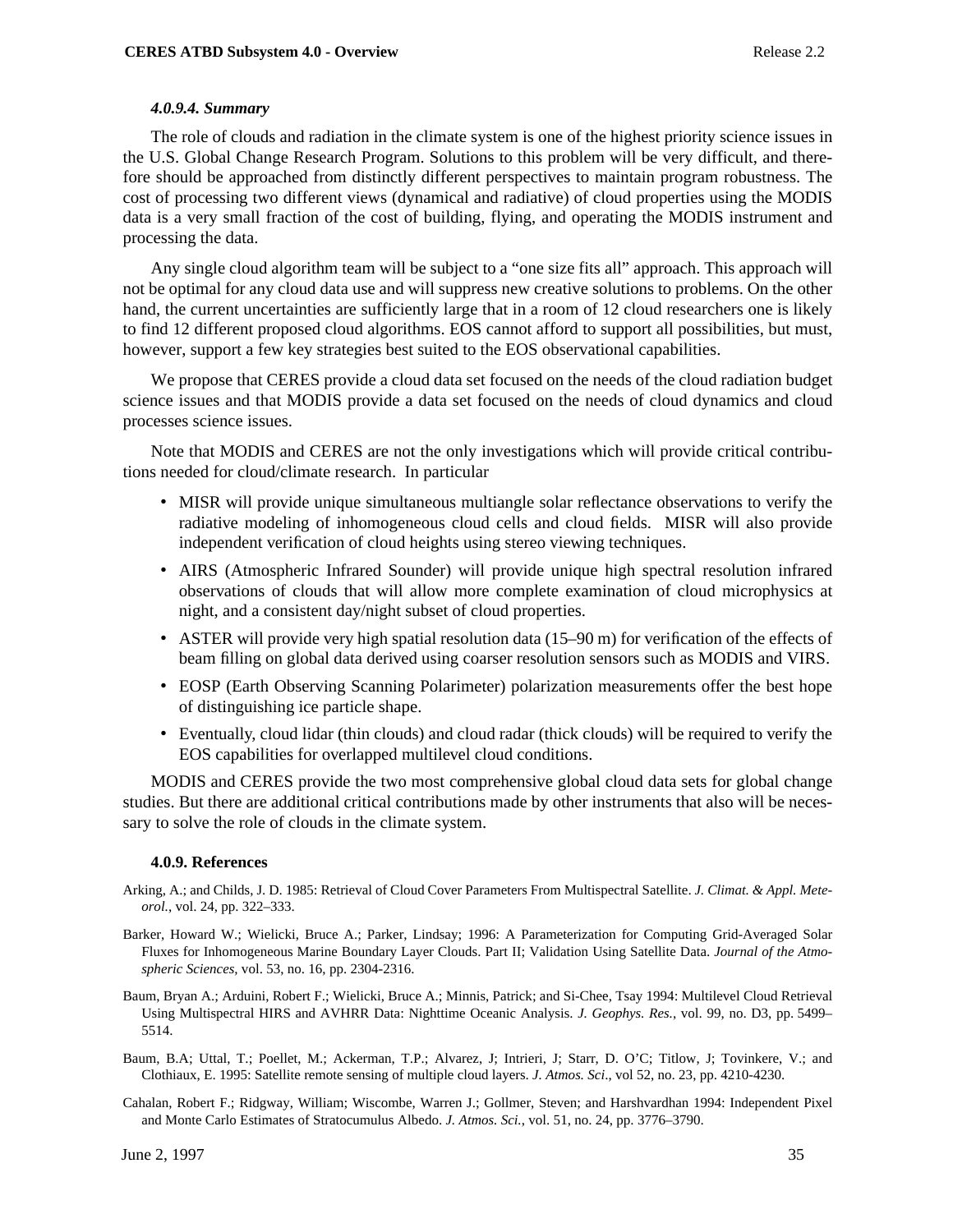- Chambers, L. H., B. A. Wielicki, and K. F. Evans, On the accuracy of the independent pixel approximation for satellite estimates of oceanic boundary layer cloud optical depth. Submitted to *J. Geophys. Res*., April, 1996.
- Coakley, J. A., Jr.; and Bretherton, F. P. 1982: Cloud Cover From High-Resolution Scanner Data: Detecting and Allowing for Partially Filled Fields of View. *J. Geophys. Res.*, vol. 87, pp. 4917–4932.
- Coakley, J. A., Jr.; and Davies, R. 1986: The Effect of Cloud Sides on Reflected Solar Radiation as Deduced from Satellite Observations. *J. Atmos. Sci.*, vol. 43, pp. 1025–1035.
- Coakley, James A., Jr.; Bernstein, Robert L.; and Durkee, Philip A. 1987: Effect of Ship-Stack Effluents on Cloud Reflectivity. *Science*, vol. 237, pp. 1020–1022.
- Greenwald, Thomas J.; Stephens, Graeme, L.; Vonder Haar, Thomas H.; and Jackson, Darren L. 1993: A Physical Retrieval of Cloud Liquid Water Over the Global Oceans Using Special Sensor Microwave/Imager (SSM/I) Observations. *J. Geophys. Res.*, vol. 98, no. D10, pp. 18471–18488.
- Hahn, C. J.; Warren, S. G.; London, J.; Chervin, R. M; and Jenne, R. 1982: *Atlas of Simultaneous Occurrence of Different Cloud Types Over the Ocean*. NCAR TN-201.
- Harshvardhan; Ginger, K.; and Wielicki, B. A. 1994: The Interpretation of Remotely Sensed Cloud Properties From a Model Parameterization Perspective. *Eighth Conference on Atmospheric Radiation*, pp. 443–445.
- Jacobowitz, H.; Soule, H. V.; Kyle, H. L.; and House, F. B. 1984: The Earth Radiation Budget (ERB) Experiment—An Overview. *J. Geophys. Res.*, vol. 89, pp. 5021–5038.
- King, M. D.; Kaufman, Y. J.; Menzel, W. P.; and Tanre, D. 1992: Remote Sensing of Cloud, Aerosol, and Water Vapor Properties from the Moderate Resolution Imaging Spectrometer (MODIS). *IEEE Trans. Geosci. & Remote Sens.*, vol. 30, no. 1, pp. 2–27.
- Lin, X.; and Coakley, J. A., Jr. 1993: Retrieval of Properties for Semitransparent Clouds From Multispectral Infrared Imagery Data. *J. Geophys. Res.*, vol. 98, pp. 18,501–18,514.
- Lin, Bing; Minnis, P.; and B. A. Wielicki; 1997b: Estimation of water cloud properties from satellite microwave and optical measurements in oceanic environments. II: Results. Submitted to *Journal of Geophysical Research.*
- Lin, Bing; Wielicki, B. A.; Minnis, P.; and Rossow, W; 1997a: Estimation of water cloud properties from satellite microwave and optical measurements in oceanic environments. I: Microwave brightness temperature simulations. Submitted to J*ournal of Geophysical Research.*
- Loeb, Norman G.; Varnai, Tamas; Winker, David M; 1997: Influence of Sub-pixel Scale Cloud-Top Structure on Reflectances from Overcast Stratiform Cloud Layers. Submitted to the *Journal of the Atmospheric Sciences.*
- Luo, G.; Lin, X.; and Coakley, J. A. 1994: 11-µm Emissivities and Droplet Radii for Marine Stratocumulus. *J. Geophys. Res.*, vol. 99, pp. 3685–3698.
- Minnis, Patrick; Heck, Patrick W.; and Young, David 1993: Inference of Cirrus Cloud Properties Using Satellite-Observed and Infrared Radiances. Part II: Verification of Theoretical Cirrus Radiative Properties. *J. Atmos. Sci.*, vol. 50, no. 9, p. 1322.
- Nagarajarao, C. R., ed. 1993: *Degradation of the Visible and Near-Infrared Channels of the Advanced Very High Resolution Radiometer on the NOAA-9 Spacecraft—Assessment and Recommendations for Corrections*. NOAA-TR-NESDIS-70.
- Payette, F. 1989: Application of a Sampling Strategy for the ERBE Scanner Data. M.S. Thesis, McGill Univ.
- Rossow, William B. 1989: Measuring Cloud Properties From Space—A Review. *J. Climat.*, vol. 2, pp. 201–213.
- Rossow, William B.; Garder, Leonid, C.; Lu, Pei-Jane; and Walker, Alison 1992: *International Satellite Cloud Climatology Project (ISCCP): Documentation of Cloud Data*. World Meteorol. Org.
- Sheu, R.-S.; Curry, J. A.; and Liu, G.; 1996: Vertical stratification of tropical cloud properties as determined from satellite. Submitted to *J. Geophys. Res*.
- Staylor, W. Frank 1990: Degradation Rates of the AVHRR Visible Channel for the NOAA 6, 7, and 9 Spacecraft. *J. Atmos. & Ocean. Technol.*, vol. 7, pp. 411–423.
- Stackhouse, P. W.; and Stephens, G. L. 1994: Investigation of the Effects of Macrophysical and Microphysical Properties of Cirrus Clouds on the Retrieval of Optical Properties—Result from FIRE II. *Eighth Conference on Atmospheric Radiation*, pp. 225–227.
- Stephens, Graeme L. 1988: Radiative Transfer Through Arbitrarily Shaped Optical Media. II—Group Theory and Simple Closures. *J. Atmos. Sci.*, vol. 45, pp. 1818–1848.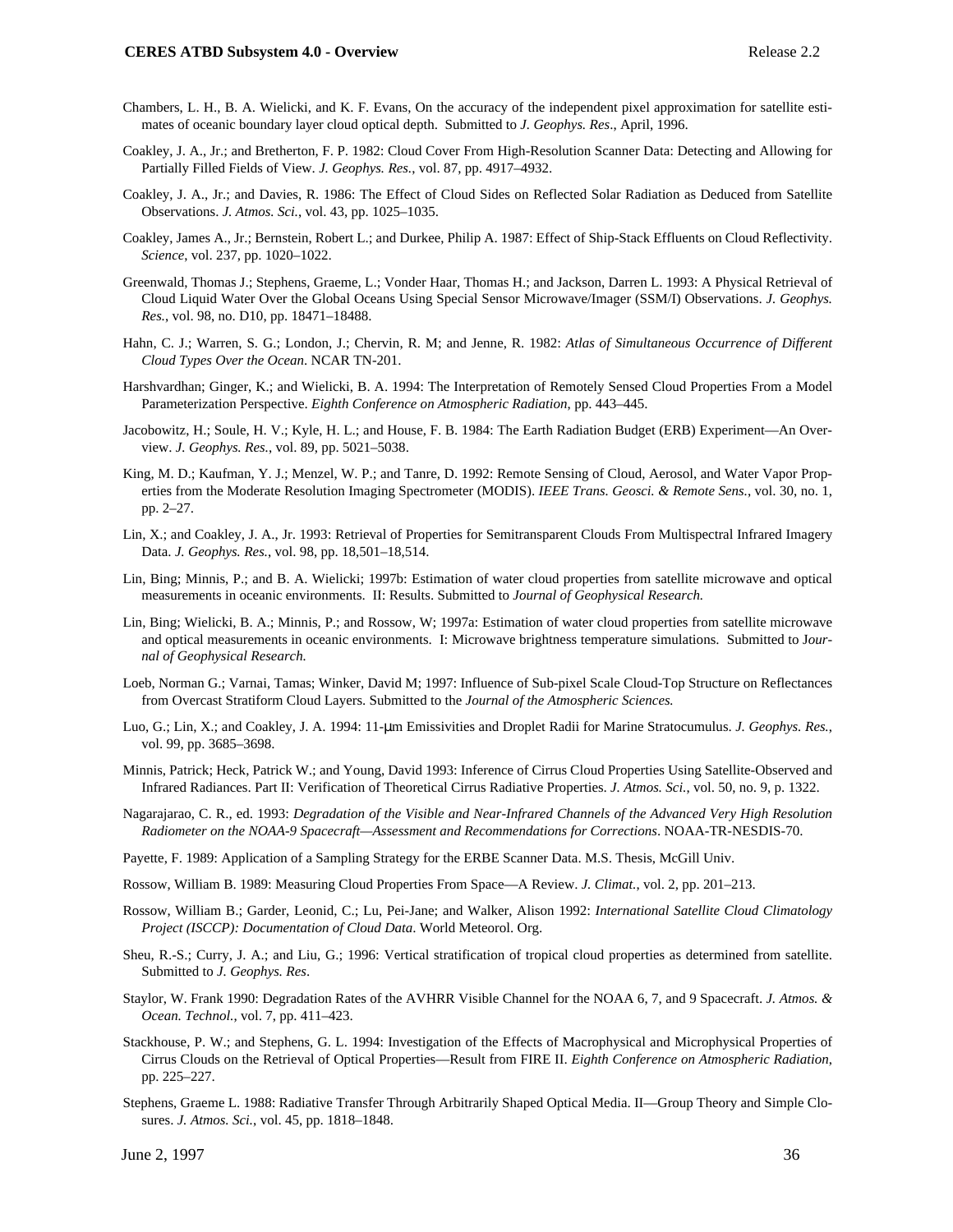- Stephens, G. L.; Paltridge, G. W.; and Platt, C. M. R. 1978: Radiation Profiles in Extended Water Clouds. III—Observation. *J. Atmos. Sci.*, vol. 35, pp. 2133–2141.
- Stowe, L. L.; Wellemeyer, C. G.; Eck, T. F.; and Yeh, H. Y. M.; and Nimbus-7 Cloud Data Processing Team 1988: Nimbus-7 Global Cloud Climatology. I—Algorithms and Validation. *J. Climat*., vol. 1, no. 5, pp. 445–470.
- Suttles, J. T.; Green, R. N.; Minnis, P.; Smith, G. L.; Staylor, W. F.; Wielicki, B. A.; Walker, I. J.; Young, D. F.; Taylor, V. R.; and Stowe, L. L. 1988: *Angular Radiation Models for Earth-Atmosphere System. Volume I: Shortwave Radiation*. NASA RP-1184.
- Suttles, John T.; Wielicki, Bruce A.; and Vemury, Sastri 1992: Top-of-Atmosphere Radiative Fluxes—Validation of ERBE Scanner Inversion Algorithm Using Nimbus-7 ERB Data. *J. Appl. Meteorol.*, vol. 31, no. 7, pp. 784–796.
- Takano, Yoshihide; and Liou, Kuo-Nan 1989: Solar Radiative Transfer in Cirrus Clouds. I—Single-Scattering and Optical Properties of Hexagonal Ice Crystals. *J. Atmos. Sci.*, vol. 46, pp. 3–36.
- Tian, Lin; and Curry, Judith A. 1989: Cloud Overlap Statistics. *J. Geophys. Res.*, vol. 94, pp. 9925–9935.
- Taylor, V. Ray; and Stowe, Larry L. 1984: Reflectance Characteristics of Uniform Earth and Cloud Surfaces Derived from NIMBUS 7 ERB. *J. Geophys. Res.*, vol. 89, no. D4, pp. 4987–4996.
- Wang, J. and Rossow, W. B.; 1995: Determination of cloud vertical structure from upper-air observations. *J. Appl. Met*., vol. 34, pp. 2243-2258.
- Warren, S. G.; Hahn, C. J.; and London, J. 1985: Simultaneous Occurrence of Different Cloud Types. *J. Climat. and Appl. Meteorol.*, vol. 24, pp. 658–667.
- Welch, Ronald M.; Cox, Stephen K.; and Davis, John M. 1980: Solar Radiation and Clouds. *Meteorol. Monogr*., vol. 17, no. 39.
- Wielicki, Bruce A.; and Green, Richard N. 1989: Cloud Identification for ERBE Radiative Flux Retrieval. *J. Appl. Meteorol.*, vol. 28, pp. 1133–1146.
- Wielicki, Bruce A.; Barkstrom, B. R.; Harrison, E. F.; Lee III R. B.; Smith G. L.; and Cooper, J. E. 1996: Clouds and the Earth's Radiant Energy System (CERES)—An Earth Observing System Experiment. *Bulletin of the American Meteorological Society*, vol. 77, no. 5, pp. 853-868.
- Wielicki, Bruce A.; and Parker, Lindsay 1992: On the Determination of Cloud Cover from Satellite Sensors—The Effect of Sensor Spatial Resolution. *J. Geophys. Res.*, vol. 97, no. D12, pp. 12799–12823.
- Wielicki, B. A.; and Welch, R. M. 1986: Cumulus Cloud Properties Derived Using Landsat Satellite Data. *J. Climat. & Appl. Meteorol.*, vol. 25, pp. 261–276.
- Ye, Qian 1993: The Spatial-Scale Dependence of the Observed Anisotropy of Reflected and Emitted Radiation. PH.D Diss., Ohio State Univ.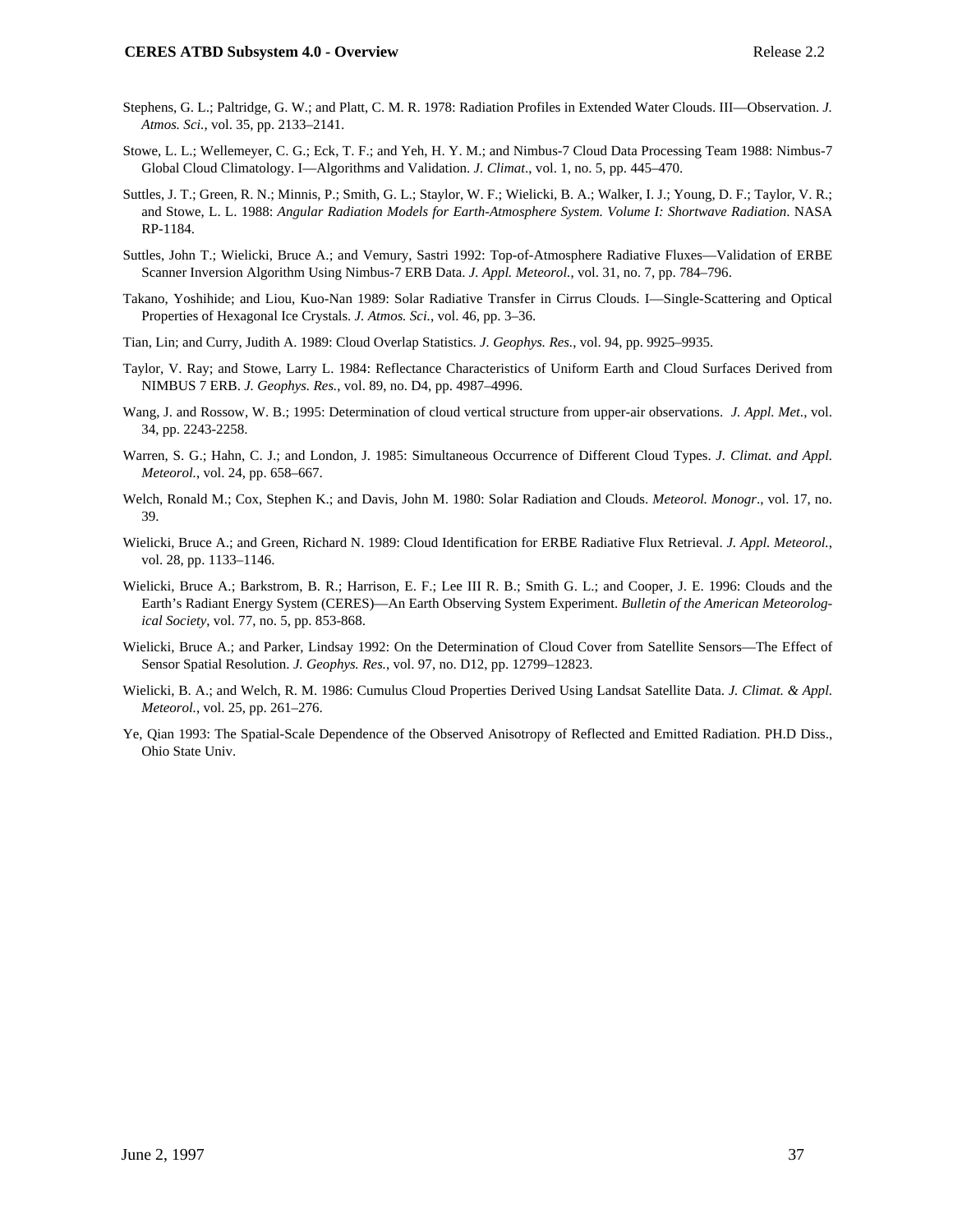## **Appendix A - Input Data Products**

# **Determine Cloud Properties, TOA and Surface Fluxes (Subsystem 4)**

This appendix describes the data products which are used by the algorithms in this subsystem. The table below summarizes these products, listing the CERES and EOSDIS product codes or abbreviations, a short product name, the product type, the production frequency, and volume estimates for each individual product as well as a complete data month of production. The product types are defined as follows:

| Archival products:  | Assumed to be permanently stored by EOSDIS      |
|---------------------|-------------------------------------------------|
| Internal products:  | Temporary storage by EOSDIS (days to years)     |
| Ancillary products: | Non-CERES data needed to interpret measurements |

The following pages describe each product. An introductory page provides an overall description of the product and specifies the temporal and spatial coverage. The table which follows the introductory page briefly describes every parameter which is contained in the product. Each product may be thought of as metadata followed by data records. The metadata (or header data) is not well-defined yet and is included mainly as a placeholder. The description of parameters which are present in each data record includes parameter number (a unique number for each distinct parameter), units, dynamic range, the number of elements per record, an estimate of the number of bits required to represent each parameter, and an element number (a unique number for each instance of every parameter). A summary at the bottom of each table shows the current estimated sizes of metadata, each data record, and the total data product. A more detailed description of each data product will be contained in a User's Guide to be published before the first CERES launch.

| <b>Product Code</b> |                   | <b>Name</b>                           |             |                  | Size, | <b>Monthly</b> |
|---------------------|-------------------|---------------------------------------|-------------|------------------|-------|----------------|
| <b>CERES</b>        | <b>EOSDIS</b>     |                                       | <b>Type</b> | <b>Frequency</b> | MВ    | Size, MB       |
| CID MODIS           | CERX04            | <b>MODIS Cloud Imager Data</b>        | Ancillary   | 1/2.5            | 167.8 | 2,997,426      |
| CID VIRS            | CERX05            | <b>VIRS Cloud Imager Data</b>         | Ancillary   | 1/Hour           | 57.33 | 42,653         |
| <b>CRH</b>          | CER <sub>16</sub> | <b>Clear Reflectance History</b>      | Archival    | Every 10<br>Days | 91.1  | 282            |
| <b>IES</b>          | CER <sub>09</sub> | <b>Instrument Earth Scans</b>         | Internal    | 1/Hour           | 35.7  | 26,561         |
| <b>MOA</b>          | CERX06            | Meteorological, Ozone and<br>Aerosols | Archival    | 1/Hour           | 11.55 | 8,591          |
| <b>SURFMAP</b>      | CERX07            | Surface Map                           | Ancillary   | 1/Week           | 13.35 | 54             |

Table A-1. Input Products Summary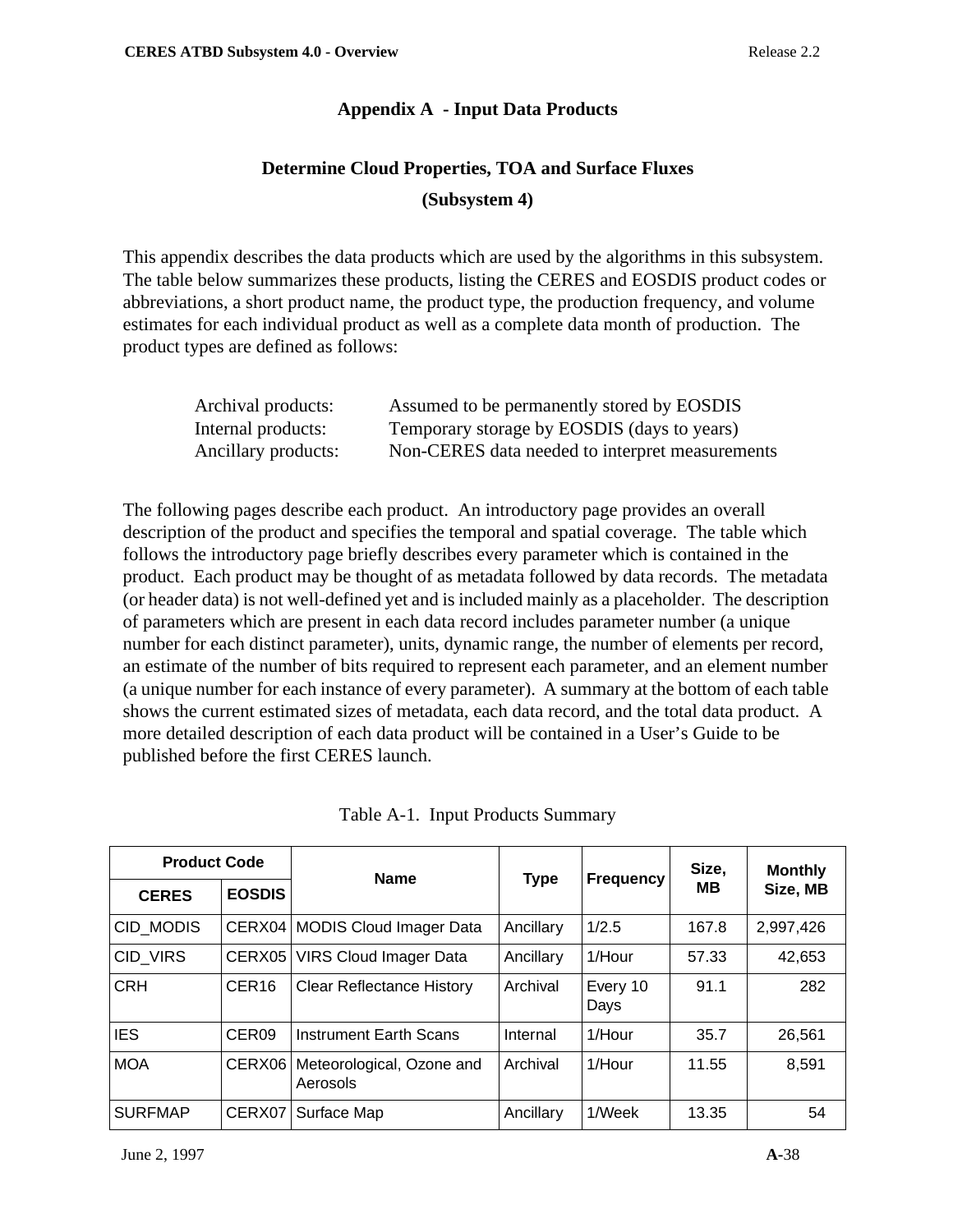## **MODIS Cloud Imager Data (CID\_MODIS)**

CID\_MODIS (MODIS Cloud Imager Data) is a level-1B data set from the EOS spacecraft with eleven of the MODIS channels. The file is in HDF. At this time, the organizational and content details of this product are not finalized.

The MODIS cloud imager data (CID\_MODIS) from the EOS spacecraft is level 1b data from 11 of the MODIS channels. The data coverage is 1 hour. The product has a header record followed by multiple scan line records. The organizational details of this product are not finalized yet. Each pixel in the scan line record has radiance values for each of the channels. In addition, each scan line record contains time, location, and solar angle data. It is assumed that the data are organized in the scan lines that appear to scan in the same direction for each scan.

The channels requested by the CERES Science Team are

| <b>MODIS</b> | Central    |                 |
|--------------|------------|-----------------|
| Channels     | Wavelength | Resolution (km) |
|              | (microns)  |                 |
| $\mathbf{1}$ | 0.645      | 0.25 & 1        |
| 6            | 1.64       | 1               |
| 7            | 2.13       | $\mathbf 1$     |
| 17           | 0.91       | 1               |
| 18           | 0.93       | 1               |
| 19           | 0.94       | $\mathbf{1}$    |
| 20           | 3.75       | 1               |
| 23           | 4.0        | $\mathbf{1}$    |
| 24           | 4.46       | 1               |
| 25           | 4.52       | $\mathbf 1$     |
| 26           | 1.38       | 1               |
| 27           | 6.7        | 1               |
| 29           | 8.55       | 1               |
| 31           | 11.0       | 1               |
| 32           | 12.0       | $\mathbf{1}$    |
| 33           | 13.3       | 1               |
| 34           | 13.6       | $\mathbf 1$     |
| 35           | 13.9       | 1               |
| 36           | 14.2       | $\mathbf{1}$    |

The CERES Science Team has requested averaged data from the 1/4-km resolution channel to 1 km, and the two 1/2-km resolution channels averaged to 1-km resolution. The team is currently considering further whether to also ingest the full-resolution (0.25-km) channel 1 data. The cloud sytem thus requires input data from the 19 channels .

The CID\_MODIS product is external to the CERES processing and is released after CERES processing is completed. It is assumed that the responsible EOSDIS DAAC would retain a copy of this product should it be needed by CERES for a rerun.

**Frequency:** 1/2.5min

**Level:** 1-B **Portion of Globe Covered Type:** Ancillary **File:** Satellite Swath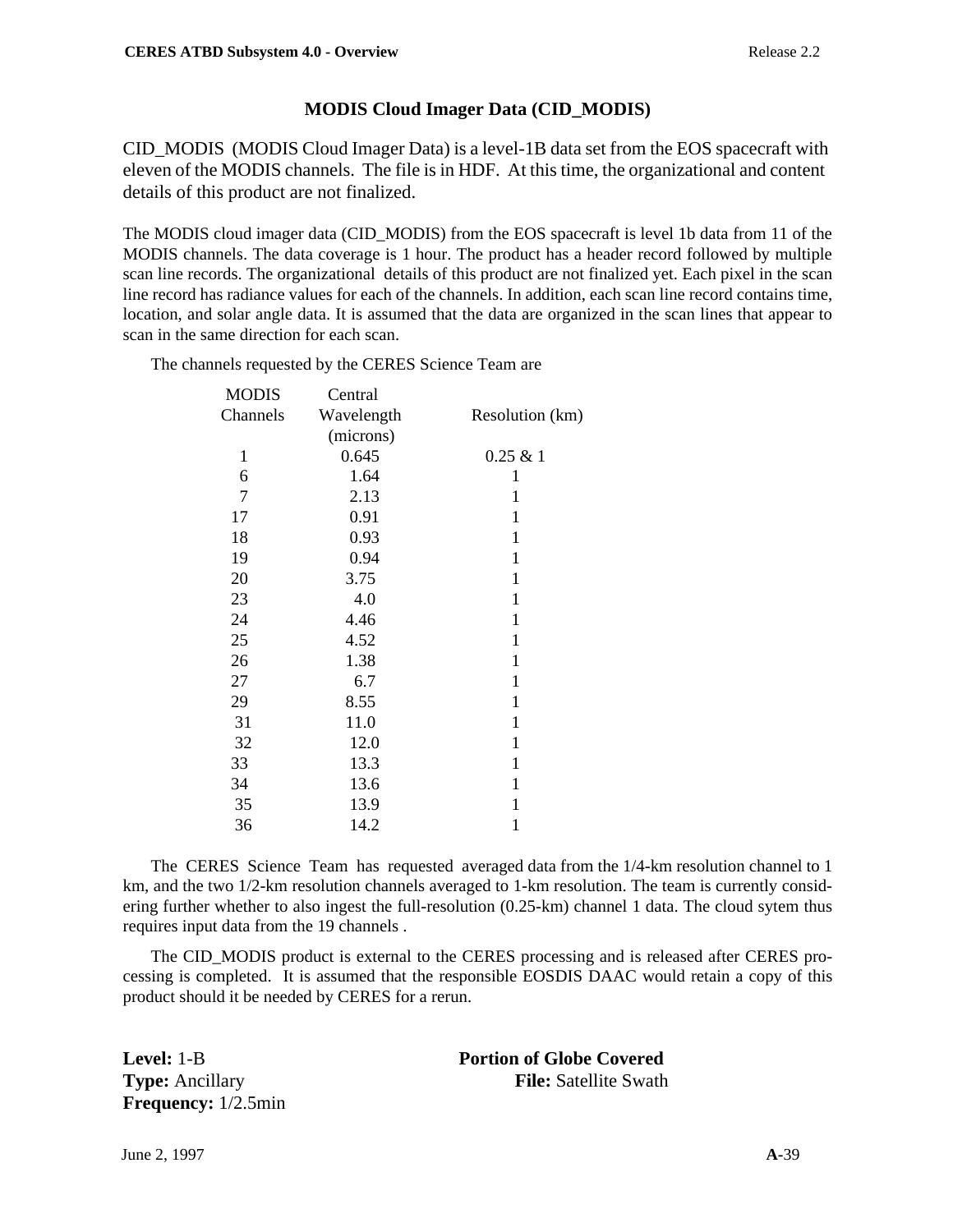**Time Interval Covered Portion of Atmosphere Covered**<br>File: 2.5 min File: Portion of Atmosphere Covered **File:** Satellite Altitude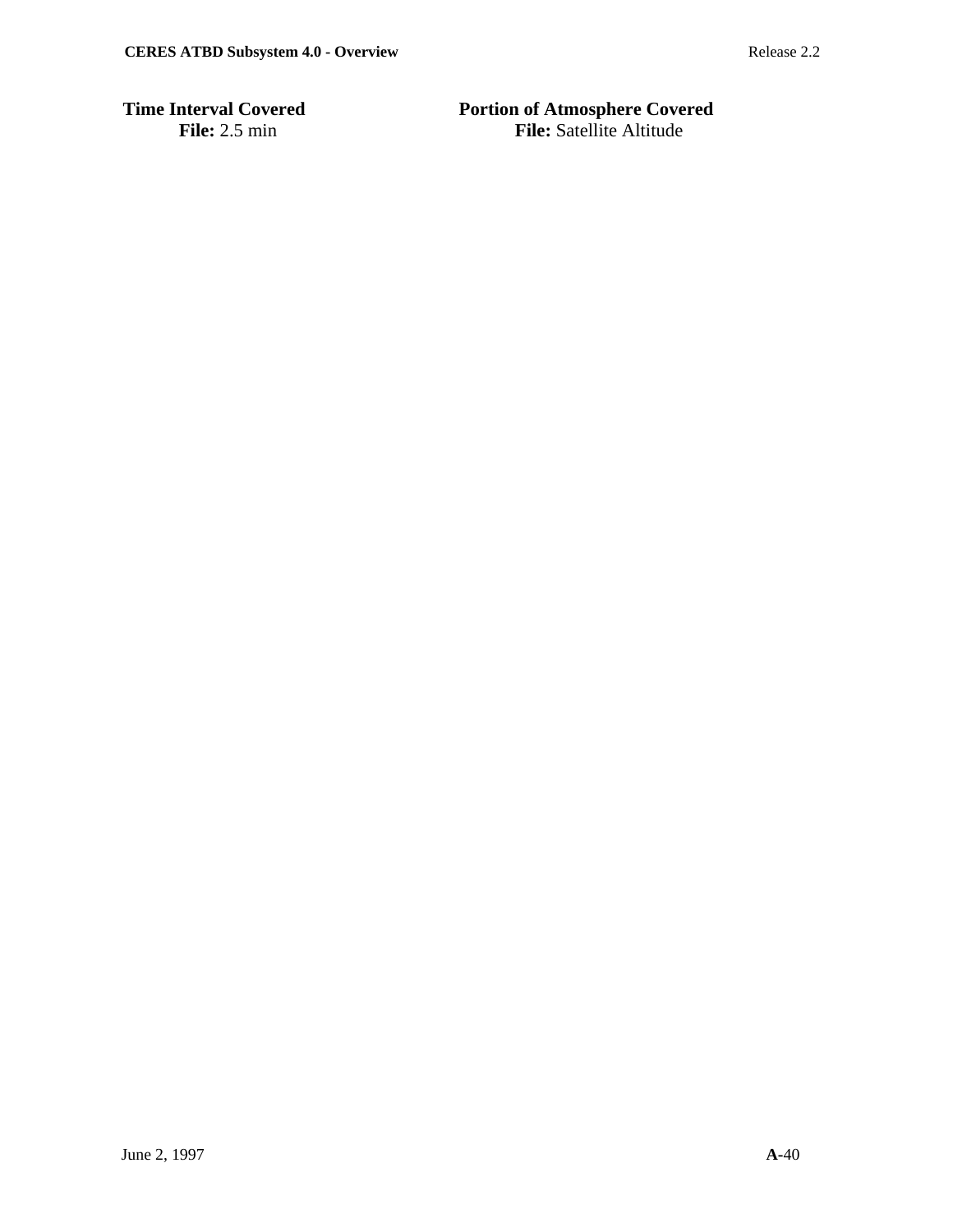# Table A-2. MODIS Cloud Imager Data (CID\_MODIS) Page 1 of 1

| <b>Description</b>                           | Parameter<br><b>Number</b> | Units | Range | Elements/<br>Record | Bits/<br>Elem |
|----------------------------------------------|----------------------------|-------|-------|---------------------|---------------|
| CID MODIS<br><b>MODIS HDF Header</b>         |                            |       |       |                     |               |
| <b>ECS Standard Granule Metadata</b>         |                            | N/A   | N/A   | 1                   |               |
| Level 1B Non-core Granule Metadata           |                            | N/A   | N/A   | 1                   |               |
| Level 1B Granule Specific Metadata           |                            | N/A   | N/A   | 1                   |               |
| Level 1B Swath Metadata                      |                            | N/A   | N/A   | 1                   | 544           |
| Level 1B Instrument Data: Dimensions         |                            | N/A   | N/A   | 1                   | 1376          |
| Level 1B Instrument Data: Slopes and Offsets |                            | N/A   | N/A   | 1                   | 5632          |
| <b>MODIS HDF Data</b>                        |                            |       |       |                     |               |
| 250 M SDS (1 Channel)                        |                            |       |       |                     |               |
| EV_250_RefSB_Rad                             | $\overline{2}$             | N/A   | N/A   | 21,664,000          | 32            |
| 500 M SDS (2 Channels)                       |                            |       |       |                     |               |
| EV_500_RefSB_Rad                             | $\overline{7}$             | N/A   | N/A   | 10,832,000          | 32            |
| 1000 M SDS (8 Channels)                      |                            |       |       |                     |               |
| EV 1000 RefSB Rad                            | 13                         | N/A   | N/A   | 10,832,000          | 32            |
| Geolocation Data                             |                            |       |       |                     |               |
| Latitude                                     | 29                         |       |       | 135,400             | 32            |
| Longitude                                    | 30                         |       |       | 135,400             | 32            |
| Solar Zenith                                 | 31                         |       |       | 135,400             | 32            |
| Azimuthal                                    | 32                         |       |       | 135,400             | 32            |
| Viewing Zenith                               | 33                         |       |       | 135,400             | 32            |
| <b>Total Meta Bits/File:</b>                 | 7,552                      |       |       |                     |               |
| <b>Total Data Bits/File:</b>                 | 1,408,160,000              |       |       |                     |               |
| Total Bits/File:                             | 1,408,167,552              |       |       |                     |               |
| Total Mbytes/File:                           | 168                        |       |       |                     |               |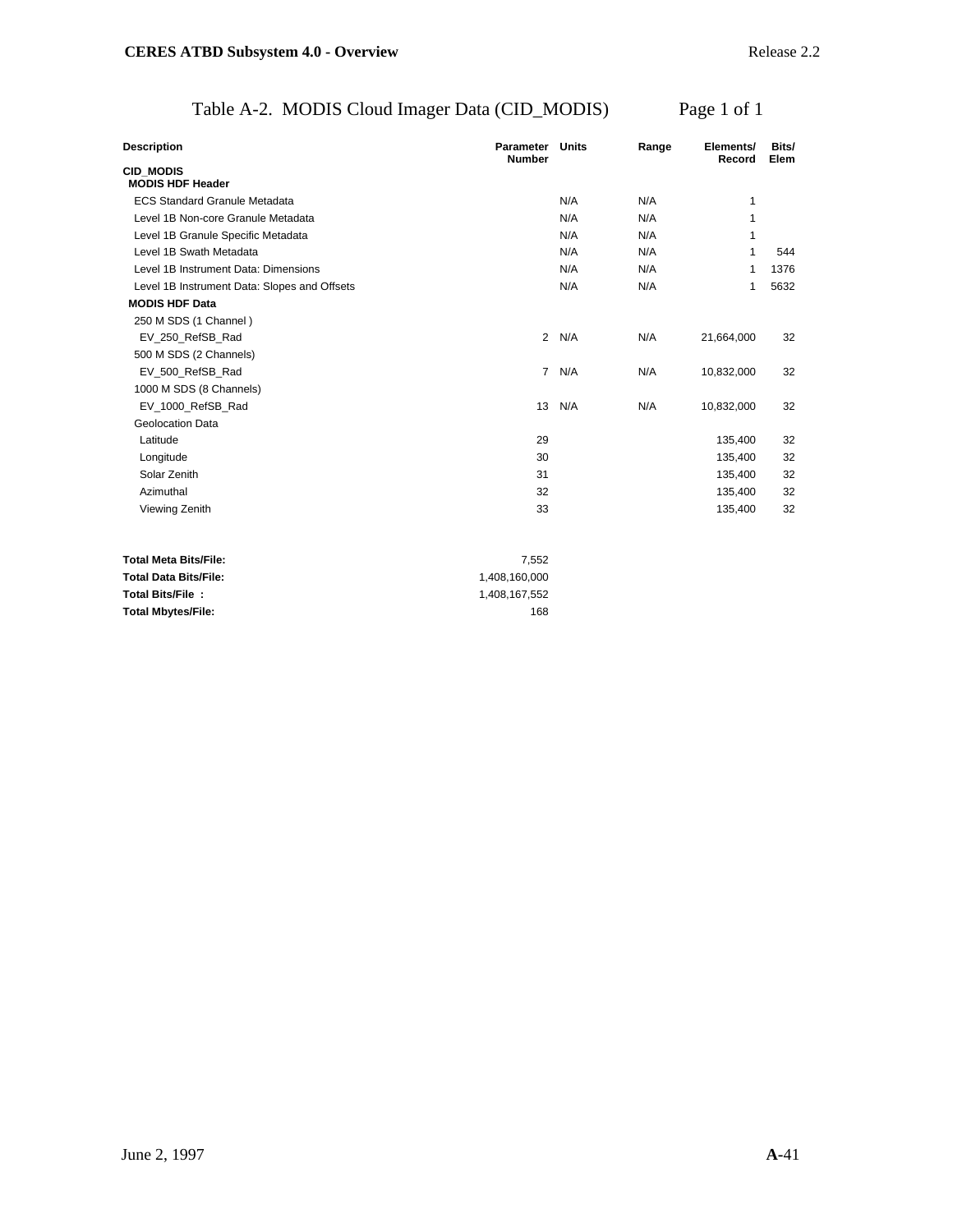# **VIRS Cloud Imager Data (CID\_VIRS)**

The VIRS Cloud Imager Data (CID\_VIRS) are level 1-B data from the five VIRS channels on the TRMM spacecraft. The data coverage is one orbit; however, the orbit files will be processed on an hourly basis. The sizes listed in the following data description reflect the number of scan line records in one hour (11,808). The product is in Hierarchical Data Format (HDF). The product contains metadata and various HDF structures which hold the geolocation data, spacecraft navigation data, local direction angles to the sun and the spacecraft, scan status data, imager calibration data, and imager radiance data for all of the scan line records. All radiance values for a single channel for all scan lines are together in the same HDF structure. It is assumed that the data are organized in scan lines that appear to scan in the same direction for each scan.

The VIRS product contains the following types of data :

| Metadata            | Spacecraft navigation data                  |
|---------------------|---------------------------------------------|
| HDF swath structure | Calibration data                            |
| Scan Time           | Local direction angles to sun and satellite |
| Pixel geolocation   | VIRS imager pixel data                      |
| Scan status flags   |                                             |

The channels from VIRS are :

| Channels  | micron | Resolution     |
|-----------|--------|----------------|
| Channel 1 | 0.63   | $2 \text{ km}$ |
| Channel 2 | 1.60   | 2 km           |
| Channel 3 | 3.75   | $2 \text{ km}$ |
| Channel 4 | 10.80  | 2 km           |
| Channel 5 | 12.00  | $2 \text{ km}$ |
|           |        |                |

CID\_VIRS products are external to the CERES processing and are released after CERES processing is completed. It is assumed that the responsible EOSDIS DAAC would retain a copy of this product should it be needed by CERES.

**Frequency:** 1/Hour

**Level:** 1-B **Portion of Globe Covered Type:** Ancillary **File:** Satellite Swath

**Time Interval Covered 2008 Portion of Atmosphere Covered File:** 1 Hour **File:** Satellite Altitude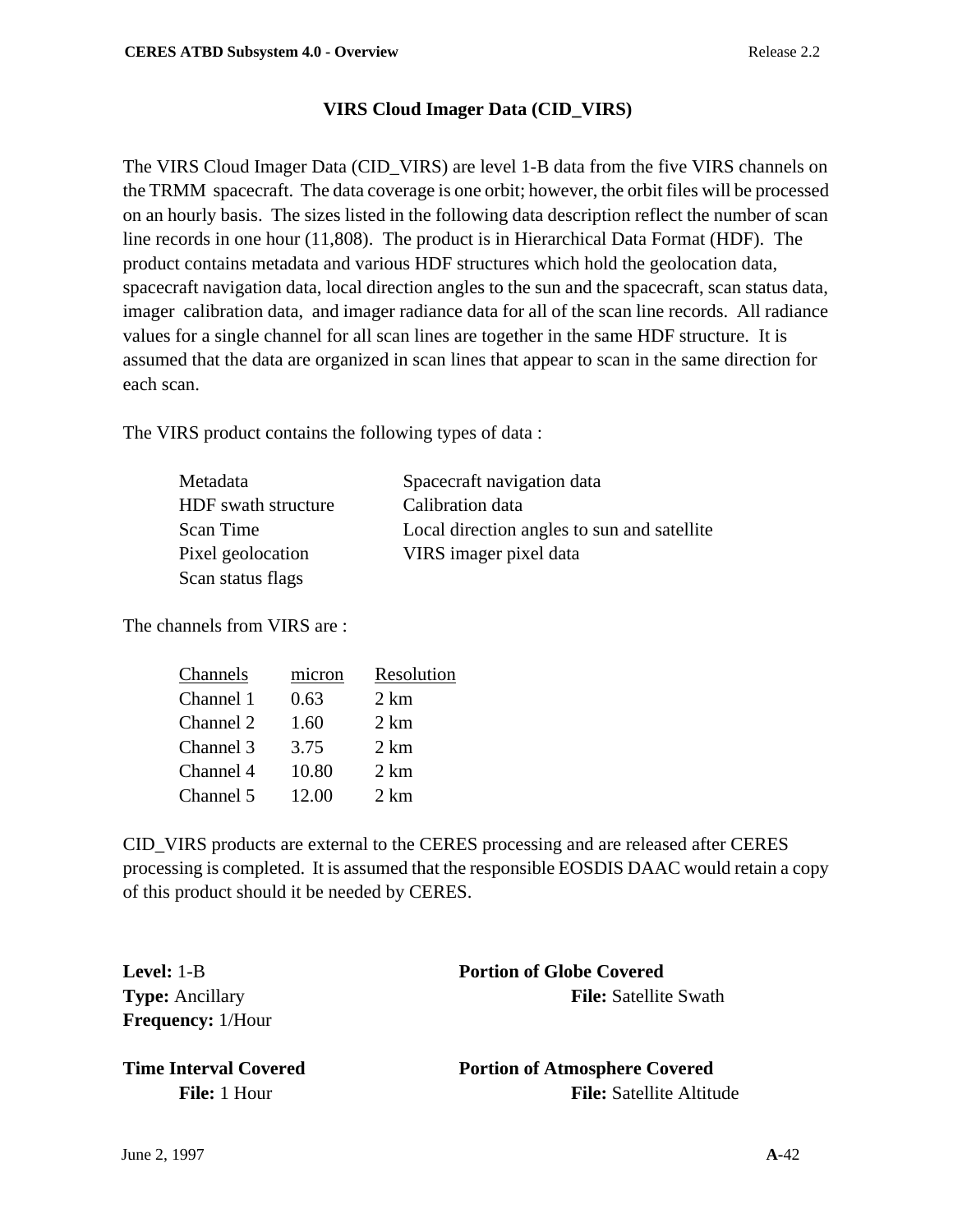# Table A-3. VIRS Cloud Imager Data (CID\_VIRS) Page 1 of 1

| <b>Description</b>                                                                                             | Parameter Units<br><b>Number</b> |                                                                                                          | Range      | Elements/<br>Record | Bits/<br>Elem |
|----------------------------------------------------------------------------------------------------------------|----------------------------------|----------------------------------------------------------------------------------------------------------|------------|---------------------|---------------|
| <b>CID_VIRS</b>                                                                                                |                                  |                                                                                                          |            |                     |               |
| <b>VIRS Metadata</b>                                                                                           |                                  |                                                                                                          |            |                     |               |
| <b>ECS Core Metadata</b>                                                                                       |                                  | N/A                                                                                                      | N/A        |                     | 1 80000       |
| <b>Product Specific Metadata</b>                                                                               |                                  | N/A                                                                                                      | N/A        |                     | 1 80000       |
| <b>VIRS Swath Data</b>                                                                                         |                                  |                                                                                                          |            |                     |               |
| <b>Swath Structure for HDF</b>                                                                                 |                                  |                                                                                                          |            |                     |               |
| HDF information for decoding the product                                                                       | $\mathbf{1}$                     | N/A                                                                                                      | TBD        |                     | 1 40000       |
|                                                                                                                |                                  |                                                                                                          |            |                     |               |
| Scan Time is Array[11808] of:                                                                                  |                                  |                                                                                                          |            |                     |               |
| UTC seconds of day                                                                                             | $\mathbf{2}^{\circ}$             | sec                                                                                                      | TBD        | 11808               | 64            |
|                                                                                                                |                                  |                                                                                                          |            |                     |               |
| Geolocation is Array[11808] of:<br>Pixel Location is Array[261] of:                                            |                                  |                                                                                                          |            |                     |               |
| Latitude of imager pixel                                                                                       | 3                                | deg                                                                                                      | $-90.90$   | 3081888             | 32            |
| Longitude of imager pixel                                                                                      | 4                                | deg                                                                                                      | 0360       | 3081888             | 32            |
|                                                                                                                |                                  |                                                                                                          |            |                     |               |
| Scan Status is Array[11808] of:                                                                                |                                  |                                                                                                          |            |                     |               |
| Scan status                                                                                                    | 5                                | N/A                                                                                                      | TBD        | 11808               | 152           |
|                                                                                                                |                                  |                                                                                                          |            |                     |               |
| Navigation is Array[11808] of:                                                                                 |                                  |                                                                                                          |            |                     |               |
| <b>Spacecraft Geocentric Position is</b><br>x component                                                        | 6                                | m                                                                                                        | TBD        | 11808               | 32            |
| y component                                                                                                    | 7                                | m                                                                                                        | <b>TBD</b> | 11808               | 32            |
| z component                                                                                                    | 8                                | m                                                                                                        | TBD        | 11808               | 32            |
| <b>Spacecraft Geocentric Velocity is</b>                                                                       |                                  |                                                                                                          |            |                     |               |
| xdot component                                                                                                 | 9                                | $m$ sec <sup>-1</sup>                                                                                    | <b>TBD</b> | 11808               | 32            |
| ydot component                                                                                                 | 10                               | $m$ sec <sup>-1</sup>                                                                                    | <b>TBD</b> | 11808               | 32            |
| zdot component                                                                                                 | 11                               | $m$ sec <sup>-1</sup>                                                                                    | TBD        | 11808               | 32            |
| <b>Spacecraft Geodetic Position is</b>                                                                         |                                  |                                                                                                          |            |                     |               |
| Latitude                                                                                                       | 12                               | deg                                                                                                      | $-90.90$   | 11808               | 32            |
| Longitude                                                                                                      | 13                               | deg                                                                                                      | 0360       | 11808               | 32            |
| Altitude                                                                                                       | 14                               | m                                                                                                        | TBD        | 11808               | 32            |
| Spacecraft Geocentric Attitude is Array[3] of:                                                                 |                                  |                                                                                                          |            |                     |               |
| yaw, pitch, roll                                                                                               | 15                               | deg                                                                                                      | TBD        | 35424               | 32            |
| Sensor Orientation Matrix is Array[9] of:<br>Instrument coordinate rotation to Geocentric Inertial Coordinates | 18                               | N/A                                                                                                      | <b>TBD</b> | 106272              | 32            |
| <b>Greenwich Hour Angle</b>                                                                                    | 19                               | deg                                                                                                      | TBD        | 11808               | 32            |
|                                                                                                                |                                  |                                                                                                          |            |                     |               |
| Calibration Counts is Array[11808] of:                                                                         |                                  |                                                                                                          |            |                     |               |
| Channel Number/Data Word is Array[5,2] of:                                                                     |                                  |                                                                                                          |            |                     |               |
| Blackbody                                                                                                      | 20                               | count                                                                                                    | TBD        | 118080              | 16            |
| Spaceview                                                                                                      | 21                               | count                                                                                                    | TBD        | 118080              | 16            |
| Solar Diffuser                                                                                                 |                                  | 22 count                                                                                                 | TBD        | 118080              | 16            |
|                                                                                                                |                                  |                                                                                                          |            |                     |               |
| Local Direction is Array[11808] of:<br>Pixel Number is Array[27] of:                                           |                                  |                                                                                                          |            |                     |               |
| Zenith angles to the satellite                                                                                 | 23                               | deg                                                                                                      | 0.90       | 318816              | 16            |
| Zenith angles to the sun                                                                                       | 24                               | deg                                                                                                      | 0.90       | 318816              | 16            |
| Azimuth angles to the satellite                                                                                | 25                               | deg                                                                                                      | 0.90       | 318816              | 16            |
| Azimuth angles to the sun                                                                                      |                                  | 26 deg                                                                                                   | 0.90       | 318816              | 16            |
|                                                                                                                |                                  |                                                                                                          |            |                     |               |
| Image Data is Array[11808] of:                                                                                 |                                  |                                                                                                          |            |                     |               |
| Channel Data is Array[261] of:                                                                                 |                                  |                                                                                                          |            |                     |               |
| Channel 1, .63 micrometers (visible), day only                                                                 | 27                               | mW $cm^{-2}$ um <sup>-1</sup> sr <sup>-1</sup> TBD<br>mW $cm^{-2}$ um <sup>-1</sup> sr <sup>-1</sup> TBD |            | 3081888             | 16            |
| Channel 2, 1.6 micrometers (near infrared), day only<br>Channel 3, 3.75 micrometers (infrared), day and night  | 28<br>29                         | mW cm <sup>-2</sup> um <sup>-1</sup> sr <sup>-1</sup> TBD                                                |            | 3081888<br>3081888  | 16<br>16      |
| Channel 4, 10.7 micrometers (infrared, clouds), day and night                                                  |                                  | 30 mW cm <sup>-2</sup> um <sup>-1</sup> sr <sup>-1</sup> TBD                                             |            | 3081888             | 16            |
| Channel 5, 12.0 micrometers (infrared, moisture), day and night                                                | 31                               | $mW$ cm <sup>-2</sup> um <sup>-1</sup> sr <sup>-1</sup> TBD                                              |            | 3081888             | 16            |
|                                                                                                                |                                  |                                                                                                          |            |                     |               |
| <b>Total Metadata Bits/File:</b>                                                                               | 160 000                          |                                                                                                          |            |                     |               |
| <b>Total HDF Swath Structure Bits/File:</b>                                                                    | 40 000                           |                                                                                                          |            |                     |               |
| <b>Total Data Bits/File:</b>                                                                                   | 480 727 296                      |                                                                                                          |            |                     |               |
| <b>Total Bits/File:</b>                                                                                        | 480 927 296                      |                                                                                                          |            |                     |               |
| <b>Total Megabytes/File:</b>                                                                                   | 57.33                            |                                                                                                          |            |                     |               |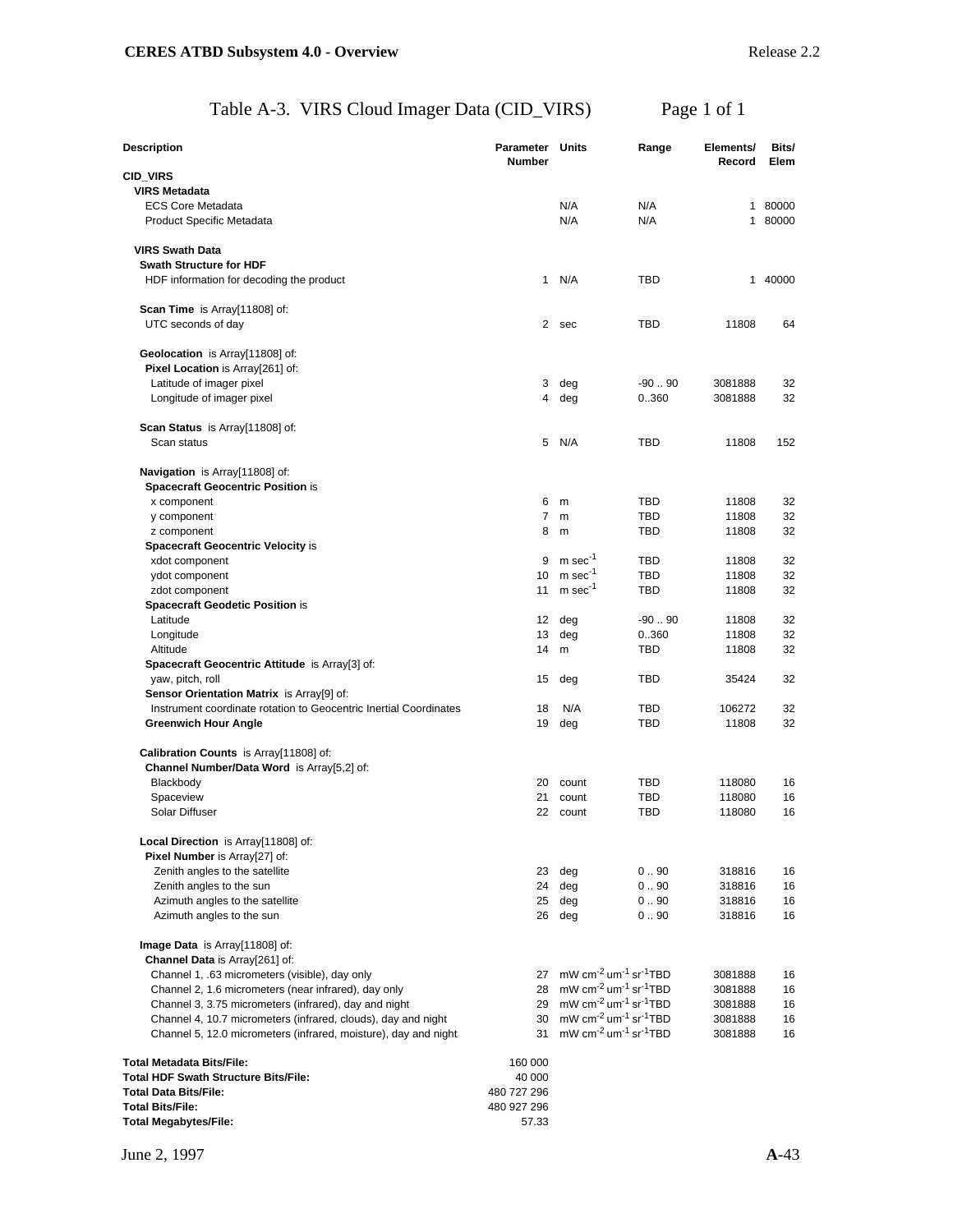## **Clear Reflectance History (CRH)**

The Clear Reflectance/Temperature History (CRH) data are organized on a global equal-area grid that is approximately 1/6 Degree by 1/6 Degree. The data coverage is 24 hours, and is updated every 10 days. The data product consists of a product header followed by fixed-length records organized according to the grid pattern. Each record has:

Visible albedo Temperature Viewing angles

The parameters are derived from cloud imager measurements by Subsystem 4. The CRH product is the same structure for both MODIS values and VIRS values. There is a source indication on the header record.

The CRH is archived, therefore, the CERES investigator will have access to any particular day throughout the life of the mission. Also, the product is needed for reprocessing.

| <b>Level:</b> 3                 | <b>Portion of Globe Covered</b>         |
|---------------------------------|-----------------------------------------|
| <b>Type:</b> Archival           | <b>File:</b> Entire Globe               |
| <b>Frequency:</b> Every 10 Days | <b>Record:</b> 1/6 Degree by 1/6 Degree |

**Record:** Every 10 Days

**Time Interval Covered Portion of Atmosphere Covered File:** Life of Mission **File:** Surface Reference

|  |  | Table A-4. Clear Reflectance History (CRH) | Page 1 of 1 |
|--|--|--------------------------------------------|-------------|
|--|--|--------------------------------------------|-------------|

| <b>Description</b>                                       | Parameter<br><b>Number</b> | <b>Units</b> | Range               | Elements/Bits/Elem |              | <b>RecordElemNum</b> |
|----------------------------------------------------------|----------------------------|--------------|---------------------|--------------------|--------------|----------------------|
| <b>CRH</b>                                               |                            |              |                     |                    |              |                      |
| CRH header record                                        |                            | N/A          | N/A                 |                    | $\mathbf{1}$ | 2048                 |
| Record_CRH is Array[4341600] of:                         |                            |              |                     |                    |              |                      |
| <b>Grid CRH</b>                                          |                            |              |                     |                    |              |                      |
| Day of observation                                       | 1                          | day          | <b>Mission Life</b> |                    | $\mathbf{1}$ | 321                  |
| Time of observation                                      | $\overline{2}$             | day          | 0.1                 |                    | 1            | 322                  |
| Visible albedo for collimated, overhead sun illumination | 3                          | N/A          | 0.1                 |                    | $\mathbf{1}$ | 163                  |
| Temperature derived from 3.7 um imager channel           |                            | 4 K          | <b>TBD</b>          |                    | 1            | 164                  |
| Temperature derived from 11 um imager channel            | 5                          | K            | <b>TBD</b>          |                    | 1            | 165                  |
| Solar zenith angle from imager                           | 6                          | deg          | 0.90                |                    | 1            | 166                  |
| Mean imager viewing zenith over CERES FOV                | $\overline{7}$             | deg          | 0.90                |                    | 1            | 167                  |
| Mean imager relative azimuth angle over CERES FOV        | 8                          | deg          | 0.360               |                    | 1            | 168                  |
| Narrowband ADM Type                                      | 9                          | N/A          | <b>TBD</b>          |                    | 1            | 169                  |
| <b>Total Meta Bits/File:</b>                             | 2048                       |              |                     |                    |              |                      |
| <b>Total Data Bits/Record:</b>                           | 176                        |              |                     |                    |              |                      |
| <b>Total Records/File:</b>                               | 4341600                    |              |                     |                    |              |                      |
| <b>Total Data Bits/File:</b>                             | 764121600                  |              |                     |                    |              |                      |
| Total Bits/File:                                         | 764123648                  |              |                     |                    |              |                      |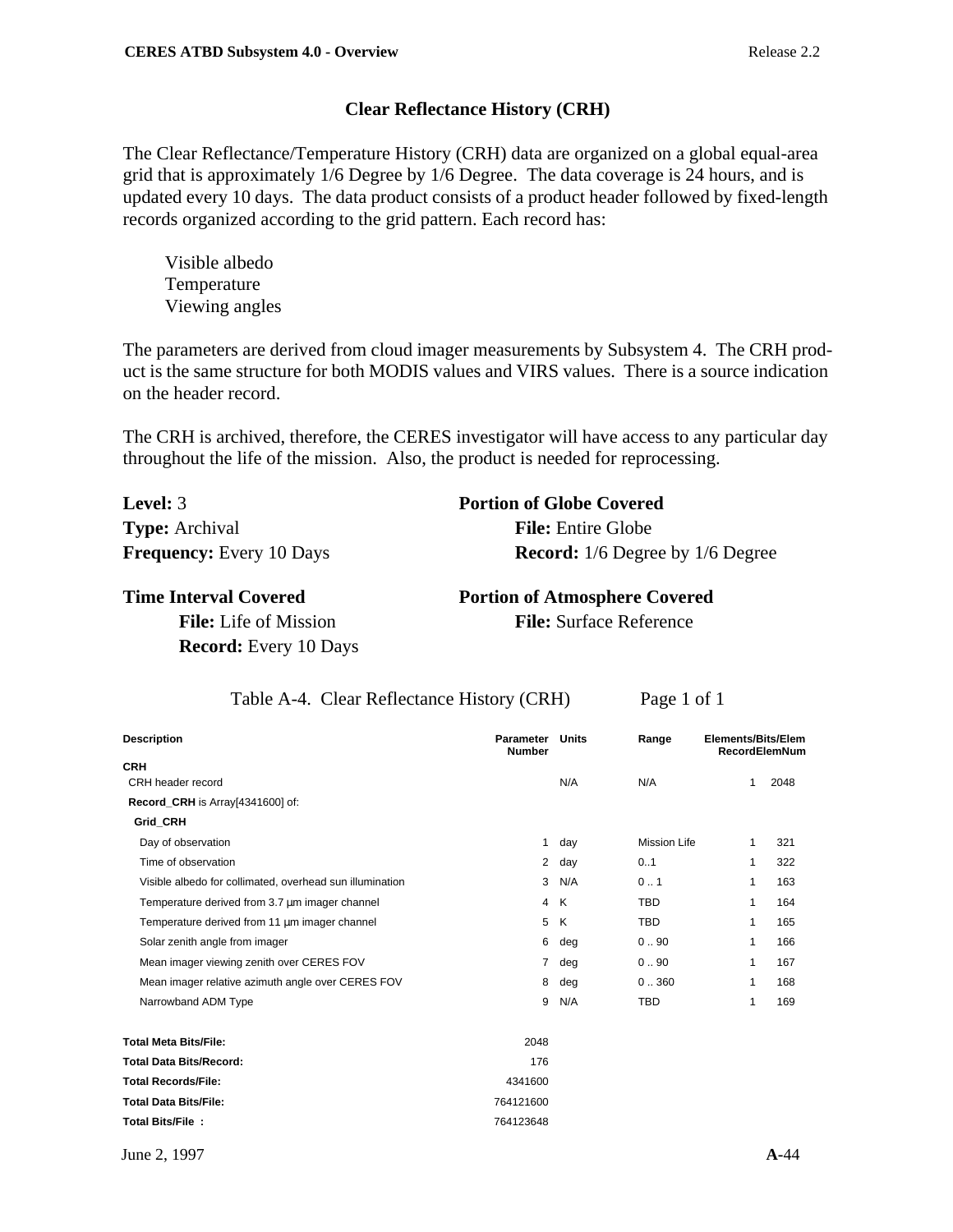# **Instrument Earth Scans (IES)**

The IES data product contains the equivalent of one hour of data from a single CERES scan. The data records are spatially ordered along the orbital ground track, with each footprint position related to the spacecraft's suborbital point at the start of the hour. The spatial ordering of records within this product will ease the comparison of CERES data with cloud imager data in subsystem 4.4. The footprint record is the basic data structure for this data product. This record contains the following kinds of information:

- 1. Time of Observation
- 2. Geolocation data (at both the Top of Atmosphere (TOA) and at the Earth's surface)
- 3. Filtered radiances (at satellite altitude), with associated quality data
- 4. Spacecraft orbital data
- 5. Footprint viewing geometric data

The IES data product contain only measurements that view the Earth. For the TRMM mission, this means that approximately 225 Earth-viewing footprints (records) are stored on the IES for each 3.3 second half-scan. Because the Earth scan pattern of the CERES instrument in the biaxial scan mode is irregular, the exact number of pixels in each IES data product varies. This variation is caused by the asynchronous scan azimuth position at both the start and end of the hour. If the azimuth angle near the start (or end) of an hour is near the crosstrack position, then the number of footprints in the IES product is near the estimated value given below. If the azimuth angle is near the alongtrack position, some of the footprints are instead spatially located within the previous (or next) hour's IES. Thus, we have used an estimate of the number of 3.3 second half-scans per hour (approximately 1091) times the number of Earth-viewing measurements in a half-scan (TRMM estimate is 225, EOS estimate is 195) to arrive at the IES product size. For TRMM, this is estimated as 245475 measurements per IES data product and for EOS the estimate is 212745 measurements. The larger of these two measures is used to determine product storage sizing.

**Record:** 100 Hz

## **Level:** 1b **Portion of Globe Covered**

**Type:** Internal **File:** Satellite Swath **Frequency:** 1/Hour **Record:** One CERES footprint

**Time Interval Covered Portion of Atmosphere Covered File:** 1 Hour **File:** Satellite Altitude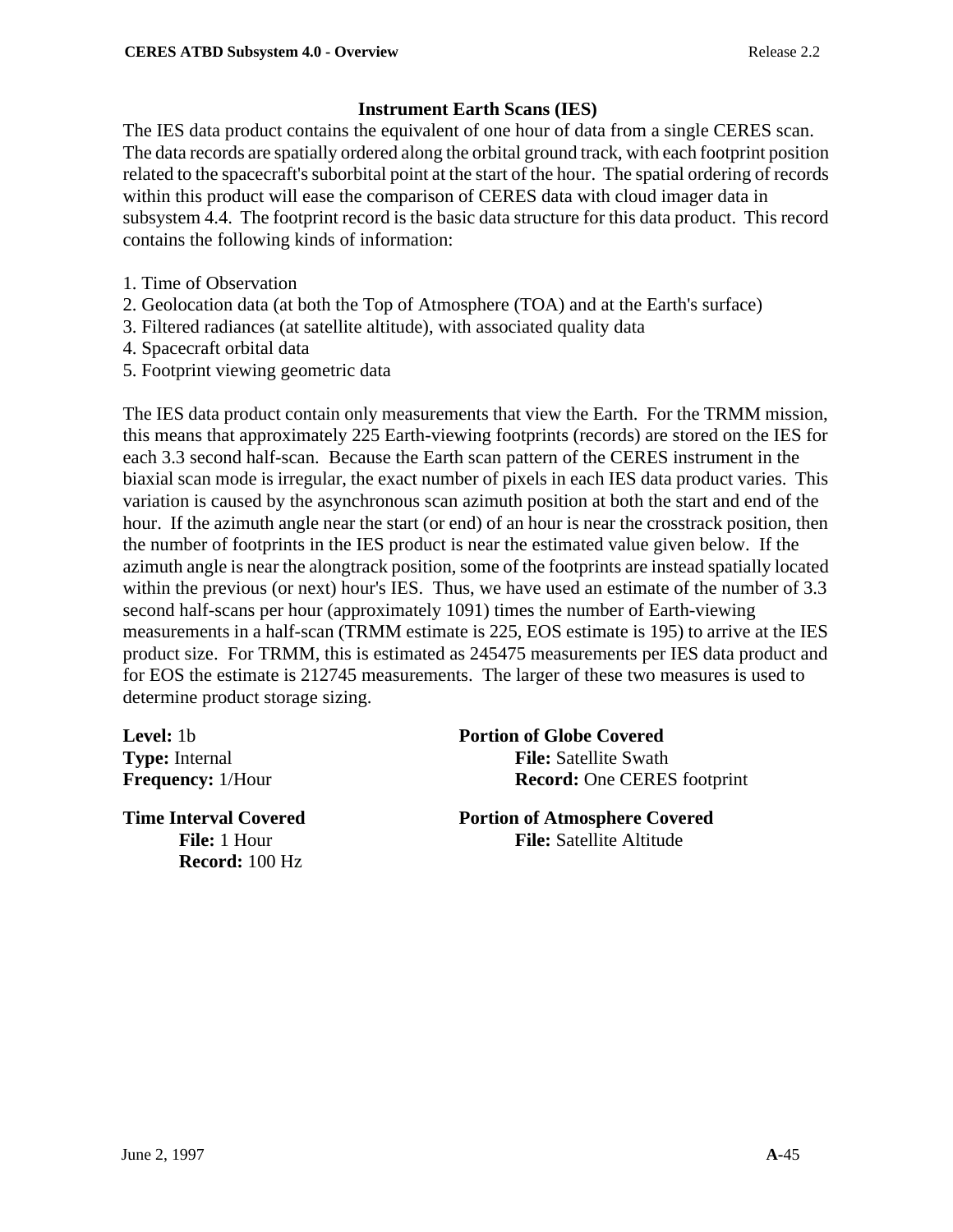## **IES Metadata** - TBD

## **IES Vdatas**

The IES product currently contains two HDF Vdatas. The primary Vdata nominally contains an hourly collection of Footprint records sorted by time. The sceond Vdata serves as an sort index for the Footprint table, allowing Footprint records to be retrieved in a sorted manner by Along Track angle. The two IES Vdatas are summarized in Table B-12.

| Vdata Name              | Total<br>Records | Fields Per<br>Record | Record Size<br>(bytes) | Fields         | ~Nominal<br>Size (MB)* |
|-------------------------|------------------|----------------------|------------------------|----------------|------------------------|
| Footprints              | ~260,000         | 30                   | 136                    | See Table B-13 | 33.72                  |
| Along Track Sort Index  | ~260,000         | 2                    | 8                      | See Table B-14 | 1.98                   |
| <b>VDATA TOTAL SIZE</b> |                  |                      |                        |                |                        |

| Table A-5. IES Vdata Summary |  |  |  |
|------------------------------|--|--|--|
|------------------------------|--|--|--|

## Table A-6. Footprint Record

| Field No.      | Field Name / Parameter         | Data Type    | Units              | Range         | No. of<br>Components |
|----------------|--------------------------------|--------------|--------------------|---------------|----------------------|
| $\mathbf{1}$   | Colatitude at TOA              | 32 Bit Float | degrees            | 0.0.180.0     | 1                    |
| $\overline{2}$ | Longitude at TOA               | 32 Bit Float | degrees            | 0.0.360.0     | $\mathbf{1}$         |
| 3              | Colatitude at Surface          | 32 Bit Float | degrees            | 0.0.180.0     | $\mathbf{1}$         |
| $\overline{4}$ | Longitude at Surface           | 32 Bit Float | degrees            | 0.0360.0      | $\mathbf{1}$         |
| 5              | Viewing Zenith Angle           | 32 Bit Float | degrees            | 0.0.90.0      | $\mathbf{1}$         |
| 6              | Solar Zenith Angle             | 32 Bit Float | degrees            | 0.0.180.0     | $\mathbf{1}$         |
| $\overline{7}$ | Relative Azimuth Angle         | 32 Bit Float | degrees            | 0.0.360.0     | $\mathbf{1}$         |
| 8              | Azimuth Viewing Angle North    | 32 Bit Float | degrees            | 0.0360.0      | $\mathbf{1}$         |
| 9              | Crosstrack Angle               | 32 Bit Float | degrees            | $-90.0.90.0$  | $\mathbf{1}$         |
| 10             | Along Track Angle              | 32 Bit Float | degrees            | 0.0360.0      | $\mathbf{1}$         |
| 11             | Cone Angle                     | 32 Bit Float | degrees            | 0.0.180.0     | $\mathbf{1}$         |
| 12             | Clock Angle                    | 32 Bit Float | degrees            | 0.0.180.0     | $\mathbf{1}$         |
| 13             | Cone Angle Rate                | 32 Bit Float | $deg sec-1$        | $-100.0000.0$ | $\mathbf{1}$         |
| 14             | Clock Angle Rate               | 32 Bit Float | deg se $c^{-1}$    | $-10.010.0$   | $\mathbf{1}$         |
| 15             | Satellite Velocity X           | 64 Bit Float | $km \sec^{-1}$     | $-10.010.0$   | $\mathbf{1}$         |
| 16             | Satellite Velocity Y           | 64 Bit Float | $km \sec^{-1}$     | $-10.0.10.0$  | $\mathbf{1}$         |
| 17             | Satellite Velocity Z           | 64 Bit Float | $km \sec^{-1}$     | $-10.010.0$   | $\mathbf{1}$         |
| 18             | Radius from Earth              | 64 Bit Float | km                 | 6000.08000.0  | $\mathbf{1}$         |
| 19             | <b>Total Filtered Radiance</b> | 32 Bit Float | $W m-2 sr-1$       | 0.0700.0      | $\mathbf{1}$         |
| 20             | <b>SW Filtered Radiance</b>    | 32 Bit Float | $W m-2 sr-1$       | $-10.0.510.0$ | $\mathbf{1}$         |
| 21             | LW Filtered Radiance           | 32 Bit Float | $W m^{-2} sr^{-1}$ | 0.0.50.0      | $\mathbf{1}$         |
| 22             | <b>Colatitude of Satellite</b> | 32 Bit Float | degrees            | 0.0.180.0     | $\mathbf{1}$         |
| 23             | Longitude of Satellite         | 32 Bit Float | degrees            | 0.0360.0      | $\mathbf{1}$         |
| 24             | Colatitude of Sun              | 32 Bit Float | degrees            | 0.0.180.0     | $\mathbf{1}$         |
| 25             | Longitude of Sun               | 32 Bit Float | degrees            | 0.0360.0      | $\mathbf{1}$         |
| 26             | Earth-Sun Distance             | 32 Bit Float | <b>AU</b>          | 0.98.1.02     | $\mathbf{1}$         |
| 27             | Sample Number                  | U16 Integer  | N/A                | 1.660         | $\mathbf{1}$         |
| 28             | <b>Quality Flags</b>           | U32 Integer  | N/A                | N/A           | $\mathbf{1}$         |
| 29             | Scan Number                    | U16 Integer  | N/A                | 126000        | $\mathbf{1}$         |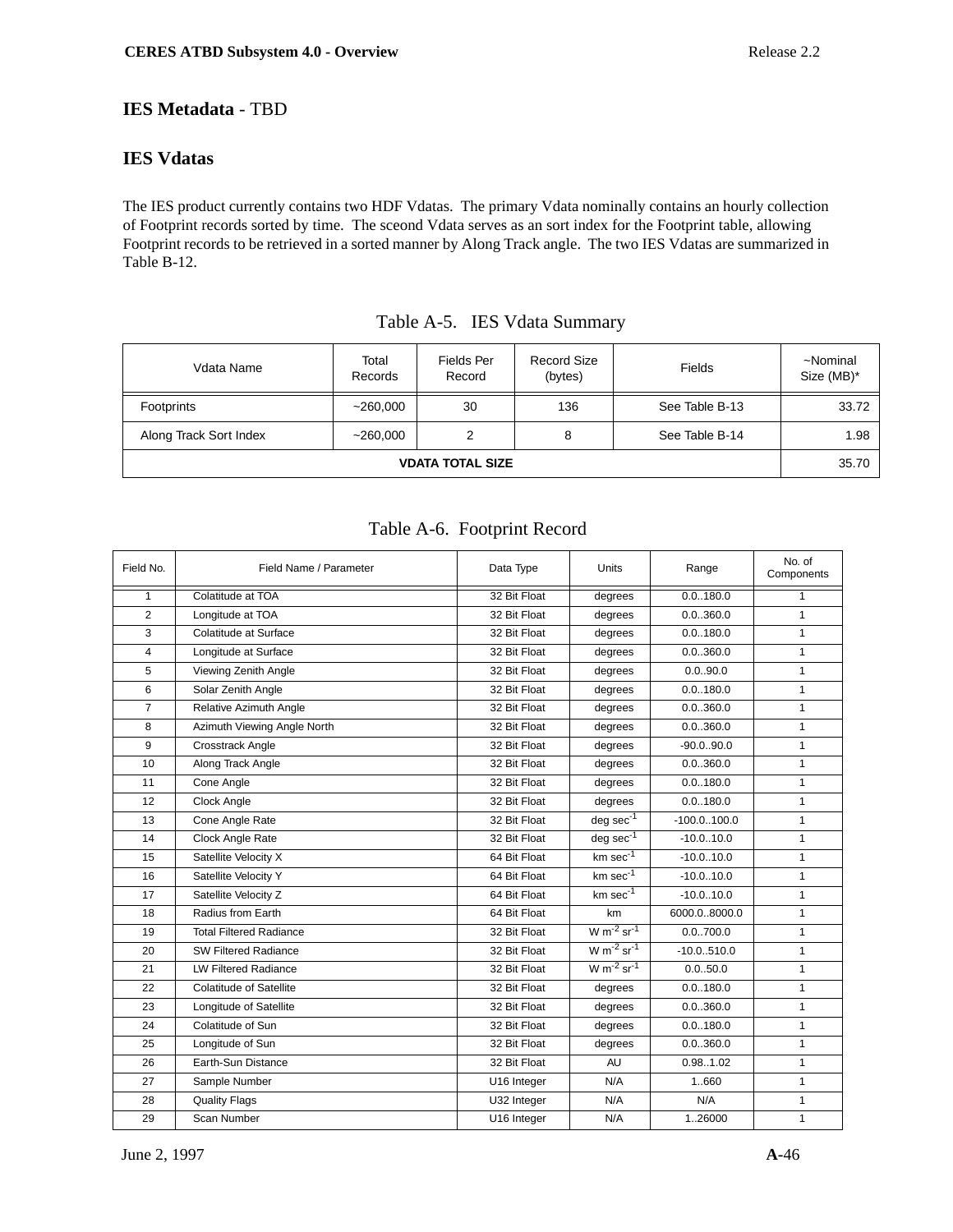| Field Name / Parameter  | Data Type    | Units       | Range | No. of<br>Components |
|-------------------------|--------------|-------------|-------|----------------------|
| <b>Observation Time</b> | 64 Bit Float | Julian Frac | N/A   |                      |
|                         |              |             |       |                      |

# Table A-6. Footprint Record

# Table A-7. Along Track Angle Sort Index

| Field No. | Field Name        | Data Type    | Units   | Range    | No. of<br>Components |
|-----------|-------------------|--------------|---------|----------|----------------------|
|           | Footprint Index   | U32 Integer  | N/A     | 0n       |                      |
|           | Along Track Angle | 32 Bit Float | degrees | 0.0360.0 |                      |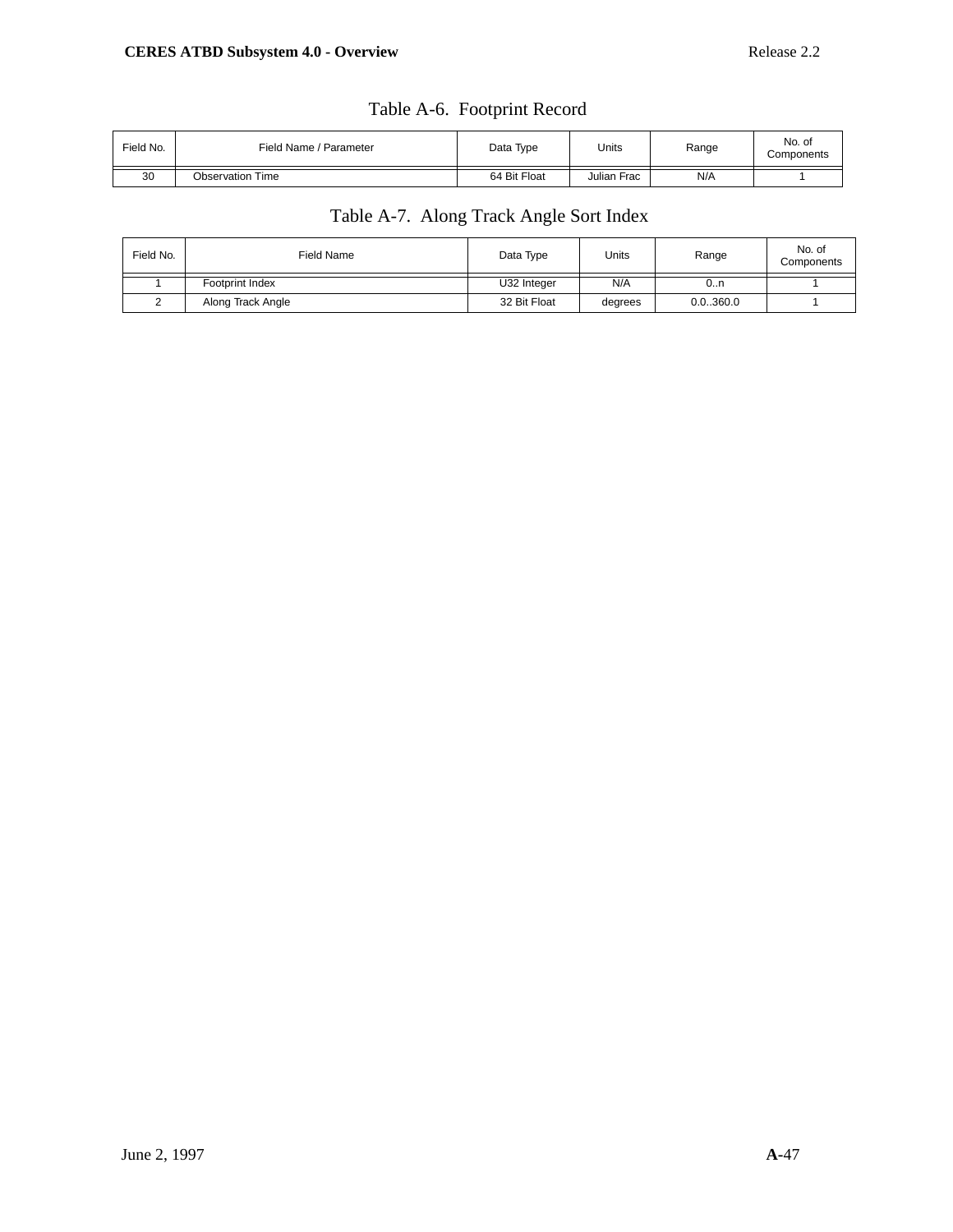## **Meteorological, Ozone, and Aerosols (MOA)**

The CERES archival product Meteorological, Ozone, and Aerosol Data (MOA) is produced by the CERES Regrid MOA Subsystem. Each MOA file contains meteorological, ozone, and aerosol data for one hour, and is used by several of the CERES subsystems. Data on the MOA are derived from several data sources external to the CERES system, such as the Data Assimilation Office (DAO), NOAA, and various other meteorological satellites. These data arrive anywhere from four times daily to once a month, and have various horizontal resolutions. The Regrid MOA Subsystem interpolates the aerosol and ozone data horizontally to conform with the horizontal resolution of the meteorological data. Profile data are interpolated vertically to conform with CERES requirements. All data are temporally interpolated to provide data to the CERES processing system on an hourly basis.

The MOA contains:

- Surface pressure, geopotential height, skin temperature, and sea surface state
- Vertical profiles of temperature and humidity for 58 atmospheric levels
- Vertical profiles for 18 atmospheric levels below the tropopause of wind u-vector and v-vector data
- Tropospheric height
- Air mass index
- Column precipitable water based on humidity profiles
- Column precipitable water based on microwave measurements
- Column averaged relative humidity
- Vertical profile of ozone mixing ratios for 58 atmospheric levels
- Column ozone
- Aerosol optical depth

**Type:** Archival **File:** Global

**Record:** 1 hour

**Level:** 3 **Portion of Globe Covered Frequency:** 1/Hour **Record:** One region

**Time Interval Covered Portion of Atmosphere Covered File:** 1 hour **File:** Surface to TOA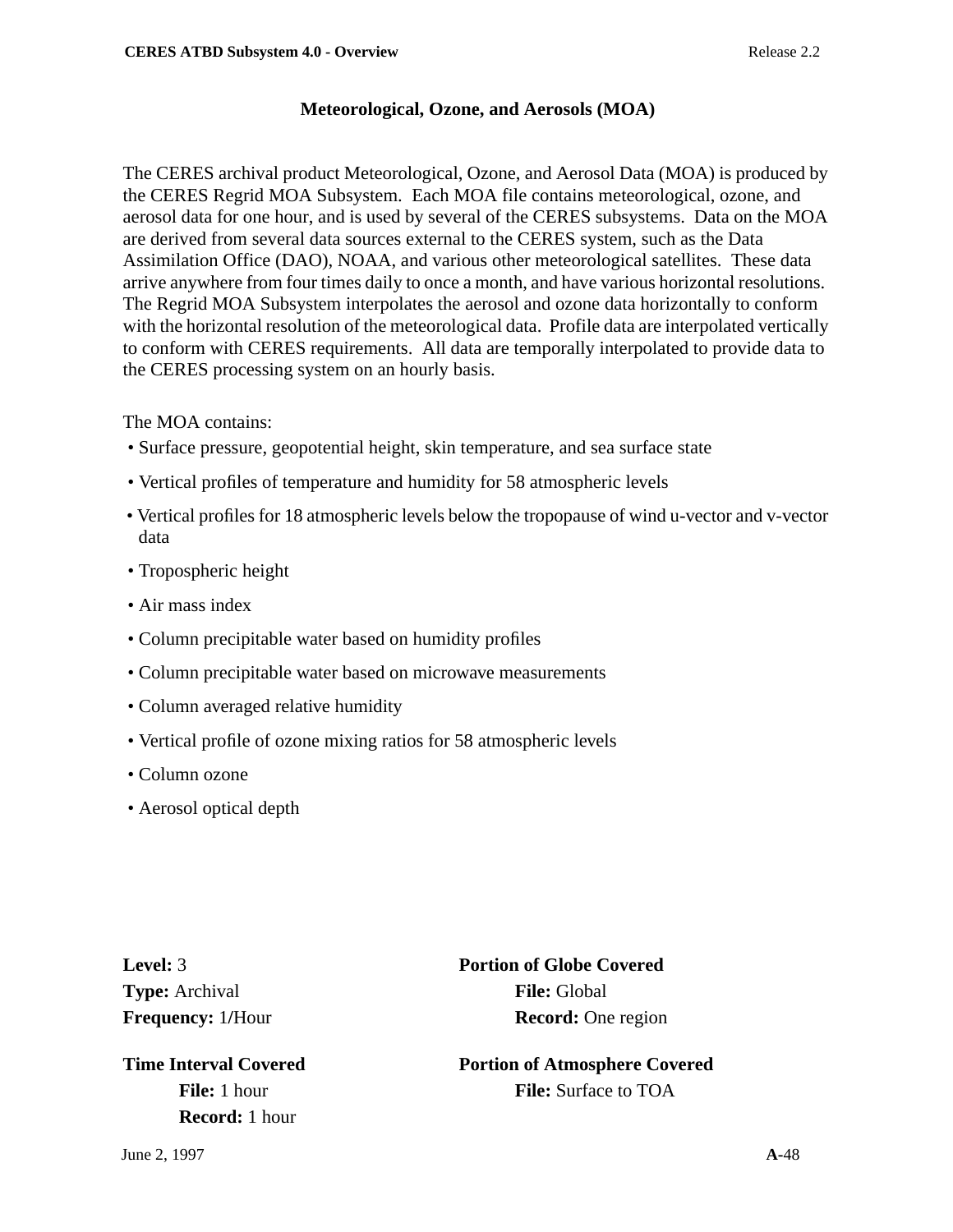# Table A-8. Meteorological, Ozone, and Aerosols (MOA) Page 1 of 1

| <b>Description</b>                                             | <b>Parameter</b><br><b>Number</b> | Units                 | Range               | <b>Elements/ Bits/Elem</b> | <b>Record ElemNum</b> |
|----------------------------------------------------------------|-----------------------------------|-----------------------|---------------------|----------------------------|-----------------------|
| Header                                                         |                                   |                       |                     |                            |                       |
| Date and Hour                                                  |                                   | N/A                   | <b>ASCII string</b> | 1                          | 216                   |
| <b>MOA Processing Date</b>                                     |                                   | N/A                   | <b>ASCII string</b> | 1                          | 216                   |
| <b>MOA Grid Index</b>                                          |                                   | N/A                   | 11                  | $\mathbf{1}$               | 16                    |
| Number of MOA Regions                                          |                                   | N/A                   | 13104  13104        | $\mathbf{1}$               | 32                    |
| Temperature, Humidity, and Ozone Profile Fixed Pressure Levels |                                   | hPa                   | 0.1100              | 55                         | 32                    |
| Wind Speed Profile Pressure levels                             |                                   | hPa                   | 0.1100              | 18                         | 32                    |
| <b>Surface Data</b>                                            |                                   |                       |                     |                            |                       |
| <b>MOA Region Number</b>                                       | 1                                 | N/A                   | 1.13104             | 1                          | 321                   |
| <b>Surface Pressure</b>                                        | 2                                 | hPa                   | 0.1100              | $\mathbf{1}$               | 322                   |
|                                                                |                                   |                       |                     |                            |                       |
| Surface Geopotential Height                                    | 3                                 | m                     | $-10010000$         | 1                          | 323                   |
| Surface Skin Temperature                                       | $\overline{4}$                    | Κ                     | 175.375             | 1                          | 324                   |
| Flag, Sea Surface State                                        | 5                                 | N/A                   | 0.9                 | $\mathbf{1}$               | 325                   |
| Flag, Source Surface Data                                      | 6                                 | N/A                   | <b>TBD</b>          | $\mathbf{1}$               | 326                   |
| <b>Meteorological Profiles</b>                                 |                                   |                       |                     |                            |                       |
| <b>Temperature Profiles</b>                                    | 7                                 | Κ                     | 175.375             | 58                         | 327                   |
| <b>Specific Humidity Profiles</b>                              | 8                                 | N/A                   | 0.100               | 58                         | 3265                  |
| Wind Profile, U-Vector                                         | 9                                 | $m$ sec <sup>-1</sup> | $-100100$           | 18                         | 32123                 |
| Wind Profile, V-Vector                                         | 10                                | $m$ sec $^{-1}$       | $-100100$           | 18                         | 32141                 |
| Flag, Source Meteorological Profiles                           | 11                                | N/A                   | TBD                 | $\mathbf{1}$               | 32159                 |
| Meteorological Column Data                                     |                                   |                       |                     |                            |                       |
| <b>Tropospheric Height</b>                                     | 12                                | hPa                   | 150.300             | 1                          | 32160                 |
| Air Mass Index                                                 | 13                                | N/A                   | 0.10                | $\mathbf{1}$               | 32161                 |
| Precipitable Water                                             | 14                                | cm                    | 0.00110.000         | 1                          | 32162                 |
| Column Averaged Relative Humidity                              | 15                                | N/A                   | 0.100               | $\mathbf{1}$               | 32163                 |
| Microwave Precipitable Water                                   | 16                                | cm                    | 0.00110.000         | $\mathbf{1}$               | 32164                 |
| Microwave Precipitable Water, std                              | 17                                | cm                    | <b>TBD</b>          | $\mathbf{1}$               | 32165                 |
| Flag, Source Microwave Column Precipitable Water               | 18                                | N/A                   | <b>TBD</b>          | $\mathbf{1}$               | 32166                 |
| <b>Ozone Profile Data</b>                                      |                                   |                       |                     |                            |                       |
| Ozone Mixing Ratio Profiles                                    | 19                                | $g kg^{-1}$           | 0.000020.02         | 58                         | 32167                 |
| Flag, Source Ozone Profile Data                                | 20                                | N/A                   | TBD                 | $\mathbf{1}$               | 32225                 |
| Column Ozone                                                   |                                   |                       |                     |                            |                       |
| Column Ozone                                                   | 21                                | du                    | 0.500               | 1                          | 32226                 |
| Flag, Source Column Ozone                                      | 22                                | N/A                   | TBD                 | 1                          | 32227                 |
| <b>Total Column Aerosol</b>                                    |                                   |                       |                     |                            |                       |
| Optical Depth, Total Column                                    | 23                                | $g m^{-2}$            | 0.2                 | 1                          | 32228                 |
| Flag, Source Optical Depth, Total Column                       | 24                                | N/A                   | TBD                 | 1                          | 32229                 |
| Spares                                                         | 25                                | N/A                   | TBD                 | 2                          | 32230                 |
| <b>Total Header Bits/File:</b>                                 | 544                               |                       |                     |                            |                       |
| Total Data Bits/Record:                                        |                                   |                       |                     |                            |                       |
| <b>Total Records/File:</b>                                     | 7392                              |                       |                     |                            |                       |
| Total Data Bits/File:                                          | 13104                             |                       |                     |                            |                       |
| <b>Total Bits/File:</b>                                        | 96864768<br>96865312              |                       |                     |                            |                       |
|                                                                |                                   |                       |                     |                            |                       |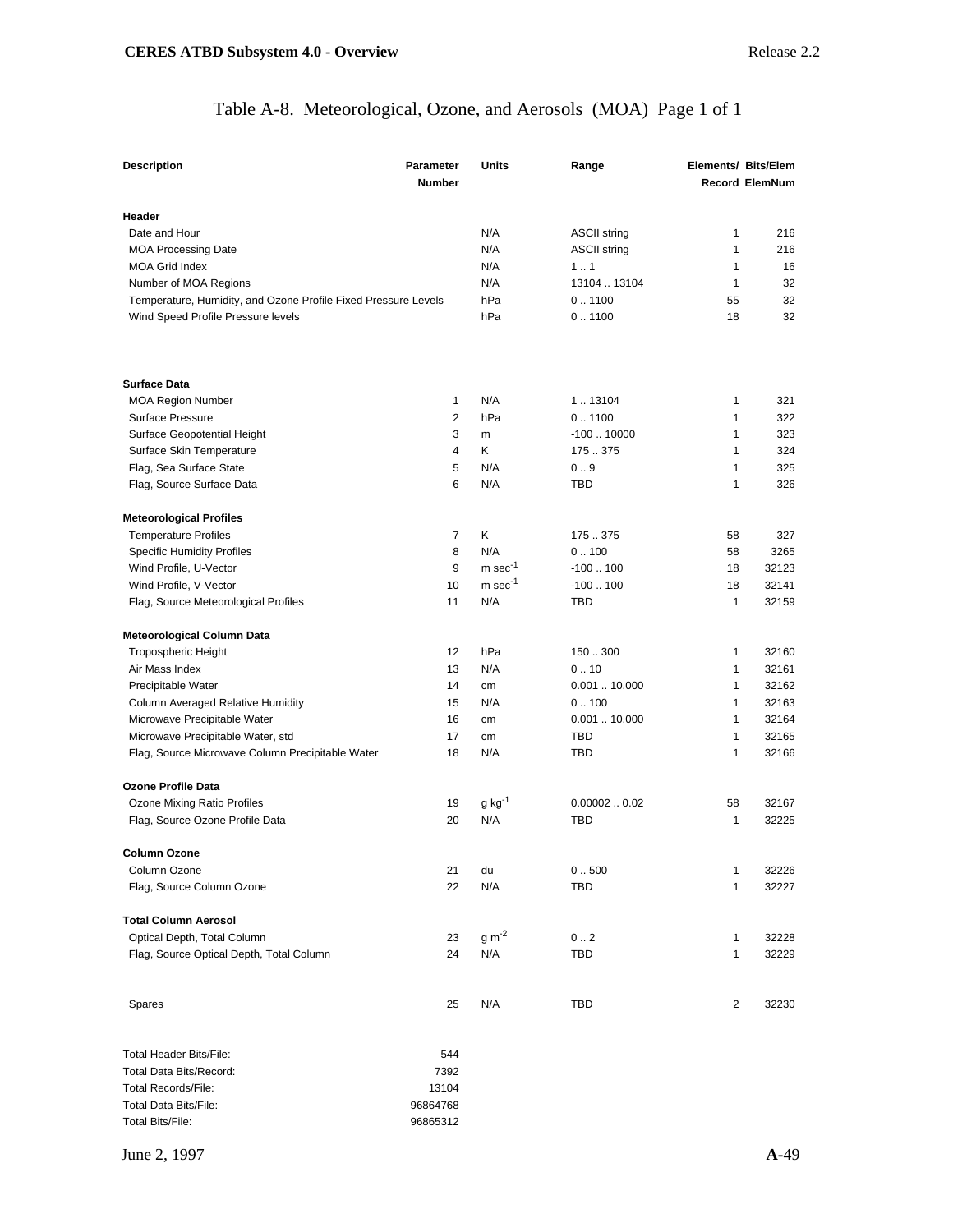# **Surface Map (SURFMAP)**

The surface map (SURFMAP) product is a composite product of different types of surface conditions, arranged on a global 1/6 Degree by 1/6 Degree equal-angle grid. The individual products received from different non-EOS sources are

| SURFMAP(ICE)  | Ice map                   |
|---------------|---------------------------|
| SURFMAP(SNOW) | Snow map                  |
| SURFMAP(DEM)  | Digital Elevation Map     |
| SURFMAP(ECO)  | Ecosystem map             |
| SURFMAP(H2O)  | Percent water content map |
| SURFMAP(ERBE) | ERBE Scene id map         |

The surface type indicator specifies which of the surface conditions best describes the grid cell (land, water, snow, or ice). Snow/ice takes precedence over land/water.

The SURFMAP products are updated at different frequencies, depending on the type of data. For example, the snow and ice map are updated weekly, whereas the elevation map may be used for the life of the mission. EOSDIS will provide the data for some of the required surface conditions. Upon availability and suitability, the CERES software will access these data sets through the Toolkit.

| Level: 3                     | <b>Portion of Globe Covered</b>         |
|------------------------------|-----------------------------------------|
| <b>Type:</b> Ancillary       | <b>File:</b> Entire globe               |
| <b>Frequency: Weekly</b>     | <b>Record:</b> 1/6 Degree by 1/6 Degree |
| <b>Time Interval Covered</b> | <b>Portion of Atmosphere Covered</b>    |
| <b>File:</b> 1 Week          | <b>File:</b> Surface                    |
| <b>Record:</b> 1 Week        |                                         |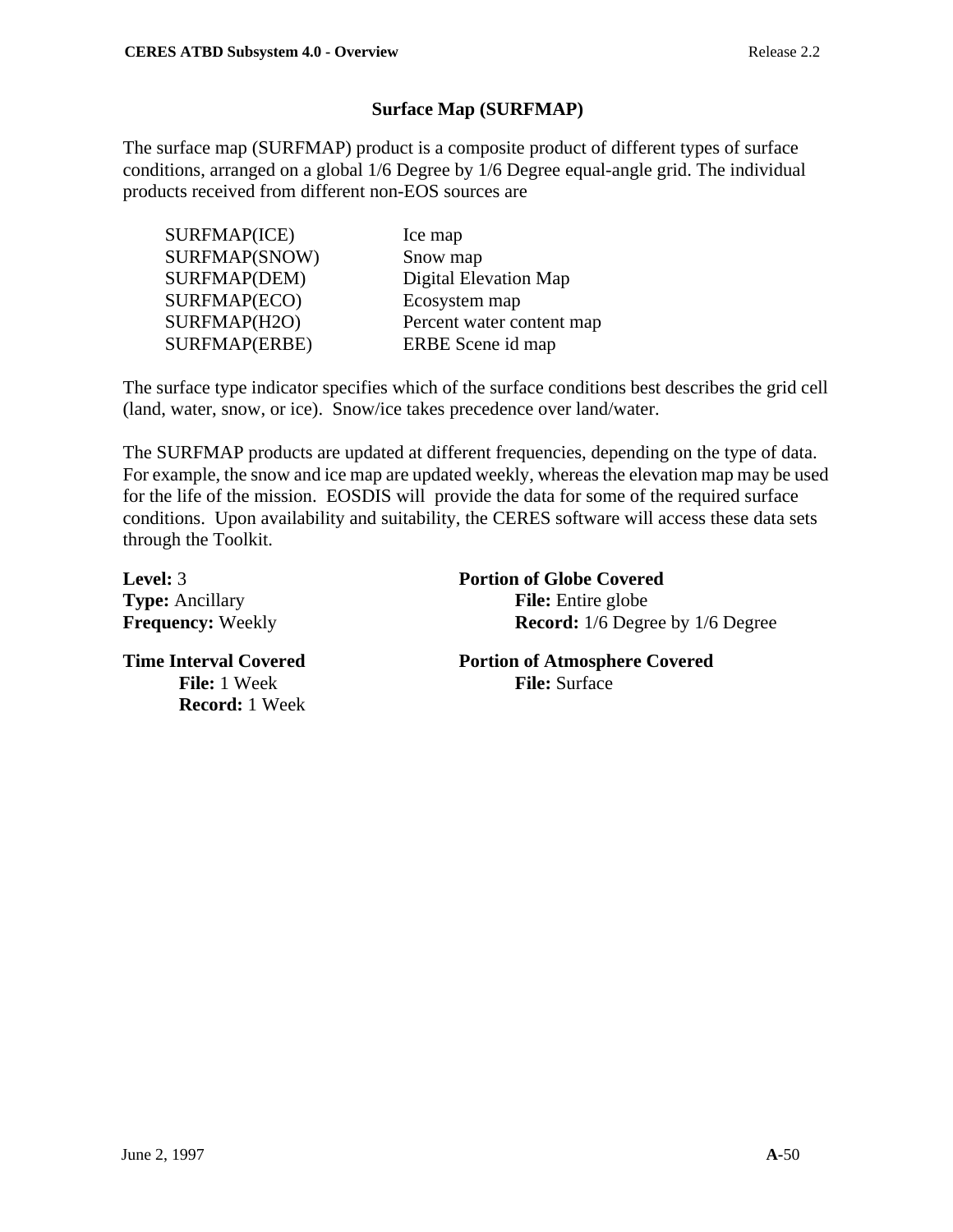# Table A-9. Surface Map (SURFMAP) Page 1 of 1

| <b>Description</b>                | <b>Parameter</b><br><b>Number</b> | Units     | Range    | Elements/<br>Record | Bits/<br>Elem |
|-----------------------------------|-----------------------------------|-----------|----------|---------------------|---------------|
| <b>SURFMAP</b>                    |                                   |           |          |                     |               |
| <b>ICE</b>                        |                                   |           |          |                     |               |
| Record_ICE is Array[2332800] of:  |                                   |           |          |                     |               |
| Ice map                           | $\mathbf{1}$                      | percent   | 0.100    | $\mathbf{1}$        | 8             |
| <b>SNOW</b>                       |                                   |           |          |                     |               |
| Record_SNOW is Array[2332800] of: |                                   |           |          |                     |               |
| Snow map                          |                                   | 2 percent | 0.100    | $\mathbf{1}$        | 8             |
| <b>DEM</b>                        |                                   |           |          |                     |               |
| Record_DEM is Array[2332800] of:  |                                   |           |          |                     |               |
| <b>Digital Elevation Model</b>    | 3                                 | km        | $-12.10$ | $\mathbf{1}$        | 16            |
| <b>ECO</b>                        |                                   |           |          |                     |               |
| Record_ECO is Array[2332800] of:  |                                   |           |          |                     |               |
| Ecosystem map                     | $\overline{4}$                    | N/A       | 0.13     | $\mathbf{1}$        | 8             |
| <b>H2O</b>                        |                                   |           |          |                     |               |
| Record_H2O is Array[2332800] of:  |                                   |           |          |                     |               |
| Water map                         | 5                                 | percent   | 0.100    | 1                   | 8             |
| <b>ERBE</b>                       |                                   |           |          |                     |               |
| Record_ERBE is Array[2332800] of: |                                   |           |          |                     |               |
| ERBE Scene ID map                 | 6                                 | N/A       | 1.5      | $\mathbf{1}$        | 8             |
| <b>Total Data Bits/Record:</b>    | 18,662,400                        |           |          |                     |               |
| <b>Total Records/File:</b>        | 6                                 |           |          |                     |               |
| <b>Total Bits/File:</b>           | 111,974,400                       |           |          |                     |               |
| <b>Total MBytes/File:</b>         | 14                                |           |          |                     |               |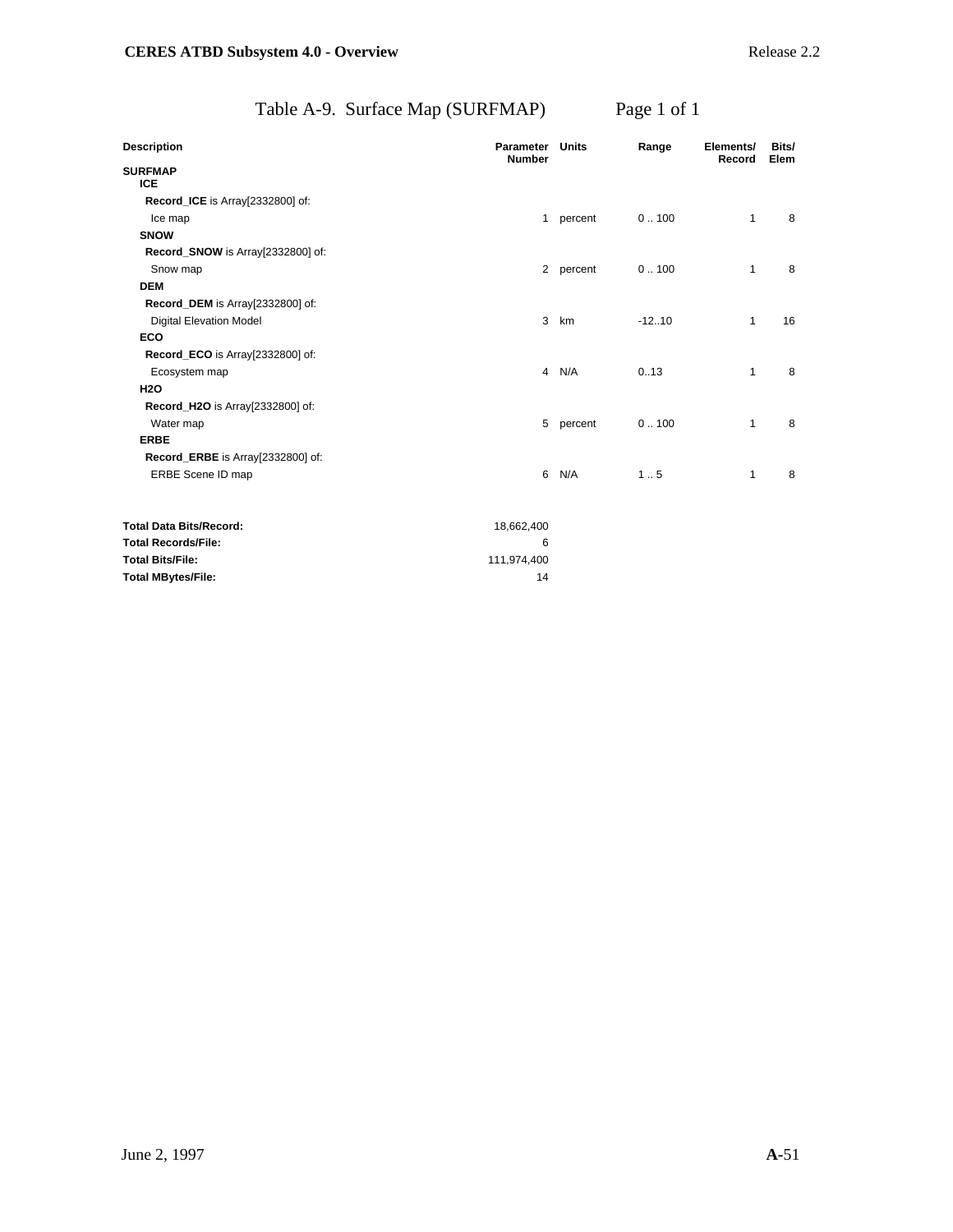# **Appendix B - Output Data Products**

## **Determine Cloud Properties, TOA and Surface Fluxes (Subsystem 4)**

This appendix describes the data products which are produced by the algorithms in this subsystem. The table below summarizes these products, listing the CERES and EOSDIS product codes or abbreviations, a short product name, the product type, the production frequency, and volume estimates for each individual product as well as a complete data month of production. The product types are defined as follows:

| Archival products: | Assumed to be permanently stored by EOSDIS  |
|--------------------|---------------------------------------------|
| Internal products: | Temporary storage by EOSDIS (days to years) |

The following pages describe each product. An introductory page provides an overall description of the product and specifies the temporal and spatial coverage. The table which follows the introductory page briefly describes every parameter which is contained in the product. Each product may be thought of as metadata followed by data records. The metadata (or header data) is not well-defined yet and is included mainly as a placeholder. The description of parameters which are present in each data record includes parameter number (a unique number for each distinct parameter), units, dynamic range, the number of elements per record, an estimate of the number of bits required to represent each parameter, and an element number (a unique number for each instance of every parameter). A summary at the bottom of each table shows the current estimated sizes of metadata, each data record, and the total data product. A more detailed description of each data product will be contained in a User's Guide to be published before the first CERES launch.

|  | Table B-1. Output Products Summary |  |
|--|------------------------------------|--|
|--|------------------------------------|--|

| <b>Product Code</b> |                   | <b>Name</b>                                                  | <b>Type</b><br><b>Frequency</b> |        | Size,     | <b>Monthly</b> |
|---------------------|-------------------|--------------------------------------------------------------|---------------------------------|--------|-----------|----------------|
| <b>CERES</b>        | <b>EOSDIS</b>     |                                                              |                                 |        | <b>MB</b> | Size, MB       |
| <b>SSF</b>          | CER <sub>11</sub> | Single Satellite Foot-<br>print, and Surface Flux,<br>Clouds | Archival                        | 1/Hour | 237.6     | 176775         |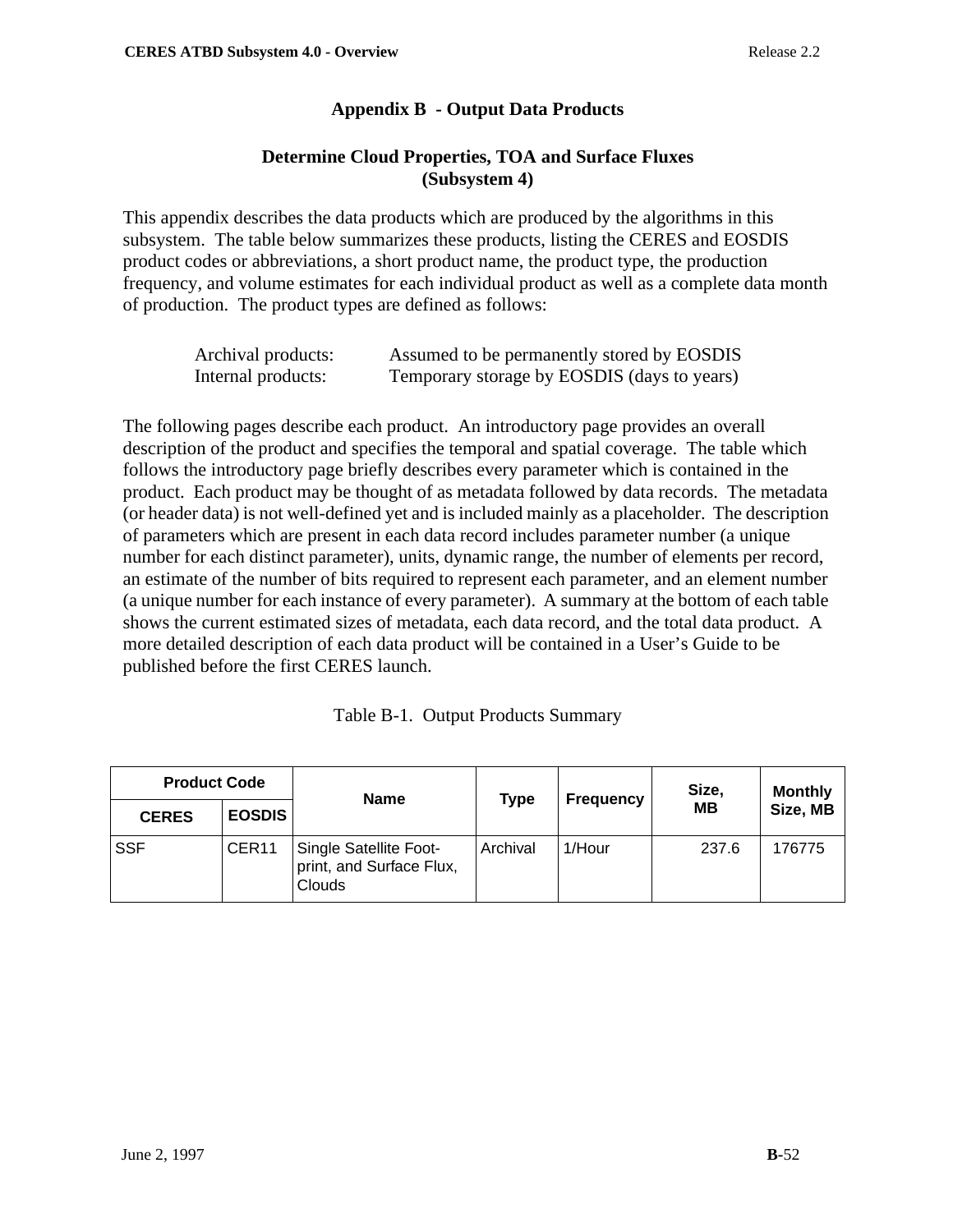# **Single Satellite Footprint, TOA and Surface Flux, Clouds (SSF)**

The Single Satellite CERES Footprint TOA and Surface Fluxes, Clouds (SSF) is produced from the cloud identification, convolution, inversion, and surface processing for CERES. Each SSF covers a single hour swath from a single CERES scanner (3 channels) mounted on one satellite. The product has a product header and multiple records of 113 parameters or 261 elements for each footprint.

The major categories of data output on the SSF are CERES footprint geometry and CERES viewing angles CERES footprint radiance and flux (TOA and Surface) CERES footprint area statistics and imager viewing angles CERES footprint clear area statistics CERES footprint cloudy area statistics for two out of four cloud height categories Visible optical depth (mean and standard deviation) Logarithm of visible optical depth (mean and standard deviation) Infrared emissivity (mean and standard deviation) Liquid water path (mean and standard deviation) Ice water path (mean and standard deviation) Cloud top pressure (mean and standard deviation) Cloud effective pressure (mean and standard deviation) Cloud effective temperature (mean and standard deviation) Cloud effective height (mean and standard deviation) Cloud bottom pressure (mean and standard deviation) Water particle radius (mean and standard deviation) Ice particle effective diameter (mean and standard deviation) Particle phase (mean and standard deviation) Vertical aspect ratio (mean and standard deviation) Visible optical depth and IR emissivity (13 percentiles) CERES footprint cloud overlap conditions (4 conditions)

The SSF is an archival product that will be run daily in validation mode starting with the TRMM launch until sufficient data have been collected and analyzed to produce a production quality set of CERES Angular Distribution Models (CADM). It is estimated that at TRMM launch plus 18 to 24 months, the SSF product will be produced on a routine basis and will be archived within EOSDIS for distribution to the science community.

**Record:** 1/100 Second

**Level:** 2 **Portion of Globe Covered Type:** Archival **File:** Satellite Footprints **Frequency:** 1/Hour **Record:** One Footprint **Time Interval Covered Portion of Atmosphere Covered File:** 1 Hour **File:** Surface to TOA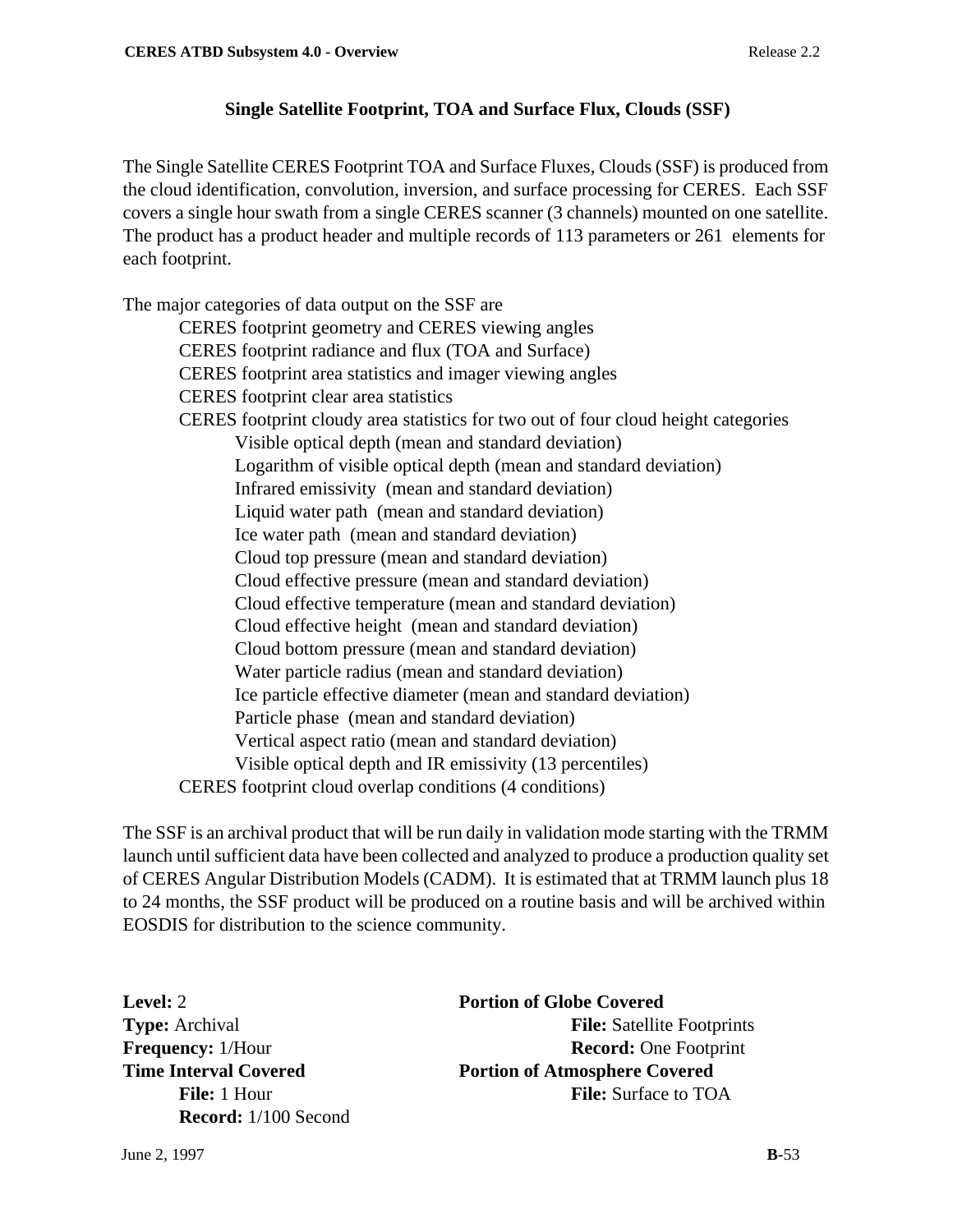# Table B-1. Single Satellite Footprint (SSF) Page 1 of 3

| <b>Description</b>                                                                                           | <b>Parameter Units</b><br><b>Number</b> |                                       | Range Elements/Bits/Product    |              | <b>RecordElemCode</b> |
|--------------------------------------------------------------------------------------------------------------|-----------------------------------------|---------------------------------------|--------------------------------|--------------|-----------------------|
| SSF                                                                                                          |                                         |                                       |                                |              |                       |
| SSF_Header                                                                                                   |                                         |                                       |                                |              |                       |
| 1 Day and Time at hour start                                                                                 |                                         | N/A                                   | <b>ASCII string</b>            | 1            | 216A                  |
| 2 Character name of satellite                                                                                |                                         | N/A                                   | <b>ASCII string</b>            | 1            | 64A                   |
| 3 Character name of CERES instrument                                                                         |                                         | N/A                                   | <b>ASCII string</b>            | 1            | 32A                   |
| 4 Character name of high resolution imager instrument                                                        |                                         | N/A                                   | <b>ASCII string</b>            | 1            | 64A                   |
| 5 Number of imager channels used                                                                             |                                         | N/A                                   | 1.20                           | 1            | 16A                   |
| 6 Central wavelengths of imager channels                                                                     |                                         | μm                                    | $0.4-.15.0$                    | 20           | 32A                   |
| 7 Earth-Sun distance                                                                                         |                                         | AU                                    | 0.981.02                       | $\mathbf{1}$ | 32A                   |
| 8 Day and Time IES processed (SS1.0)                                                                         |                                         | N/A                                   | <b>ASCII string</b>            | 1            | 152V                  |
| 9 Day and Time Imager Cloud properties processed (SS4-1 - 4.3)                                               |                                         | N/A                                   | <b>ASCII string</b>            | 1            | 152V                  |
|                                                                                                              |                                         | N/A                                   | <b>ASCII string</b>            | 1            | 152V                  |
| 10 Day and Time Convolution of imager with CERES processed (SS4.4)                                           |                                         |                                       |                                | 1            | 152A                  |
| 11 Day and Time TOA and Surface Estimation processed (SS4.5 - 4.6)<br>12 Number of Footprints in SSF product |                                         | N/A<br>N/A                            | <b>ASCII string</b><br>0245475 | 1            | 32A                   |
| SSF_Record                                                                                                   |                                         |                                       |                                |              |                       |
| <b>Footprint Geometry</b>                                                                                    |                                         |                                       |                                |              |                       |
| <b>Time and Position</b>                                                                                     |                                         |                                       |                                |              |                       |
| 4 Time of observation                                                                                        | 4                                       | day                                   | $-0.011.01$                    | 1            | 64A                   |
| 5 Radius of satellite from center of Earth at observation                                                    | 5                                       | km                                    | 60008000                       | 1            | 64A                   |
| 6 Colatitude of satellite at observation                                                                     | 6                                       | deg                                   | 0.180                          | 1            | 32A                   |
| 7 Longitude of satellite at observation                                                                      | 7                                       | deg                                   | 0.360                          | 1            | 32A                   |
| 8 Colatitude of Sun at observation                                                                           | 8                                       | deg                                   | 0.180                          | 1            | 32A                   |
| 9 Longitude of Sun at observation                                                                            | 9                                       | deg                                   | 0.360                          | 1            | 32A                   |
| 10 Colatitude of CERES FOV at TOA                                                                            | 10                                      | deg                                   | 0.180                          | 1            | 32A                   |
|                                                                                                              |                                         |                                       |                                | 1            | 32A                   |
| 11 Longitude of CERES FOV at TOA<br>12 Colatitude of CERES FOV at surface                                    | 11                                      | deg                                   | 0.360<br>0.180                 | 1            | 32A                   |
|                                                                                                              | 12                                      | deg                                   |                                | 1            |                       |
| 13 Longitude of CERES FOV at surface                                                                         | 13                                      | deg                                   | 0.360                          |              | 32A                   |
| 14 Scan sample number                                                                                        | 14                                      | N/A                                   | 1.660                          | 1            | 16A                   |
| 15 Packet number                                                                                             | 15                                      | N/A                                   | 0.32767                        | 1            | 16A                   |
| 16 Cone angle of CERES FOV at satellite                                                                      | 16                                      | deg                                   | 0.90                           | 1            | 32A                   |
| 17 Clock angle of CERES FOV at satellite wrt inertial velocity                                               | 17                                      | deg                                   | 0.360                          | 1            | 32A                   |
| 18 Rate of change of cone angle                                                                              | 18                                      | $deg sec-1$                           | $-100100$                      | 1            | 32A                   |
| 19 Rate of change of clock angle                                                                             | 19                                      | $deg sec-1$                           | $-10.10$                       | 1            | 32A                   |
| 20 Along-track angle of CERES FOV at TOA                                                                     | 20                                      | deg                                   | 0.360                          | 1            | 32A                   |
| 21 Cross-track angle of CERES FOV at TOA                                                                     | 21                                      | deg                                   | $-90.90$                       | $\mathbf{1}$ | 32A                   |
| 22 X component of satellite inertial velocity                                                                |                                         | 22 km sec <sup>-1</sup>               | $-10.10$                       | 1            | 64A                   |
| 23 Y component of satellite inertial velocity                                                                | 23                                      | km sec-1                              | $-10.10$                       | 1            | 64A                   |
| 24 Z component of satellite inertial velocity                                                                | 24                                      | $km \sec^{-1}$                        | $-10.10$                       | 1            | 64A                   |
| <b>CERES Viewing Angles</b>                                                                                  |                                         |                                       |                                |              |                       |
| 25 CERES viewing zenith at TOA                                                                               | 25                                      | deg                                   | 0.90                           | 1            | 32A                   |
| 26 CERES solar zenith at TOA                                                                                 | 26                                      | deg                                   | 0.180                          | 1            | 32A                   |
| 27 CERES relative azimuth at TOA                                                                             | 27                                      | deg                                   | 0.360                          | 1            | 32A                   |
| 28 CERES viewing azimuth at TOA wrt North                                                                    |                                         | 28 deg                                | 0.360                          | $\mathbf{1}$ | 32V                   |
| <b>Surface_Map Parameters</b>                                                                                |                                         |                                       |                                |              |                       |
| 29 Altitude of surface above sea level                                                                       | 29                                      | m                                     | $-100010000$                   | 1            | 32A                   |
| 30 Surface type index                                                                                        |                                         | 30 N/A                                | 1.20                           | 8            | 16A                   |
| 31 Surface type percent coverage                                                                             |                                         | 31 N/A                                | 0.100                          | 8            | 16A                   |
| Scene_Type                                                                                                   |                                         |                                       |                                |              |                       |
| 32 CERES SW ADM type for inversion process                                                                   |                                         | 32 N/A                                | 0.200                          | 1            | 16A                   |
| 33 CERES LW ADM type for inversion process                                                                   |                                         | 33 N/A                                | 0.600                          | 1            | 16A                   |
| 34 CERES WN ADM type for inversion process                                                                   |                                         | 34 N/A                                | 0.600                          | $\mathbf{1}$ | 16A                   |
| <b>Footprint Radiation</b>                                                                                   |                                         |                                       |                                |              |                       |
| <b>CERES Filtered Radiances</b>                                                                              |                                         |                                       |                                |              |                       |
|                                                                                                              |                                         | 35 W m <sup>-2</sup> sr <sup>-1</sup> |                                |              |                       |
| 35 CERES TOT filtered radiance, upwards                                                                      |                                         | 36 W m <sup>-2</sup> sr <sup>-1</sup> | 0700                           | $\mathbf{1}$ | 321                   |
| 36 CERES SW filtered radiance, upwards                                                                       |                                         |                                       | $-10.510$                      | 1            | 321                   |
| 37 CERES WN filtered radiance, upwards                                                                       |                                         | 37 W m <sup>-2</sup> sr <sup>-1</sup> | 0.50                           | $\mathbf{1}$ | 321                   |
| 38 IES quality flags                                                                                         |                                         | 38 N/A                                | see Table TBD                  | $\mathbf{1}$ | 32A                   |
| <b>CERES Unfiltered Radiances</b>                                                                            |                                         |                                       |                                |              |                       |
| 39 CERES SW radiance, upwards                                                                                |                                         | 39 Wm <sup>-2</sup> sr <sup>-1</sup>  | $-10.510$                      | 1            | 32A                   |
| 40 CERES LW radiance, upwards                                                                                |                                         | 40 Wm <sup>-2</sup> sr <sup>-1</sup>  | 0.200                          | $\mathbf{1}$ | 32A                   |
| 41 CERES WN radiance, upwards                                                                                |                                         | 41 Wm <sup>-2</sup> sr <sup>-1</sup>  | 0.50                           | 1            | 32A                   |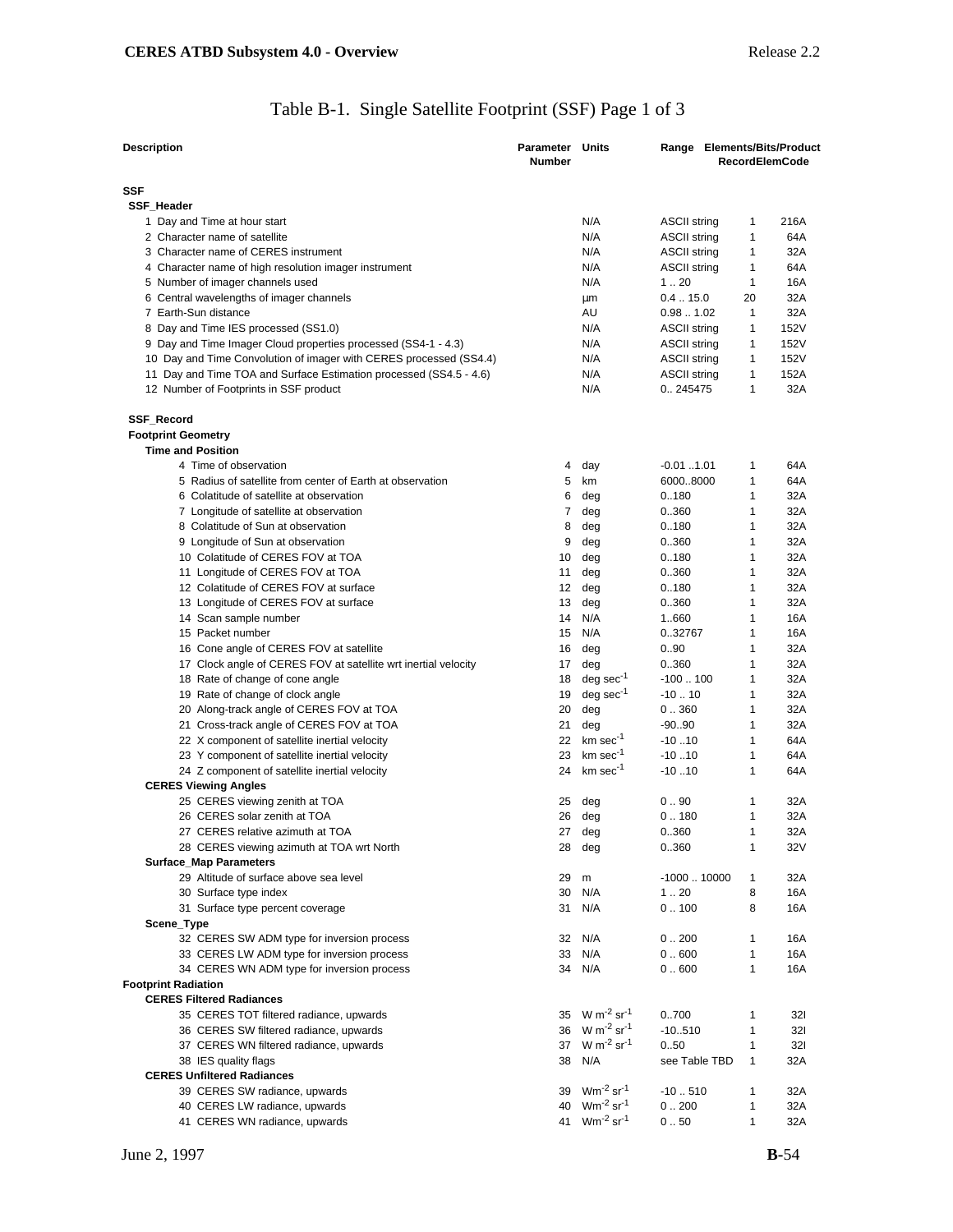# Table B-2. Single Satellite Footprint (SSF) Page 2 of 3

|                             | <b>TOA and Surface Flux</b>                           |    |                                                                 |            |              |            |
|-----------------------------|-------------------------------------------------------|----|-----------------------------------------------------------------|------------|--------------|------------|
|                             | 42 CERES SW flux at TOA, upwards                      |    | 42 Wm <sup>-2</sup>                                             | 0.1400     | 1            | 32A        |
|                             | 43 CERES LW flux at TOA, upwards                      | 43 | $Wm^{-2}$                                                       | 0.500      | 1            | 32A        |
|                             | 44 CERES WN flux at TOA, upwards                      |    | 44 Wm <sup>-2</sup>                                             | 10400      | $\mathbf{1}$ | 32A        |
|                             | 45 CERES downward SW surface flux, Model A            | 45 | $Wm^{-2}$                                                       | 0.1400     | 1            | 32A        |
|                             | 46 CERES downward LW surface flux, Model A            | 46 | $Wm^{-2}$                                                       | 0.700      | 1            | 32A        |
|                             | 47 CERES downward WN surface flux, Model A            | 47 | $Wm^{-2}$                                                       | 0.700      | 1            | 32A        |
|                             | 48 CERES downward nonWN surface flux, Model A         | 48 | $Wm^{-2}$                                                       | 0.700      | 1            | 32A        |
|                             | 49 CERES net SW surface flux, Model A                 | 49 | $Wm^{-2}$                                                       | 0.1400     | 1            | 32A        |
|                             | 50 CERES net LW surface flux, Model A                 | 50 | $Wm^{-2}$                                                       | $-250.50$  | 1            | 32A        |
|                             | 51 CERES downward SW surface flux, Model B (TBD)      | 51 | $Wm^{-2}$                                                       | 0.1400     | 1            | 32A        |
|                             | 52 CERES downward LW surface flux, Model B            | 52 | $Wm^{-2}$                                                       | 0.700      | 1            | 32A        |
|                             | 53 CERES net SW surface flux, Model B (TBD)           | 53 | $Wm^{-2}$                                                       | 0.1400     | 1            | 32A        |
|                             | 54 CERES net LW surface flux, Model B                 | 54 | $Wm^{-2}$                                                       | $-250.50$  | $\mathbf{1}$ | 32A        |
|                             | 55 CERES spectral reflectivity                        | 55 | N/A                                                             | 0.1        | 6            | 321        |
|                             | 56 CERES broadband surface albedo                     | 56 | N/A                                                             | 0.1        | $\mathbf{1}$ | 321        |
|                             | 57 CERES LW surface emissivity                        | 57 | N/A                                                             | 0.1        | 1            | 321        |
|                             | 58 CERES WN surface emissivity                        | 58 | N/A                                                             | 0.1        | $\mathbf{1}$ | 321        |
|                             | 59 Imager-based surface skin temperature              | 59 | K                                                               | 175375     | $\mathbf{1}$ | 321        |
| <b>Full Footprint Area</b>  |                                                       |    |                                                                 |            |              |            |
|                             | 60 Number of imager pixels in CERES FOV               | 60 | N/A                                                             | 0.9000     | 1            | 16A        |
|                             | 61 Imager percent coverage                            | 61 | N/A                                                             | 0.100      | $\mathbf{1}$ | <b>16A</b> |
|                             | 62 Precipitable water                                 | 62 | cm                                                              | 0.00110    | $\mathbf{1}$ | 32A        |
|                             | 63 Shadowed pixels percent coverage (TBD)             | 63 | N/A                                                             | 0.100      | 1            | 16A        |
|                             | 64 Notes on general procedure                         | 64 | N/A                                                             | <b>TBD</b> | 1            | 16A        |
|                             | 65 Notes on Cloud Algorithms                          | 65 | N/A                                                             | <b>TBD</b> | 1            | 16A        |
|                             | 66 Mean imager viewing zenith over CERES FOV          |    | 66 deg                                                          | 0.90       | $\mathbf{1}$ | 32A        |
|                             | 67 Mean imager relative azimuth over CERES FOV        | 67 | deg                                                             | 0.360      | 1            | 32A        |
|                             | 68 Imager channel identifier                          | 68 | N/A                                                             | 120        | 5            | 16A        |
|                             | 69 5th percentile of imager radiances over CERES FOV  |    | 69 W m <sup>-2</sup> sr <sup>-1</sup> $\mu$ m <sup>-1</sup> TBD |            | 5            | 32V        |
|                             | 70 Mean of imager radiances over CERES FOV            |    | 70 W m <sup>-2</sup> sr <sup>-1</sup> $\mu$ m <sup>-1</sup> TBD |            | 5            | 32A        |
|                             | 71 95th percentile of imager radiances over CERES FOV |    | 71 W m <sup>-2</sup> sr <sup>-1</sup> $\mu$ m <sup>-1</sup> TBD |            | 5            | 32V        |
| <b>Clear Footprint Area</b> |                                                       |    |                                                                 |            |              |            |
|                             | 72 Sunglint percent coverage                          |    | 72 N/A                                                          | 0.100      | 1            | 16A        |
|                             | 73 Snow/Ice percent coverage                          | 73 | N/A                                                             | 0.100      | 1            | 16A        |
|                             | 74 Smoke percent coverage                             |    | 74 N/A                                                          | 0.100      | 1            | 16A        |
|                             | 75 Fire percent coverage                              |    | 75 N/A                                                          | 0.100      | 1            | 16A        |
|                             | 76 Mean of imager radiances over clear area           | 76 | W m <sup>-2</sup> sr <sup>-1</sup> $\mu$ m <sup>-1</sup> TBD    |            | 5            | 32A        |
|                             | 77 Stddev of imager radiances over clear area         | 77 | W m <sup>-2</sup> sr <sup>-1</sup> $\mu$ m <sup>-1</sup> TBD    |            | 5            | 321        |
|                             | 78 Total aerosol visible optical depth in clear area  | 78 | N/A                                                             | 0.2        | 1            | 32A        |
|                             | 79 Total aerosol effective radius in clear area       | 79 | μm                                                              | 0.20       | $\mathbf{1}$ | 32A        |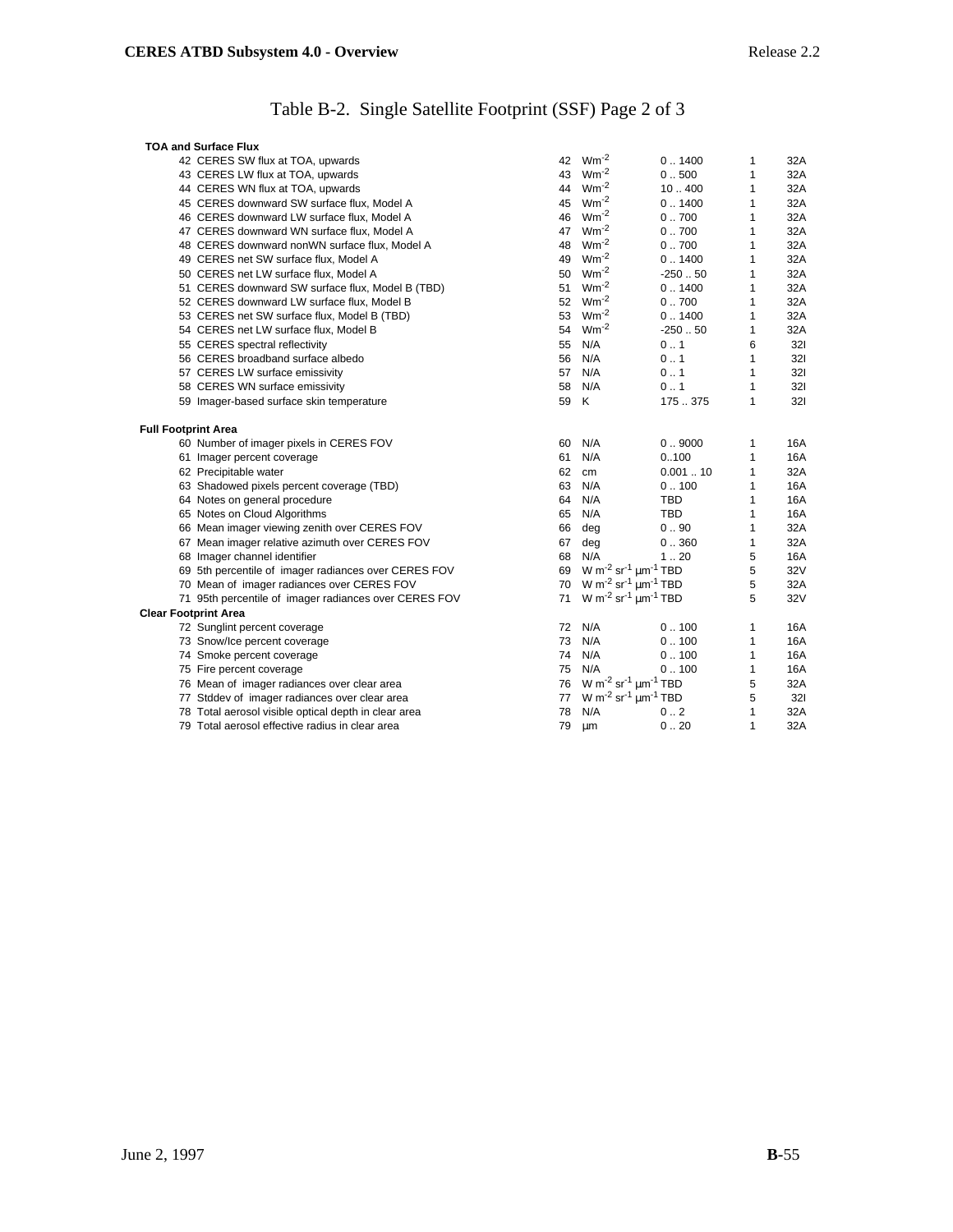# Table B-3. Single Satellite Footprint (SSF) Page 3 of 3

| <b>Cloudy Footprint Area</b>                                        |            |                                                              |            |                |     |
|---------------------------------------------------------------------|------------|--------------------------------------------------------------|------------|----------------|-----|
| Cloud Category Arrays is Array[2] of:                               |            |                                                              |            |                |     |
| 80 Cloud category area percent coverage                             | 80         | N/A                                                          | 0.100      | 2              | 16A |
| 81 Cloud category overcast percent coverage                         | 81         | N/A                                                          | 0.100      | $\overline{2}$ | 16A |
| 82 Cloud category broken percent coverage                           | 82         | N/A                                                          | 0.100      | 2              | 16A |
| 83 Mean of imager radiances for cloud category                      | 83         | W m <sup>-2</sup> sr <sup>-1</sup> $\mu$ m <sup>-1</sup> TBD |            | $2 \times 5$   | 32A |
| 84 Stddev of imager radiances for cloud category                    | 84         | W m <sup>-2</sup> sr <sup>-1</sup> $\mu$ m <sup>-1</sup> TBD |            | $2 \times 5$   | 321 |
| 85 Mean cloud visible optical depth for cloud category              | 85         | N/A                                                          | 0.400      | 2              | 32A |
| 86 Stddev of visible optical depth for cloud category               | 86         | N/A                                                          | <b>TBD</b> | $\overline{2}$ | 32A |
| 87 Mean logarithm of cloud visible optical depth for cloud category | 87         | N/A                                                          | 0.6        | 2              | 32A |
| 88 Stddev of logarithm of visible optical depth for cloud category  | 88         | N/A                                                          | <b>TBD</b> | 2              | 32A |
| 89 Mean cloud infrared emissivity for cloud category                | 89         | N/A                                                          | 0.1        | 2              | 32A |
| 90 Stddev of cloud infrared emissivity for cloud category           | 90         | N/A                                                          | <b>TBD</b> | 2              | 32A |
| 91 Mean liquid water path for cloud category                        | 91         | $g m-2$                                                      | <b>TBD</b> | $\overline{2}$ | 32A |
| 92 Stddev of liquid water path for cloud category                   | 92         | $g m-2$                                                      | <b>TBD</b> | 2              | 32V |
| 93 Mean ice water path for cloud category                           | 93         | $g m-2$                                                      | <b>TBD</b> | $\overline{2}$ | 32A |
| 94 Stdev of ice water path for cloud category                       | 94         | $g m-2$                                                      | <b>TBD</b> | 2              | 32V |
| 95 Mean cloud top pressure for cloud category                       | 95         | hPa                                                          | 0.1100     | 2              | 32A |
| 96 Stddev of cloud top pressure for cloud category                  | 96         | hPa                                                          | <b>TBD</b> | 2              | 32V |
| 97 Mean cloud effective pressure for cloud category                 | 97         | hPa                                                          | 0.1100     | 2              | 32A |
| 98 Stddev of cloud effective pressure for cloud category            | 98         | hPa                                                          | <b>TBD</b> | $\overline{c}$ | 32A |
| 99 Mean cloud effective temperature for cloud category              | 99         | K                                                            | 100350     | 2              | 32A |
| 100 Stddev of cloud effective temperature for cloud category        | 100        | Κ                                                            | <b>TBD</b> | 2              | 32A |
| 101 Mean cloud effective height for cloud category                  | 101        | km                                                           | 0.20       | 2              | 32A |
| 102 Stddev of cloud effective height for cloud category             | 102        | km                                                           | <b>TBD</b> | 2              | 32V |
| 103 Mean cloud bottom pressure for cloud category                   | 103        | hPa                                                          | 0.1100     | 2              | 32A |
| 104 Stddev of cloud bottom pressure for cloud category              | 104        | hPa                                                          | <b>TBD</b> | 2              | 32V |
| 105 Mean water particle radius for cloud category                   | 105        | μm                                                           | <b>TBD</b> | 2              | 32A |
| 106 Stddev of water particle radius for cloud category              | 106        | μm                                                           | TBD        | 2              | 32A |
| 107 Mean ice particle effective diameter for cloud category         | 107        | μm                                                           | <b>TBD</b> | $\overline{c}$ | 32A |
| 108 Stddev of ice particle effective diameter for cloud category    | 108        | μm                                                           | <b>TBD</b> | 2              | 32A |
| 109 Mean cloud particle phase for cloud category                    | 109        | N/A                                                          | 0.1        | $\overline{2}$ | 32A |
| 110 Stddev of cloud particle phase for cloud category               | 110        | N/A                                                          | 0.1        | 2              | 32V |
| 111 Mean vertical aspect ratio for cloud category (TBD)             | 111        | N/A                                                          | 0.1        | $\overline{2}$ | 32A |
| 112 Stddev of vertical aspect ratio for cloud category (TBD)        | 112        | N/A                                                          | <b>TBD</b> | $\overline{2}$ | 32V |
| 113 Percentiles of visible optical depth for cloud category         | 113        | N/A                                                          | <b>TBD</b> | $2 \times 13$  | 321 |
| 114 Percentiles of IR emissivity for cloud category                 | 114        | N/A                                                          | TBD        | $2 \times 13$  | 321 |
| <b>Overlap Footprint Area</b>                                       |            |                                                              |            |                |     |
| 115 Number of imager pixels for overlap condition                   | 115        | N/A                                                          | 0.9000     | 4              | 16A |
| 116 Overlap condition weighted area percentage                      |            | 116 N/A                                                      | 0.100      | 4              | 16A |
| <b>Total Meta Bits/File:</b>                                        | 1704       |                                                              |            |                |     |
| <b>Total Data Bits/Record:</b>                                      | 7744       |                                                              |            |                |     |
| <b>Total Records/File:</b>                                          | 245475     |                                                              |            |                |     |
| <b>Total Data Bits/File:</b>                                        | 1900958400 |                                                              |            |                |     |
| Total MegaBytes / Hour                                              | 237.6      |                                                              |            |                |     |
| Total GigaBytes / Day                                               | 5.7        |                                                              |            |                |     |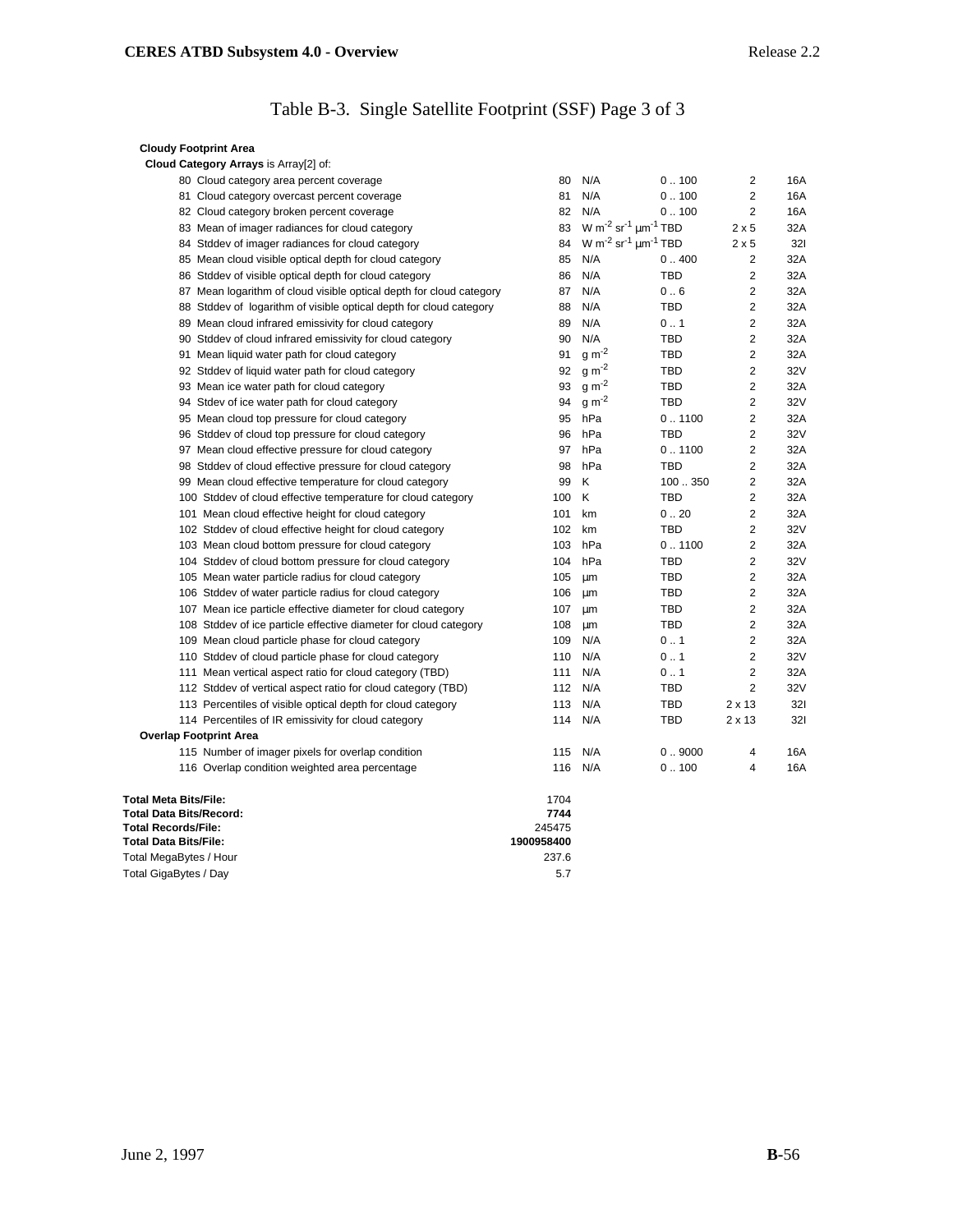# **Appendix C - Nomenclature**

| <b>ADEOS</b> | <b>Advanced Earth Observing System</b>                                                         |
|--------------|------------------------------------------------------------------------------------------------|
| <b>ADM</b>   | <b>Angular Distribution Model</b>                                                              |
| <b>AIRS</b>  | Atmospheric Infrared Sounder (EOS-AM)                                                          |
| <b>AMSU</b>  | Advanced Microwave Sounding Unit (EOS-PM)                                                      |
| <b>APD</b>   | Aerosol Profile Data                                                                           |
| <b>APID</b>  | <b>Application Identifier</b>                                                                  |
| <b>ARESE</b> | <b>ARM Enhanced Shortwave Experiment</b>                                                       |
| <b>ARM</b>   | <b>Atmospheric Radiation Measurement</b>                                                       |
| <b>ASOS</b>  | <b>Automated Surface Observing Sites</b>                                                       |
| <b>ASTER</b> | Advanced Spaceborne Thermal Emission and Reflection Radiometer                                 |
| <b>ASTEX</b> | <b>Atlantic Stratocumulus Transition Experiment</b>                                            |
| <b>ASTR</b>  | <b>Atmospheric Structures</b>                                                                  |
| <b>ATBD</b>  | Algorithm Theoretical Basis Document                                                           |
| <b>AVG</b>   | Monthly Regional, Average Radiative Fluxes and Clouds (CERES Archival Data<br>Product)         |
| <b>AVHRR</b> | Advanced Very High Resolution Radiometer                                                       |
| <b>BDS</b>   | Bidirectional Scan (CERES Archival Data Product)                                               |
| <b>BRIE</b>  | <b>Best Regional Integral Estimate</b>                                                         |
| <b>BSRN</b>  | <b>Baseline Surface Radiation Network</b>                                                      |
| <b>BTD</b>   | Brightness Temperature Difference(s)                                                           |
| <b>CCD</b>   | <b>Charge Coupled Device</b>                                                                   |
| <b>CCSDS</b> | <b>Consultative Committee for Space Data Systems</b>                                           |
| <b>CEPEX</b> | Central Equatorial Pacific Experiment                                                          |
| <b>CERES</b> | Clouds and the Earth's Radiant Energy System                                                   |
| <b>CID</b>   | Cloud Imager Data                                                                              |
| <b>CLAVR</b> | <b>Clouds from AVHRR</b>                                                                       |
| <b>CLS</b>   | <b>Constrained Least Squares</b>                                                               |
| <b>COPRS</b> | Cloud Optical Property Retrieval System                                                        |
| <b>CPR</b>   | Cloud Profiling Radar                                                                          |
| <b>CRH</b>   | Clear Reflectance, Temperature History (CERES Archival Data Product)                           |
| <b>CRS</b>   | Single Satellite CERES Footprint, Radiative Fluxes and Clouds (CERES Archival<br>Data Product) |
| <b>DAAC</b>  | Distributed Active Archive Center                                                              |
| <b>DAC</b>   | Digital-Analog Converter                                                                       |
| <b>DAO</b>   | Data Assimilation Office                                                                       |
| DB           | Database                                                                                       |
| <b>DFD</b>   | Data Flow Diagram                                                                              |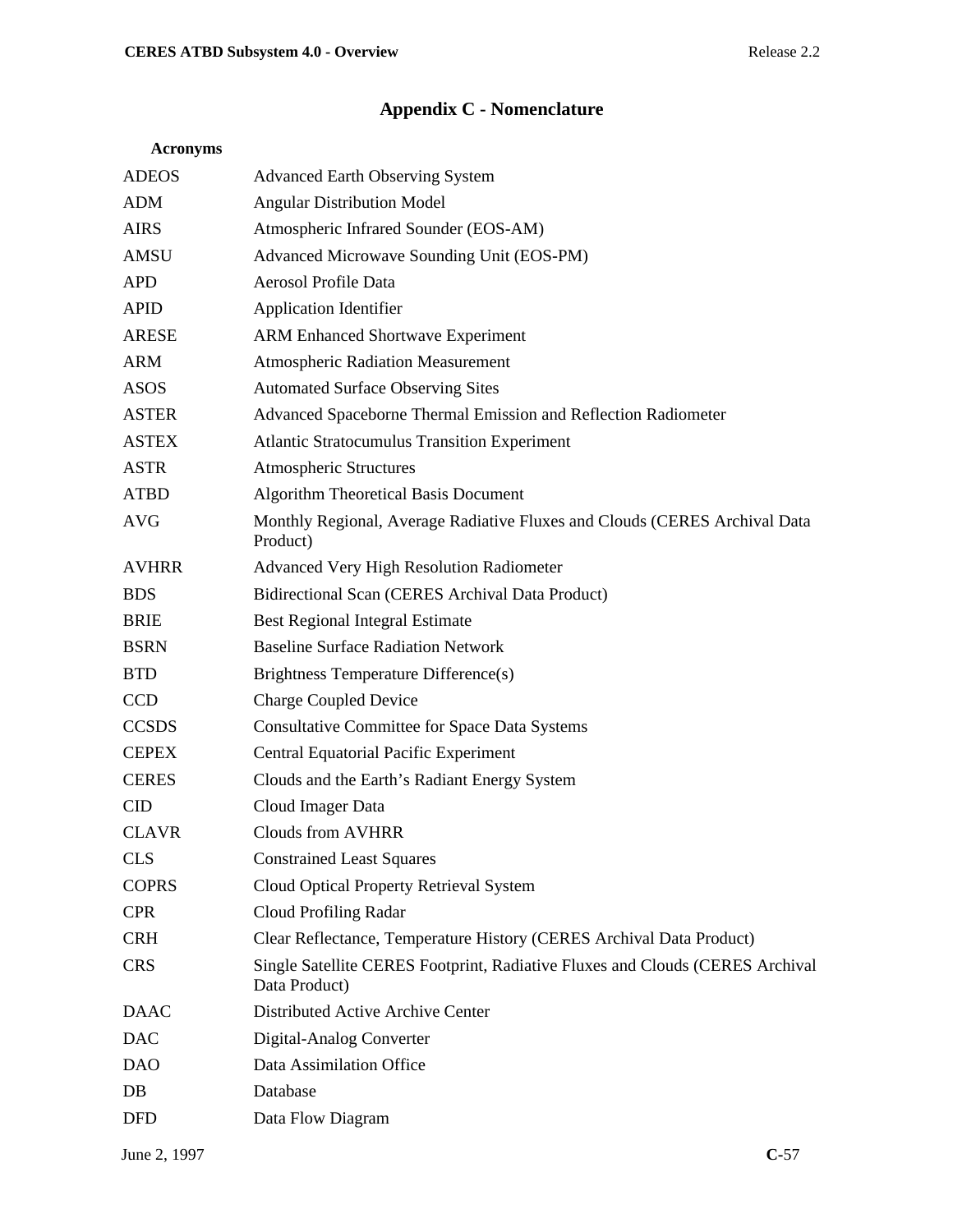| <b>DLF</b>       | Downward Longwave Flux                                                          |
|------------------|---------------------------------------------------------------------------------|
| <b>DMSP</b>      | Defense Meteorological Satellite Program                                        |
| <b>EADM</b>      | ERBE-Like Albedo Directional Model (CERES Input Data Product)                   |
| <b>ECA</b>       | Earth Central Angle                                                             |
| <b>ECLIPS</b>    | <b>Experimental Cloud Lidar Pilot Study</b>                                     |
| <b>ECMWF</b>     | European Centre for Medium-Range Weather Forecasts                              |
| <b>EDDB</b>      | ERBE-Like Daily Data Base (CERES Archival Data Product)                         |
| EID <sub>9</sub> | ERBE-Like Internal Data Product 9 (CERES Internal Data Product)                 |
| <b>EOS</b>       | Earth Observing System                                                          |
| <b>EOSDIS</b>    | Earth Observing System Data Information System                                  |
| EOS-AM           | <b>EOS Morning Crossing Mission</b>                                             |
| <b>EOS-PM</b>    | <b>EOS Afternoon Crossing Mission</b>                                           |
| <b>ENSO</b>      | El Niño/Southern Oscillation                                                    |
| <b>ENVISAT</b>   | <b>Environmental Satellite</b>                                                  |
| <b>EPHANC</b>    | Ephemeris and Ancillary (CERES Input Data Product)                              |
| <b>ERB</b>       | <b>Earth Radiation Budget</b>                                                   |
| <b>ERBE</b>      | <b>Earth Radiation Budget Experiment</b>                                        |
| <b>ERBS</b>      | <b>Earth Radiation Budget Satellite</b>                                         |
| <b>ESA</b>       | European Space Agency                                                           |
| ES4              | ERBE-Like S4 Data Product (CERES Archival Data Product)                         |
| ES4G             | ERBE-Like S4G Data Product (CERES Archival Data Product)                        |
| ES8              | ERBE-Like S8 Data Product (CERES Archival Data Product)                         |
| ES <sub>9</sub>  | ERBE-Like S9 Data Product (CERES Archival Data Product)                         |
| <b>FLOP</b>      | <b>Floating Point Operation</b>                                                 |
| <b>FIRE</b>      | <b>First ISCCP Regional Experiment</b>                                          |
| FIRE II IFO      | First ISCCP Regional Experiment II Intensive Field Observations                 |
| <b>FOV</b>       | Field of View                                                                   |
| <b>FSW</b>       | Hourly Gridded Single Satellite Fluxes and Clouds (CERES Archival Data Product) |
| <b>FTM</b>       | <b>Functional Test Model</b>                                                    |
| GAC              | Global Area Coverage (AVHRR data mode)                                          |
| GAP              | Gridded Atmospheric Product (CERES Input Data Product)                          |
| <b>GCIP</b>      | <b>GEWEX Continental-Phase International Project</b>                            |
| <b>GCM</b>       | <b>General Circulation Model</b>                                                |
| <b>GEBA</b>      | Global Energy Balance Archive                                                   |
| <b>GEO</b>       | <b>ISSCP Radiances (CERES Input Data Product)</b>                               |
| <b>GEWEX</b>     | Global Energy and Water Cycle Experiment                                        |
| <b>GLAS</b>      | Geoscience Laser Altimetry System                                               |
| <b>GMS</b>       | Geostationary Meteorological Satellite                                          |
| <b>GOES</b>      | Geostationary Operational Environmental Satellite                               |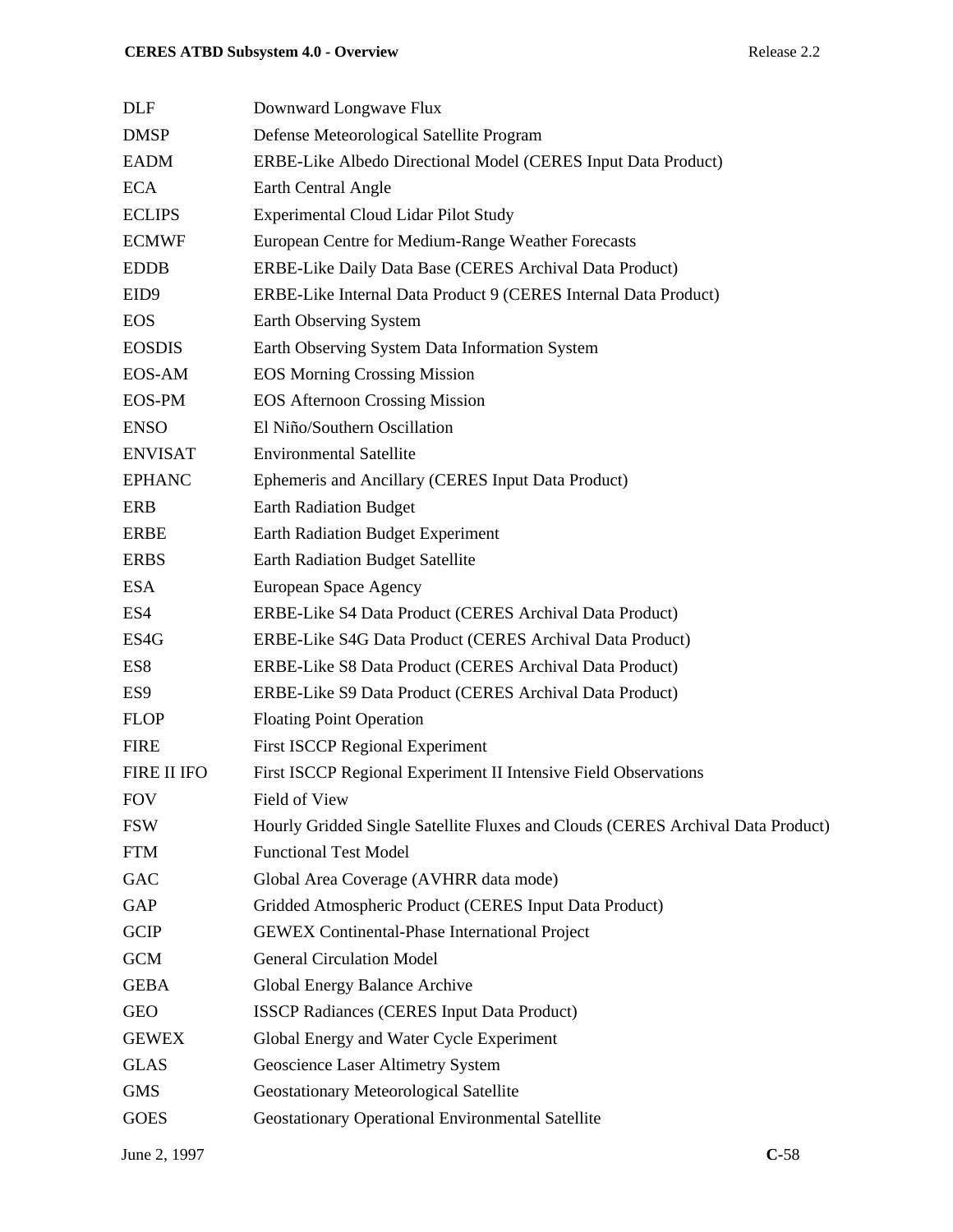| <b>HBTM</b>     | Hybrid Bispectral Threshold Method                          |
|-----------------|-------------------------------------------------------------|
| <b>HIRS</b>     | High-Resolution Infrared Radiation Sounder                  |
| <b>HIS</b>      | High-Resolution Interferometer Sounder                      |
| <b>ICM</b>      | <b>Internal Calibration Module</b>                          |
| <b>ICRCCM</b>   | Intercomparison of Radiation Codes in Climate Models        |
| ID              | Identification                                              |
| <b>IEEE</b>     | Institute of Electrical and Electronics Engineers           |
| <b>IES</b>      | <b>Instrument Earth Scans (CERES Internal Data Product)</b> |
| <b>IFO</b>      | <b>Intensive Field Observation</b>                          |
| <b>INSAT</b>    | <b>Indian Satellite</b>                                     |
| <b>IOP</b>      | <b>Intensive Observing Period</b>                           |
| IR              | <b>Infrared</b>                                             |
| <b>IRIS</b>     | <b>Infrared Interferometer Spectrometer</b>                 |
| <b>ISCCP</b>    | <b>International Satellite Cloud Climatology Project</b>    |
| <b>ISS</b>      | <b>Integrated Sounding System</b>                           |
| <b>IWP</b>      | <b>Ice Water Path</b>                                       |
| <b>LAC</b>      | Local Area Coverage (AVHRR data mode)                       |
| LaRC            | <b>Langley Research Center</b>                              |
| <b>LBC</b>      | Laser Beam Ceilometer                                       |
| <b>LBTM</b>     | Layer Bispectral Threshold Method                           |
| Lidar           | <b>Light Detection and Ranging</b>                          |
| <b>LITE</b>     | Lidar In-Space Technology Experiment                        |
| Lowtran 7       | Low-Resolution Transmittance (Radiative Transfer Code)      |
| LW              | Longwave                                                    |
| <b>LWP</b>      | Liquid Water Path                                           |
| <b>MAM</b>      | <b>Mirror Attenuator Mosaic</b>                             |
| MC              | <b>Mostly Cloudy</b>                                        |
| <b>MCR</b>      | Microwave Cloud Radiometer                                  |
| <b>METEOSAT</b> | Meteorological Operational Satellite (European)             |
| <b>METSAT</b>   | Meteorological Satellite                                    |
| <b>MFLOP</b>    | <b>Million FLOP</b>                                         |
| <b>MIMR</b>     | Multifrequency Imaging Microwave Radiometer                 |
| <b>MISR</b>     | Multiangle Imaging Spectroradiometer                        |
| <b>MLE</b>      | Maximum Likelihood Estimate                                 |
| <b>MOA</b>      | Meteorology Ozone and Aerosol                               |
| <b>MODIS</b>    | Moderate-Resolution Imaging Spectroradiometer               |
| <b>MSMR</b>     | Multispectral, multiresolution                              |
| <b>MTSA</b>     | Monthly Time and Space Averaging                            |
| <b>MWH</b>      | Microwave Humidity                                          |
|                 |                                                             |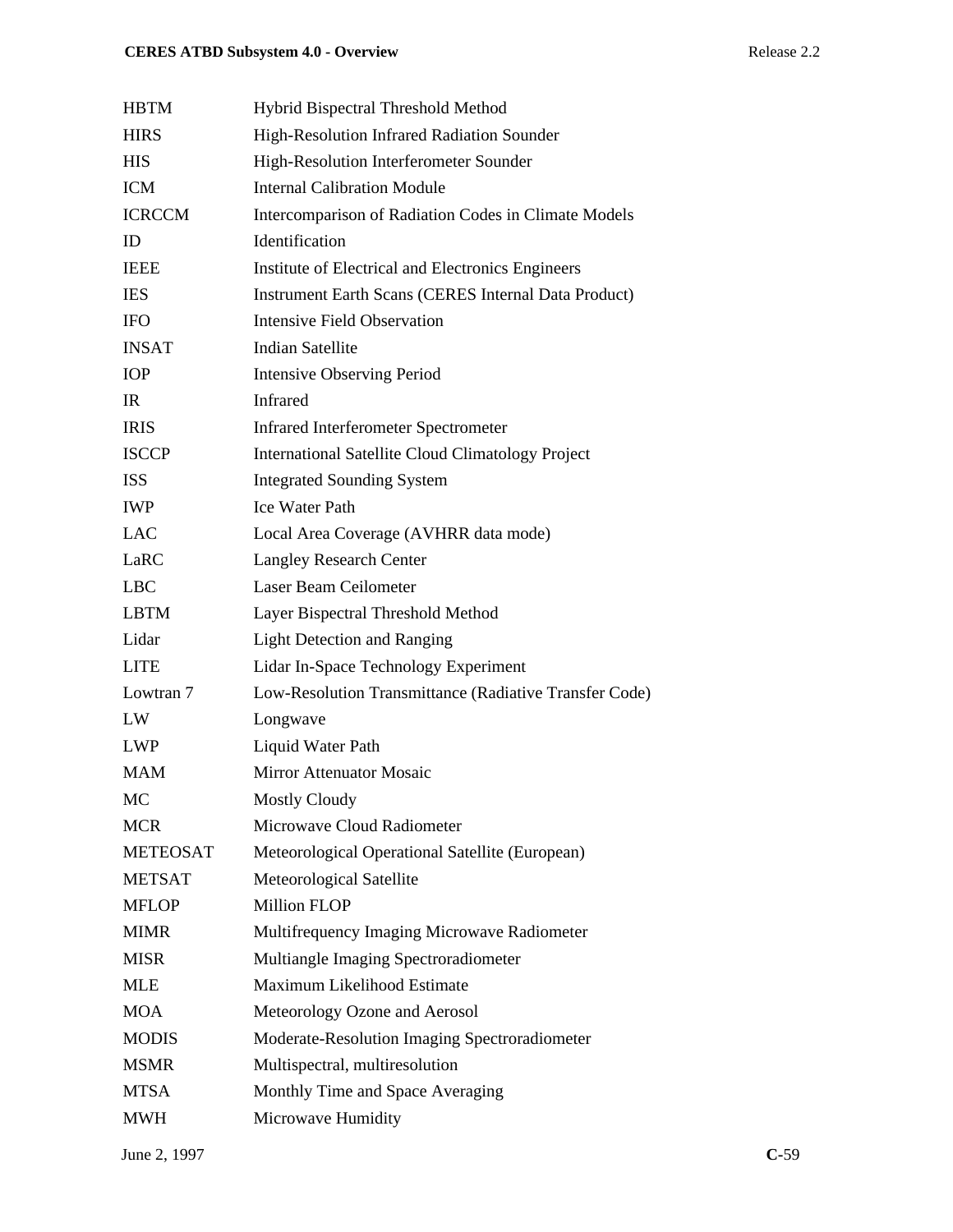## **CERES ATBD Subsystem 4.0 - Overview Release 2.2**

| MWP            | Microwave Water Path                                                                    |
|----------------|-----------------------------------------------------------------------------------------|
| NASA           | National Aeronautics and Space Administration                                           |
| NCAR           | National Center for Atmospheric Research                                                |
| NCEP           | <b>National Centers for Environmental Prediction</b>                                    |
| <b>NESDIS</b>  | National Environmental Satellite, Data, and Information Service                         |
| NIR            | Near Infrared                                                                           |
| <b>NMC</b>     | National Meteorological Center                                                          |
| NOAA           | National Oceanic and Atmospheric Administration                                         |
| NWP            | <b>Numerical Weather Prediction</b>                                                     |
| <b>OLR</b>     | <b>Outgoing Longwave Radiation</b>                                                      |
| <b>OPD</b>     | Ozone Profile Data (CERES Input Data Product)                                           |
| OV             | Overcast                                                                                |
| PC             | Partly Cloudy                                                                           |
| <b>POLDER</b>  | Polarization of Directionality of Earth's Reflectances                                  |
| <b>PRT</b>     | <b>Platinum Resistance Thermometer</b>                                                  |
| PSF            | <b>Point Spread Function</b>                                                            |
| PW             | Precipitable Water                                                                      |
| RAPS           | Rotating Azimuth Plane Scan                                                             |
| <b>RPM</b>     | <b>Radiance Pairs Method</b>                                                            |
| <b>RTM</b>     | <b>Radiometer Test Model</b>                                                            |
| SAB            | Sorting by Angular Bins                                                                 |
| SAGE           | <b>Stratospheric Aerosol and Gas Experiment</b>                                         |
| <b>SARB</b>    | Surface and Atmospheric Radiation Budget Working Group                                  |
| SDCD           | <b>Solar Distance Correction and Declination</b>                                        |
| <b>SFC</b>     | Hourly Gridded Single Satellite TOA and Surface Fluxes (CERES Archival<br>Data Product) |
| <b>SHEBA</b>   | Surface Heat Budget in the Arctic                                                       |
| <b>SPECTRE</b> | <b>Spectral Radiance Experiment</b>                                                     |
| SRB            | <b>Surface Radiation Budget</b>                                                         |
| <b>SRBAVG</b>  | Surface Radiation Budget Average (CERES Archival Data Product)                          |
| <b>SSF</b>     | Single Satellite CERES Footprint TOA and Surface Fluxes, Clouds                         |
| SSMI           | Special Sensor Microwave Imager                                                         |
| <b>SST</b>     | Sea Surface Temperature                                                                 |
| <b>SURFMAP</b> | Surface Properties and Maps (CERES Input Product)                                       |
| SW             | Shortwave                                                                               |
| SWICS          | <b>Shortwave Internal Calibration Source</b>                                            |
| SYN            | Synoptic Radiative Fluxes and Clouds (CERES Archival Data Product)                      |
| SZA            | Solar Zenith Angle                                                                      |
| THIR           | Temperature/Humidity Infrared Radiometer (Nimbus)                                       |
|                |                                                                                         |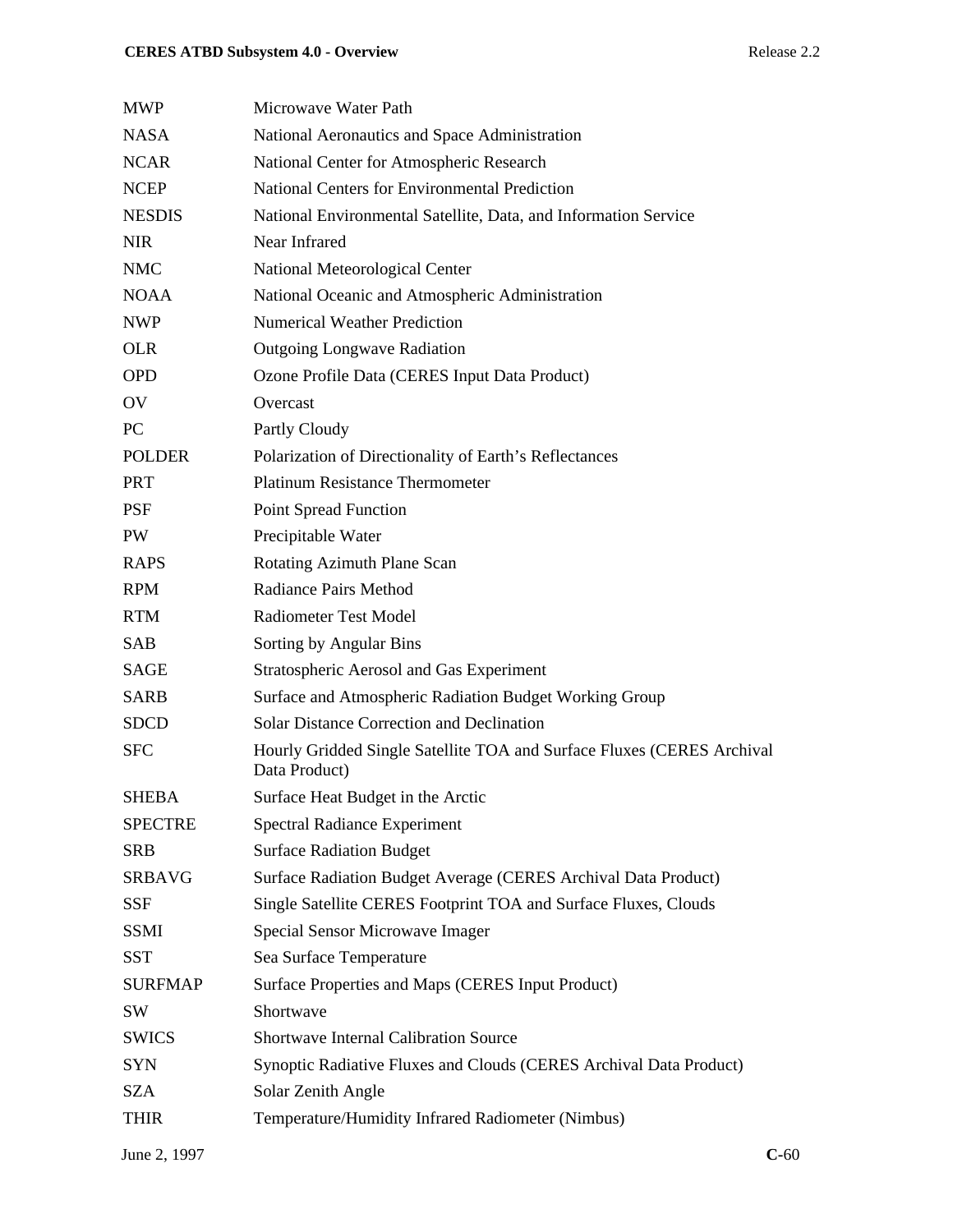## **CERES ATBD Subsystem 4.0 - Overview Release 2.2**

| <b>TIROS</b> | <b>Television Infrared Observation Satellite</b>                                              |
|--------------|-----------------------------------------------------------------------------------------------|
| <b>TISA</b>  | Time Interpolation and Spatial Averaging Working Group                                        |
| TMI          | <b>TRMM Microwave Imager</b>                                                                  |
| <b>TOA</b>   | Top of the Atmosphere                                                                         |
| <b>TOGA</b>  | Tropical Ocean Global Atmosphere                                                              |
| <b>TOMS</b>  | <b>Total Ozone Mapping Spectrometer</b>                                                       |
| <b>TOVS</b>  | <b>TIROS Operational Vertical Sounder</b>                                                     |
| <b>TRMM</b>  | <b>Tropical Rainfall Measuring Mission</b>                                                    |
| <b>TSA</b>   | Time-Space Averaging                                                                          |
| <b>UAV</b>   | <b>Unmanned Aerospace Vehicle</b>                                                             |
| <b>UT</b>    | <b>Universal Time</b>                                                                         |
| <b>UTC</b>   | <b>Universal Time Code</b>                                                                    |
| <b>VAS</b>   | VISSR Atmospheric Sounder (GOES)                                                              |
| <b>VIRS</b>  | <b>Visible Infrared Scanner</b>                                                               |
| <b>VISSR</b> | Visible and Infrared Spin Scan Radiometer                                                     |
| <b>WCRP</b>  | World Climate Research Program                                                                |
| WG           | <b>Working Group</b>                                                                          |
| Win          | Window                                                                                        |
| WN           | Window                                                                                        |
| <b>WMO</b>   | World Meteorological Organization                                                             |
| ZAVG         | Monthly Zonal and Global Average Radiative Fluxes and Clouds (CERES Archival<br>Data Product) |

# **Symbols**

| A                     | atmospheric absorptance                             |
|-----------------------|-----------------------------------------------------|
| $B_{\lambda}(T)$      | <b>Planck function</b>                              |
| $\mathcal{C}_{0}^{0}$ | cloud fractional area coverage                      |
| $CF_2Cl_2$            | dichlorofluorocarbon                                |
| CFCl <sub>3</sub>     | trichlorofluorocarbon                               |
| CH <sub>4</sub>       | methane                                             |
| CO <sub>2</sub>       | carbon dioxide                                      |
| D                     | total number of days in the month                   |
| $D_e$                 | cloud particle equivalent diameter (for ice clouds) |
| $E_{o}$               | solar constant or solar irradiance                  |
| $\cal F$              | flux                                                |
| f                     | fraction                                            |
| $G_a$                 | atmospheric greenhouse effect                       |
| g                     | cloud asymmetry parameter                           |
| $H_2O$                | water vapor                                         |
|                       |                                                     |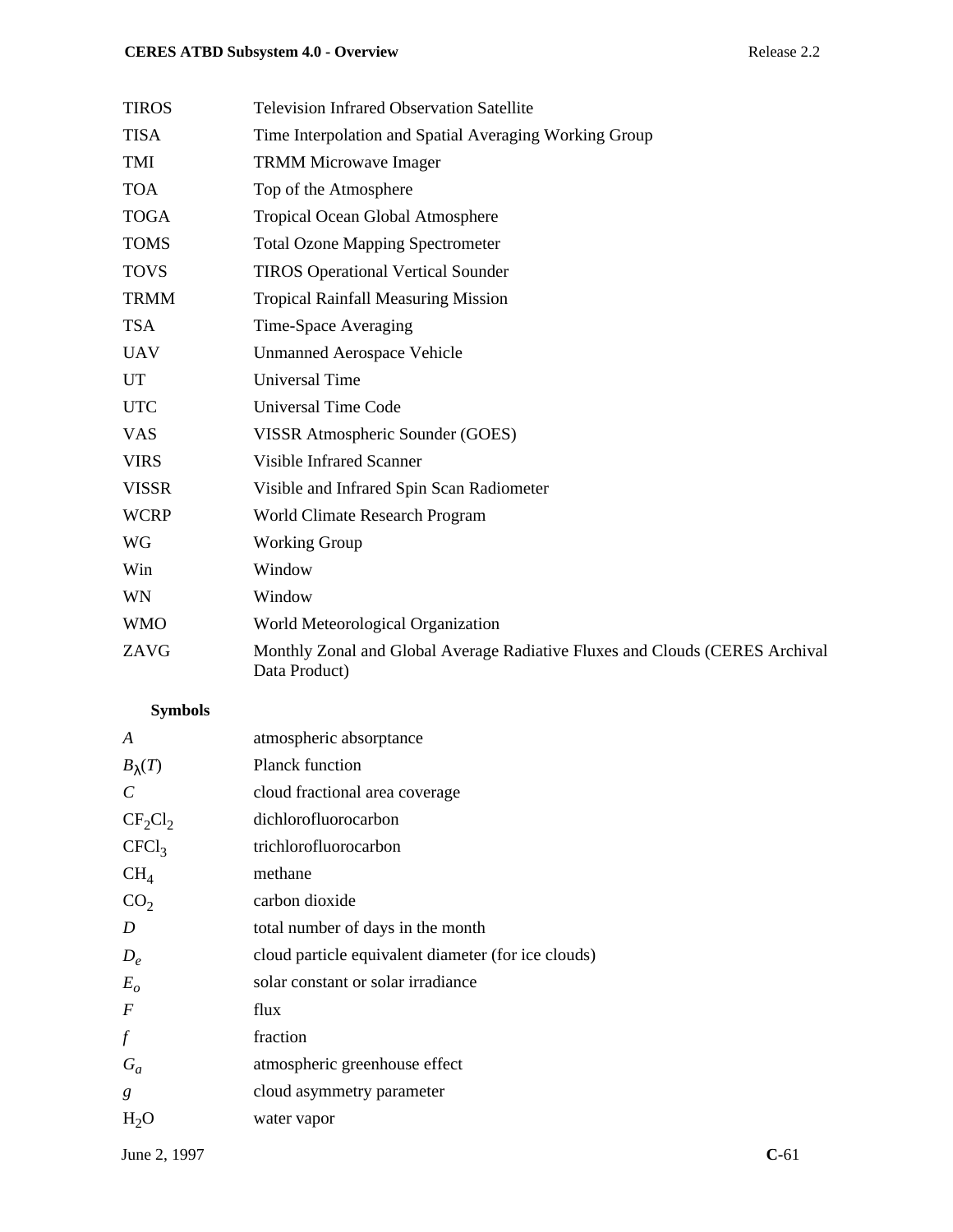| I                           | radiance                                          |
|-----------------------------|---------------------------------------------------|
| $\dot{i}$                   | scene type                                        |
| $m_i$                       | imaginary refractive index                        |
| Ñ                           | angular momentum vector                           |
| $N_2O$                      | nitrous oxide                                     |
| $O_3$                       | ozone                                             |
| $\boldsymbol{P}$            | point spread function                             |
| $\boldsymbol{p}$            | pressure                                          |
| $Q_a$                       | absorption efficiency                             |
| $Q_e$                       | extinction efficiency                             |
| $Q_{s}$                     | scattering efficiency                             |
| $\boldsymbol{R}$            | anisotropic reflectance factor                    |
| $r_E$                       | radius of the Earth                               |
| $r_e$                       | effective cloud droplet radius (for water clouds) |
| $r_h$                       | column-averaged relative humidity                 |
| $S_{\scriptscriptstyle O}$  | summed solar incident SW flux                     |
| $S'_{o}$                    | integrated solar incident SW flux                 |
| T                           | temperature                                       |
| $T_B$                       | blackbody temperature                             |
| t                           | time or transmittance                             |
| $W_{liq}$                   | liquid water path                                 |
| w                           | precipitable water                                |
| $\hat{x}_o$                 | satellite position at $t_o$                       |
| x, y, z                     | satellite position vector components              |
| $\dot{x}, \dot{y}, \dot{z}$ | satellite velocity vector components              |
| Z                           | altitude                                          |
| $\boldsymbol{z_{top}}$      | altitude at top of atmosphere                     |
| α                           | albedo or cone angle                              |
| β                           | cross-scan angle                                  |
| γ                           | Earth central angle                               |
| $\gamma_{at}$               | along-track angle                                 |
| $\gamma_{ct}$               | cross-track angle                                 |
| δ                           | along-scan angle                                  |
| ε                           | emittance                                         |
| Θ                           | colatitude of satellite                           |
| θ                           | viewing zenith angle                              |
| $\boldsymbol{\theta}_{o}$   | solar zenith angle                                |
| λ                           | wavelength                                        |
| μ                           | viewing zenith angle cosine                       |
|                             |                                                   |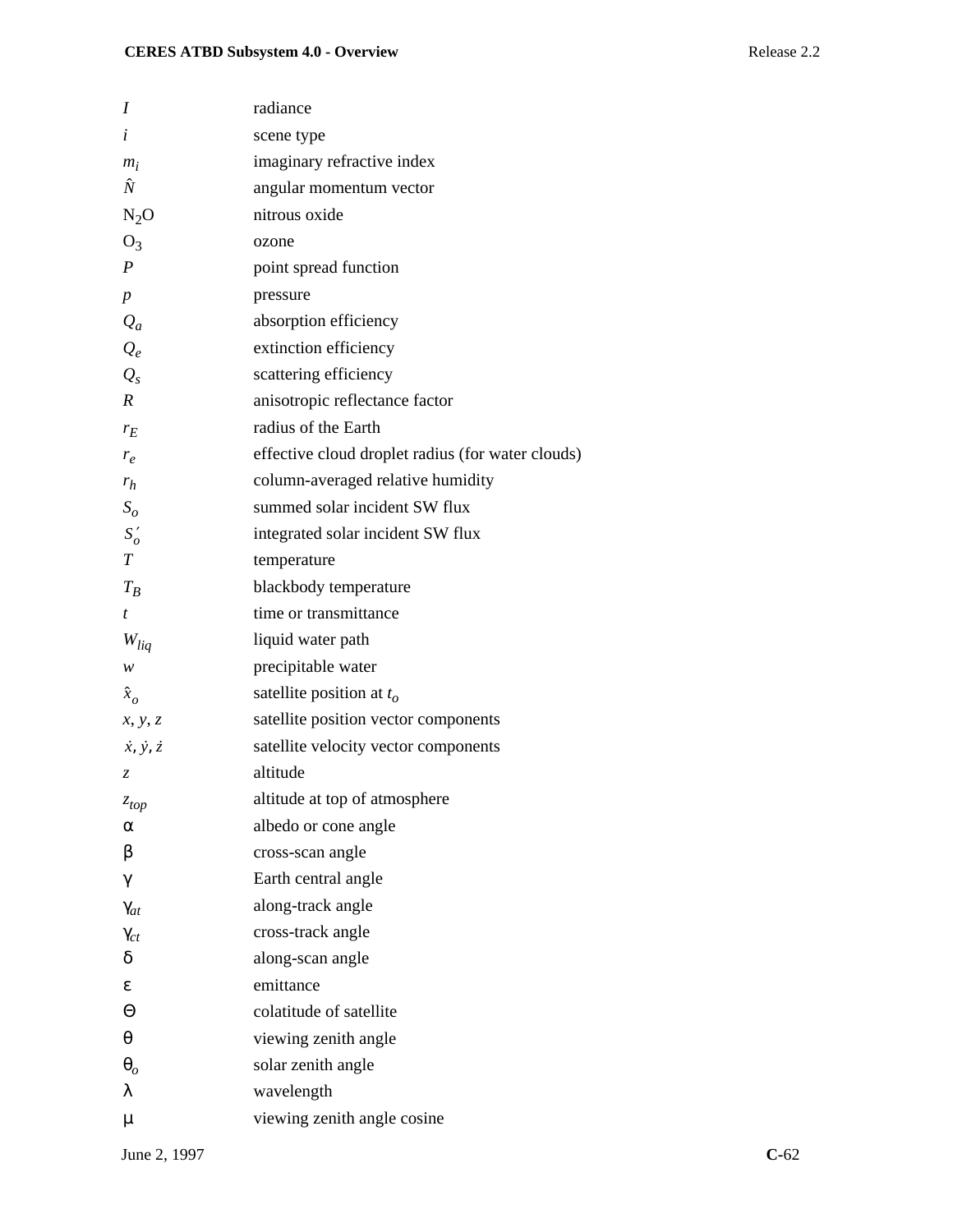| $\mu_{o}$                 | solar zenith angle cosine                      |
|---------------------------|------------------------------------------------|
| $\mathbf{v}$              | wave number                                    |
| ρ                         | bidirectional reflectance                      |
| τ                         | optical depth                                  |
| $\tau_{\text{der}}(p)$    | spectral optical depth profiles of aerosols    |
| $\tau_{H_2O\lambda}(p)$   | spectral optical depth profiles of water vapor |
| $\tau_{\mathcal{O}_3}(p)$ | spectral optical depth profiles of ozone       |
| Φ                         | longitude of satellite                         |
| $\phi$                    | azimuth angle                                  |
| $\tilde{\omega}_o$        | single-scattering albedo                       |
|                           |                                                |

## Subscripts:

| $\mathcal{C}$ | cloud               |
|---------------|---------------------|
| ch            | cloud base          |
| ce            | cloud effective     |
| cld           | cloud               |
| cs            | clear sky           |
| ct            | cloud top           |
| ice           | ice water           |
| lc            | lower cloud         |
| liq           | liquid water        |
| S             | surface             |
| uc            | upper cloud         |
| λ             | spectral wavelength |

#### **Units**

| AU                    | astronomical unit          |
|-----------------------|----------------------------|
| cm                    | centimeter                 |
| $\text{cm-sec}^{-1}$  | centimeter per second      |
| count                 | count                      |
| day                   | day, Julian date           |
| deg                   | degree                     |
| $deg\text{-}sec^{-1}$ | degree per second          |
| DU                    | Dobson unit                |
| $erg\text{-}sec^{-1}$ | erg per second             |
| fraction              | fraction (range of $0-1$ ) |
| g                     | gram                       |
| g-cm $^{-2}$          | gram per square centimeter |
| $g-g^{-1}$            | gram per gram              |
| g-m $^{-2}$           | gram per square meter      |
|                       |                            |